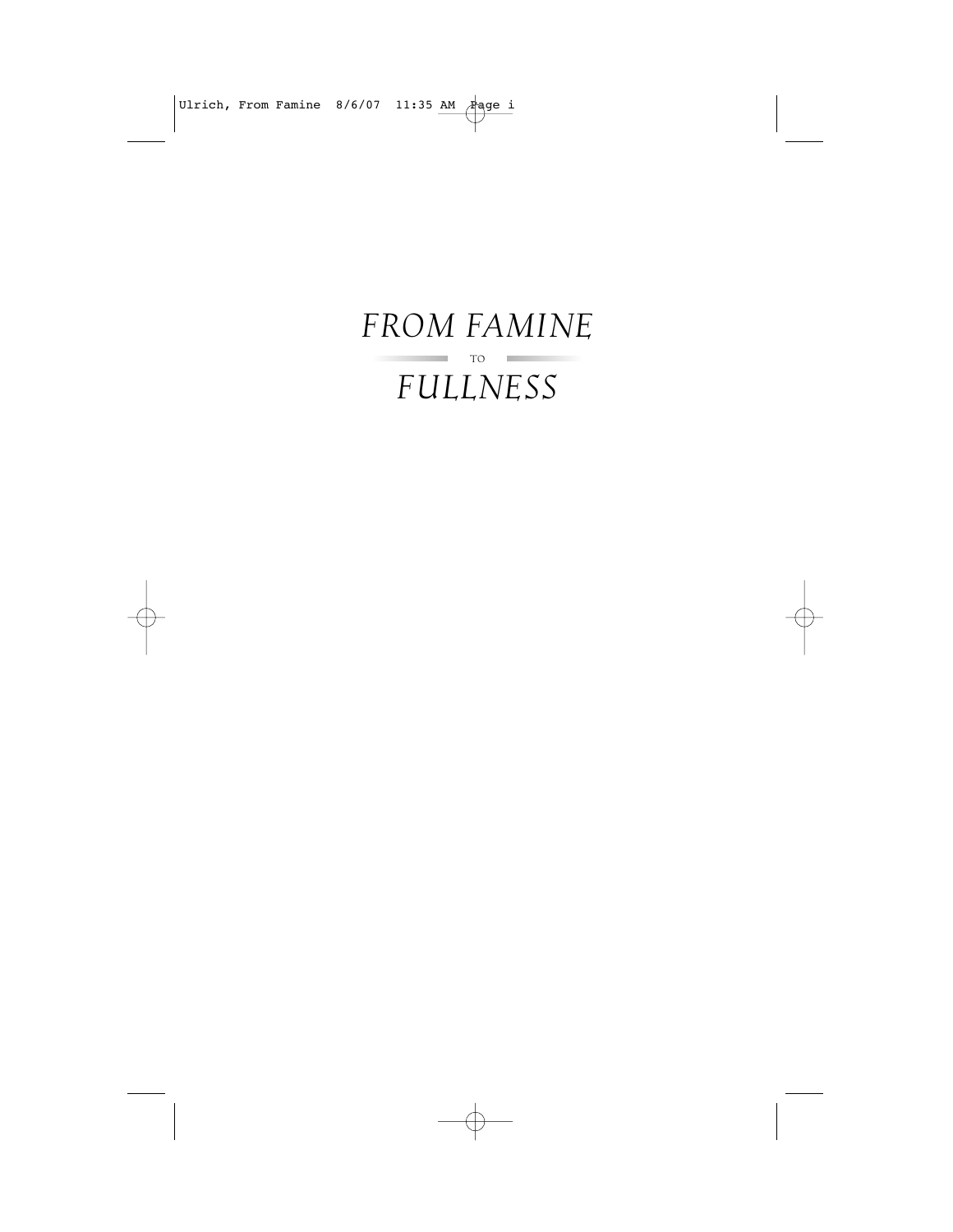Ulrich, From Famine 8/6/07 11:35 AM Aage ii

# **The Gospel According to THE OLD TESTAMENT**



A series of studies on the lives of Old Testament characters, written for laypeople and pastors, and designed to encourage Christ-centered reading, teaching, and preaching of the Old Testament

> TREMPER LONGMAN III J. ALAN GROVES

> > *Series Editors*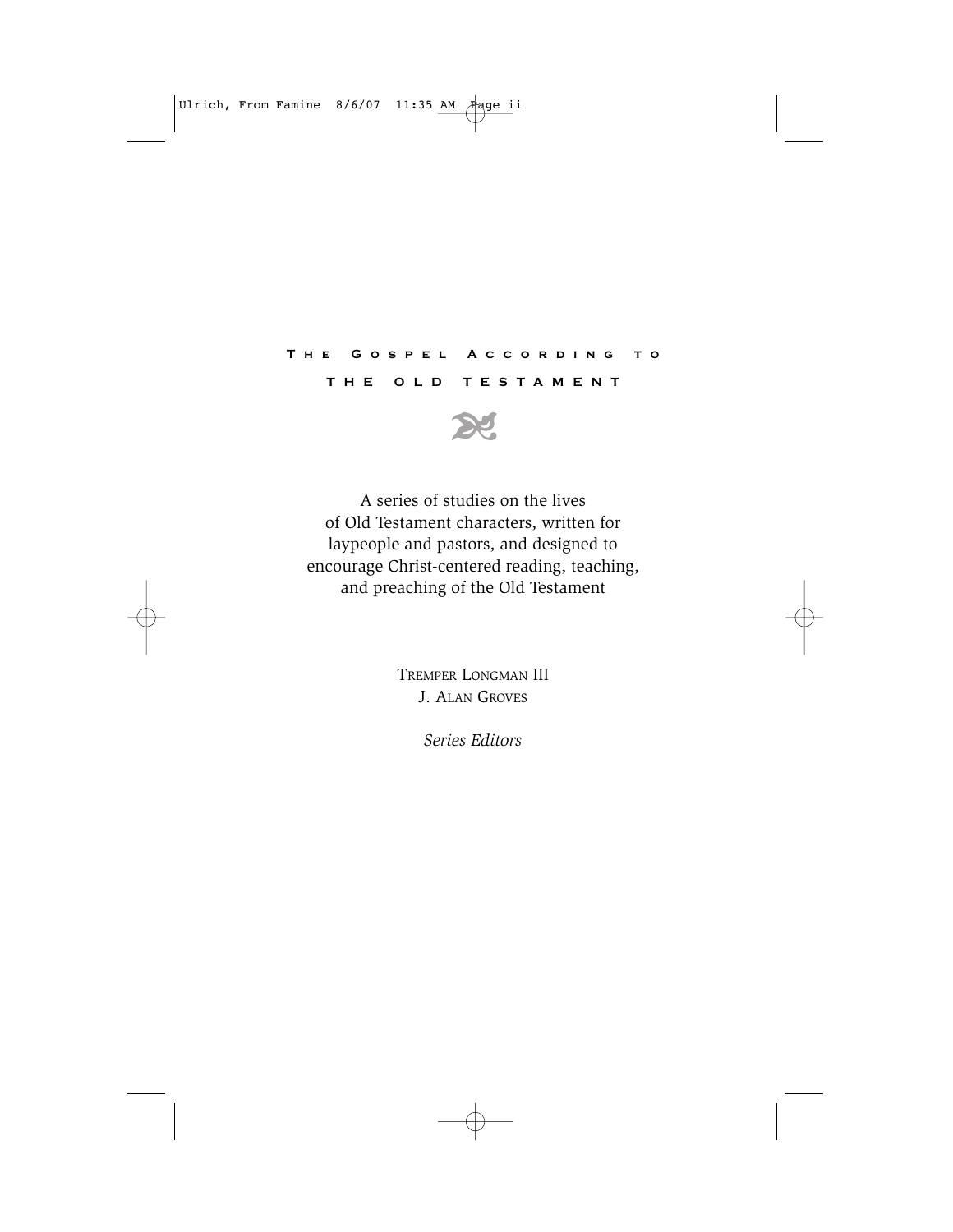Ulrich, From Famine 8/6/07 11:35 AM Page iii

# *FROM FAMINE* TO **Contract Contract** *FULLNESS*

**The Gospel According to Ruth**

Dean R. Ulrich

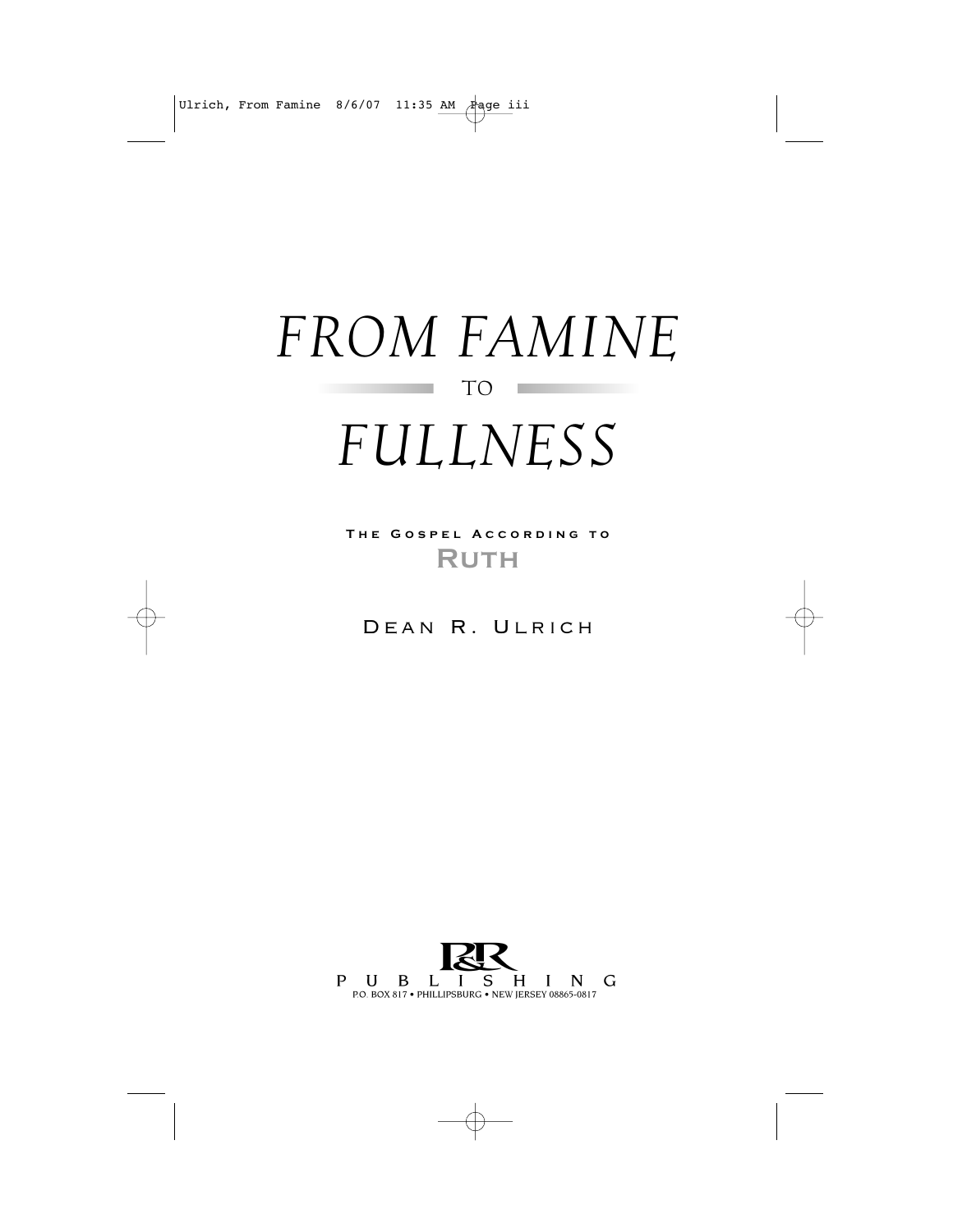Ulrich, From Famine  $8/6/07$  11:35 AM  $\frac{1}{6}$ age iv

© 2007 by Dean R. Ulrich

All rights reserved. No part of this book may be reproduced, stored in a retrieval system, or transmitted in any form or by any means—electronic, mechanical, photocopy, recording, or otherwise—except for brief quotations for the purpose of review or comment, without the prior permission of the publisher, P&R Publishing Company, P.O. Box 817, Phillipsburg, New Jersey 08865-0817.

Unless otherwise indicated, all Scripture quotations are from the HOLY BIBLE, NEW INTERNATIONAL VERSION®. NIV®. Copyright © 1973, 1978, 1984 by International Bible Society. Used by permission of Zondervan Publishing House. All rights reserved.

*Page design by Tobias Design*

Printed in the United States of America

#### **Library of Congress Cataloging-in-Publication Data**

Ulrich, Dean R., 1963– From famine to fullness : the Gospel according to Ruth / Dean R. Ulrich. p. cm. — (The Gospel according to the Old Testament) Includes bibliographical references (p. 169) and index. ISBN-13: 978-1-59638-009-7 (pbk.) 1. Bible. O.T. Ruth—Criticism, interpretation, etc. I. Title. BS1315.52.U47 2007 222'.3506—dc22

2007026232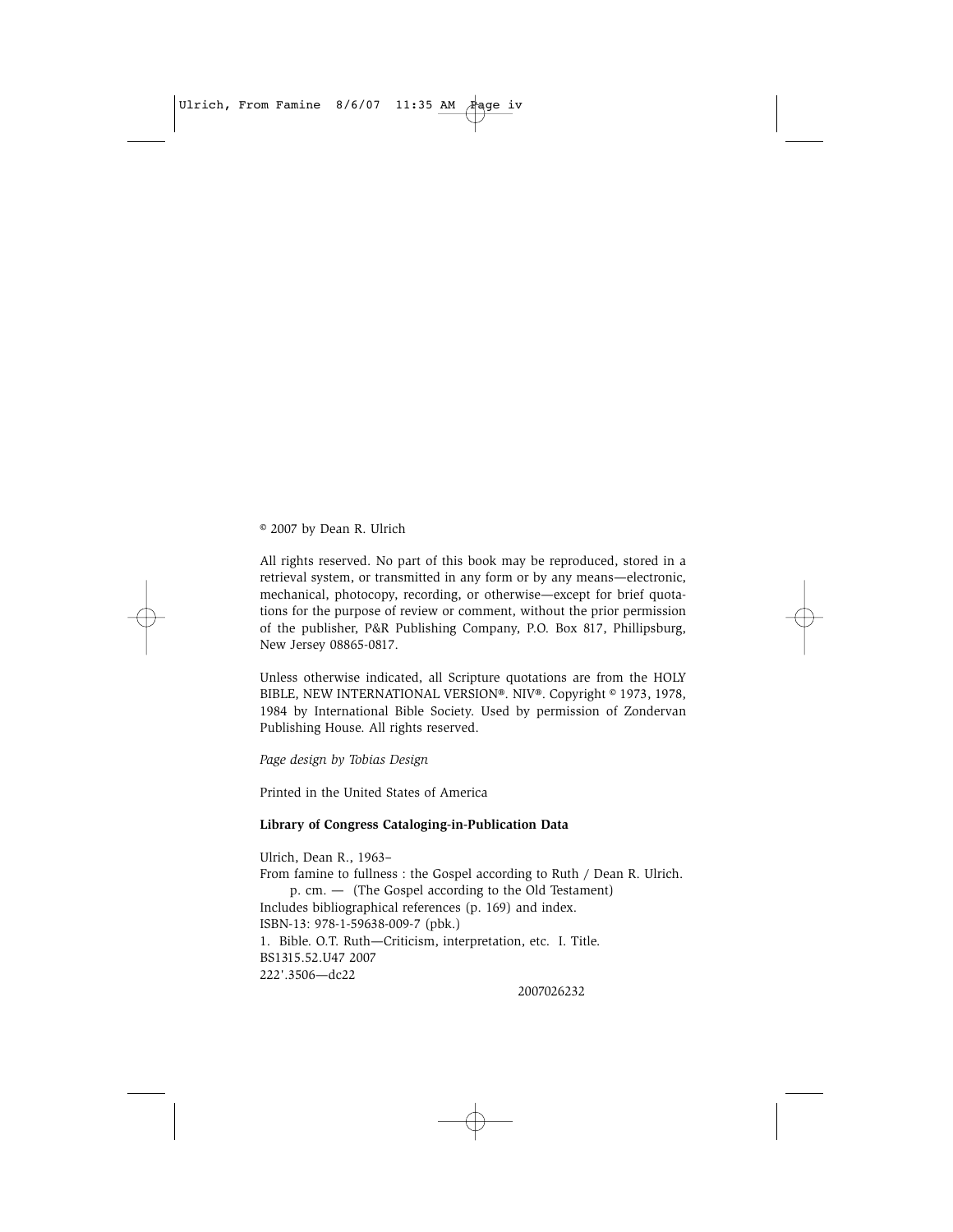Ulrich, From Famine  $8/6/07$  11:35 AM Page v

To Arthur and Karen Schwab

with gratitude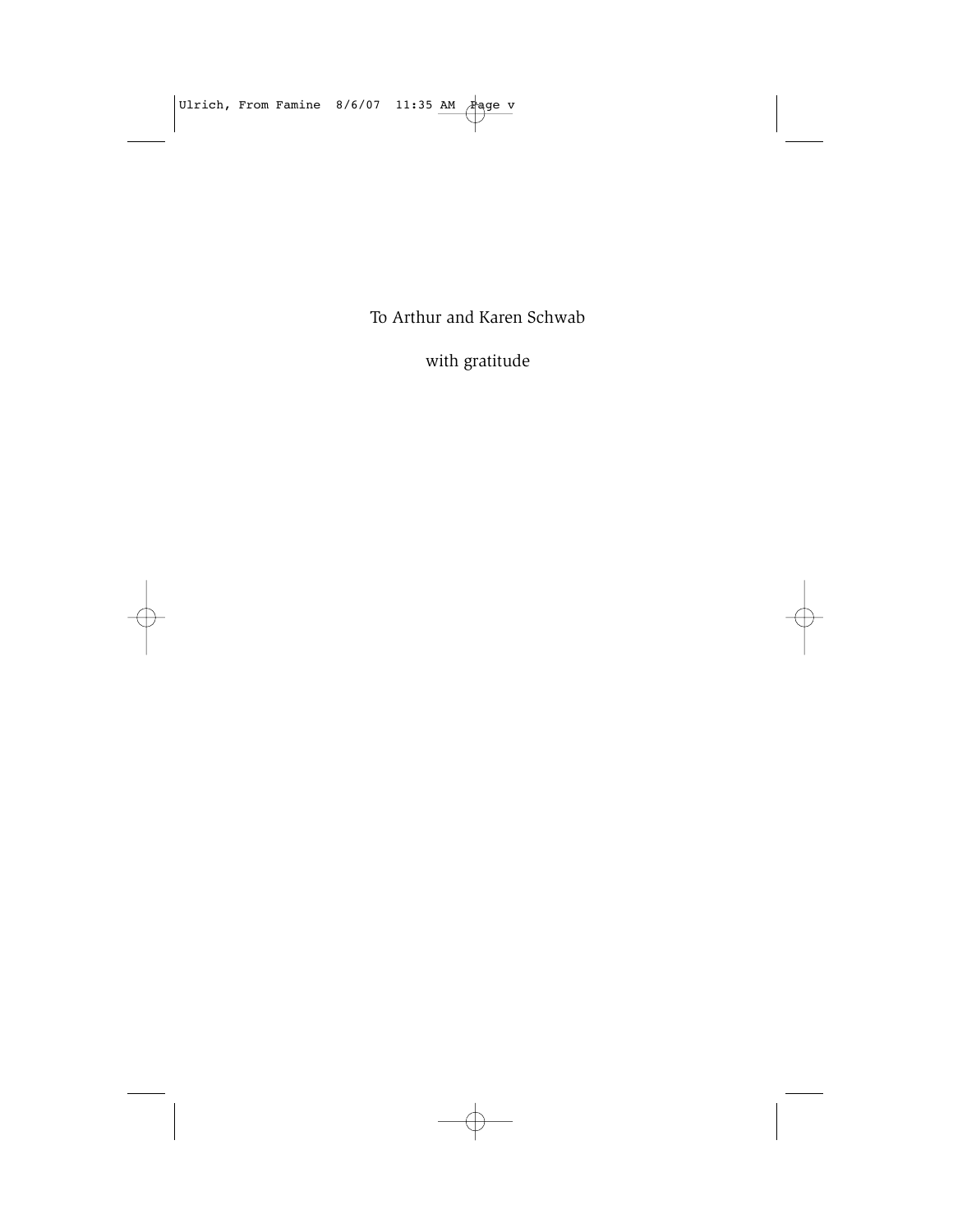Ulrich, From Famine 8/6/07 11:35 AM Page vi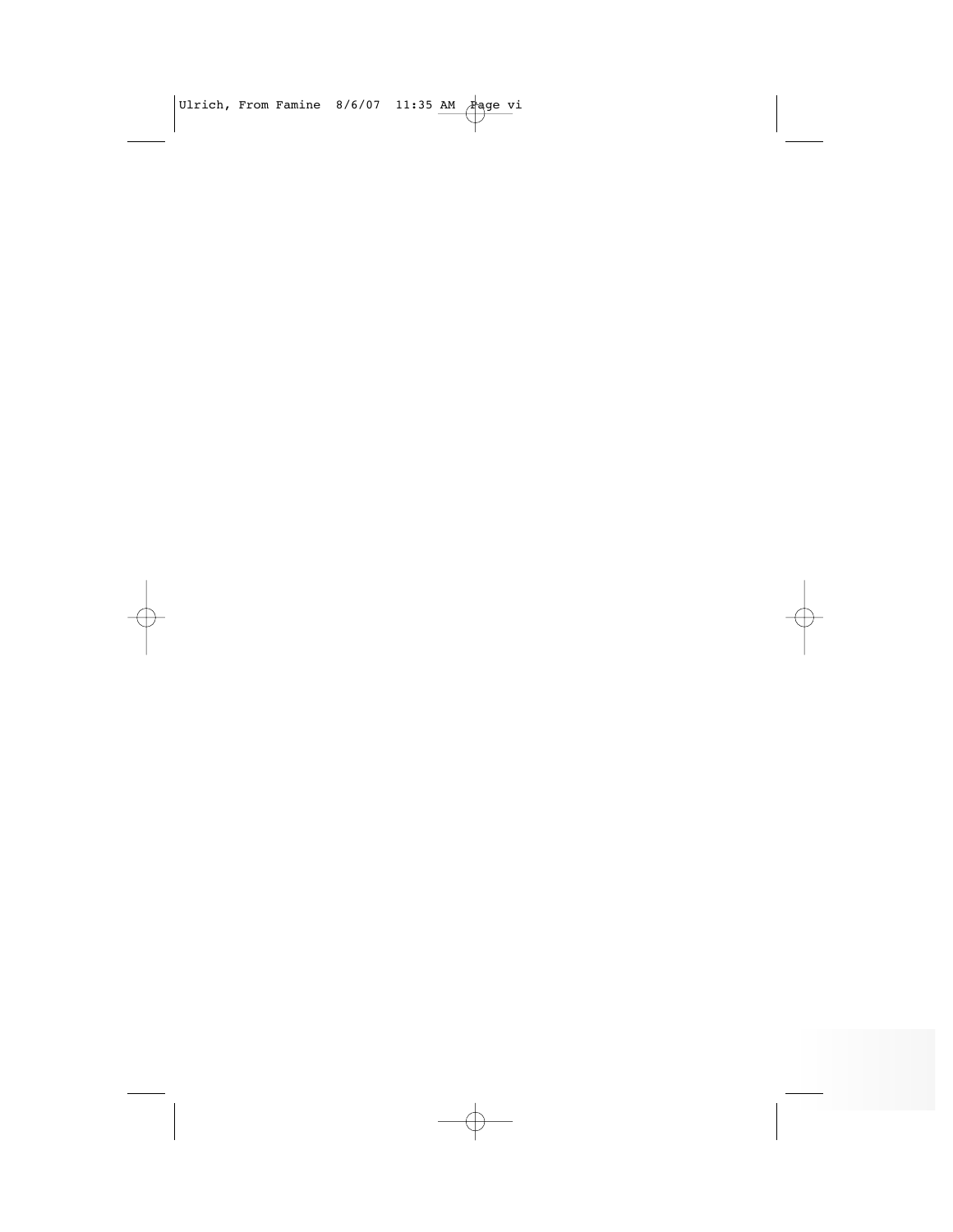Ulrich, From Famine  $8/6/07$  11:35 AM  $\frac{1}{\sqrt{2}}$  vii

# **CONTENTS**

| Foreword        | 1X.  |
|-----------------|------|
| Acknowledgments | xiii |
| Abbreviations   | XV   |
| Preface         | xvii |

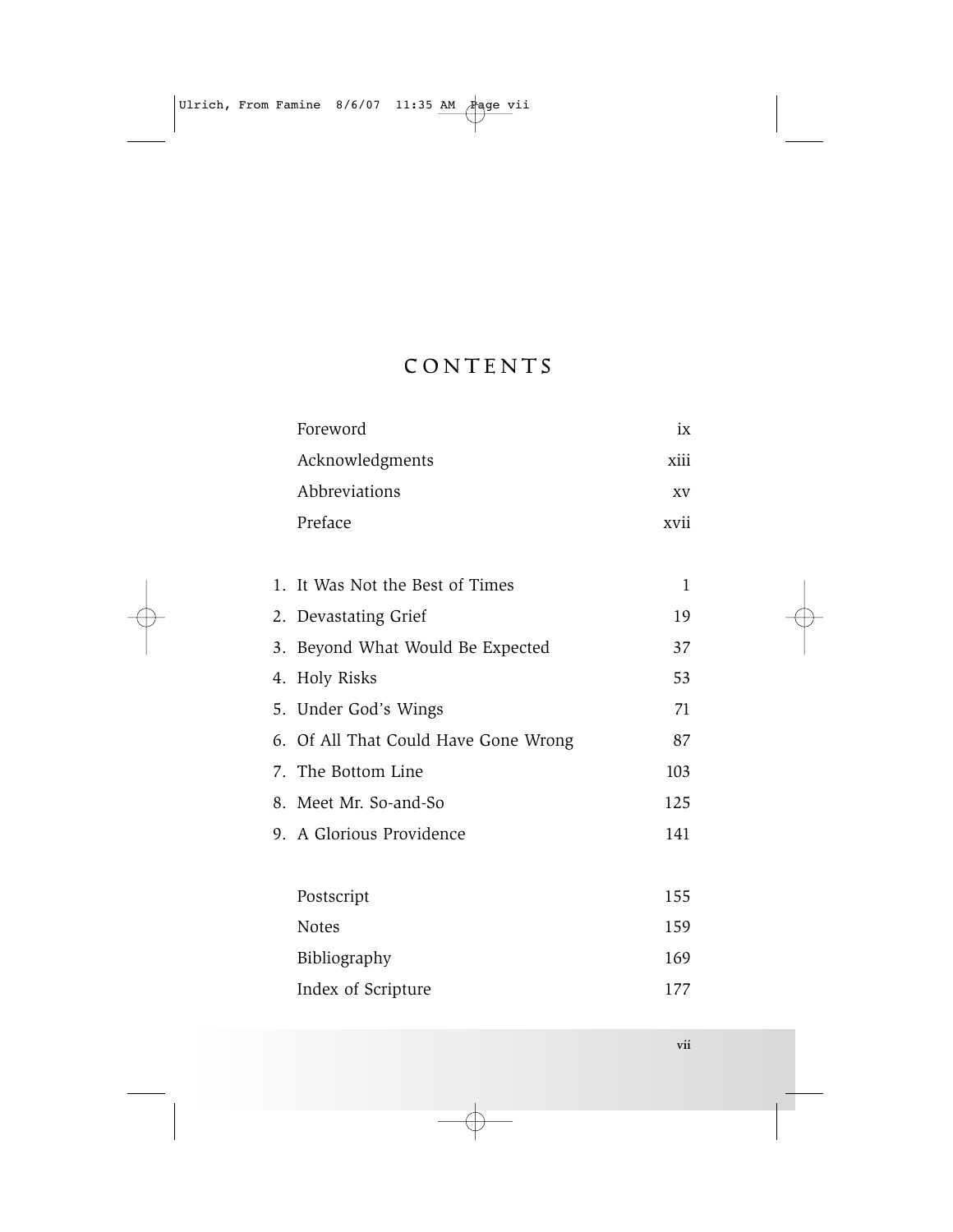Ulrich, From Famine 8/6/07 11:35 AM Page viii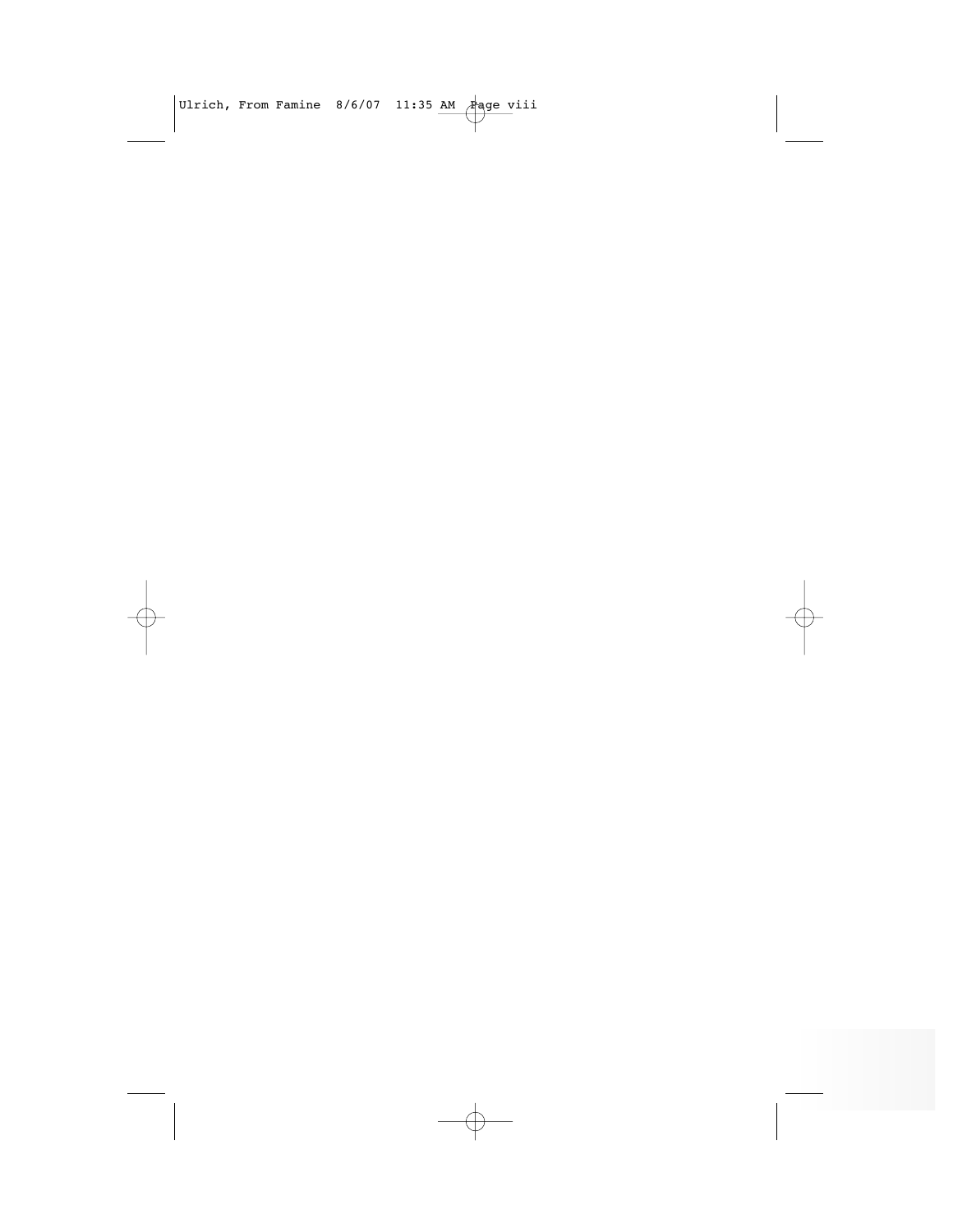# **FOREWORD**

# $\begin{aligned} \Phi_{\mathcal{F}_{\mathcal{S}_{\mathcal{A},\mathcal{B}}}}^{\mathcal{A},\mathcal{B},\mathcal{B}}(q)\\ \Phi_{\mathcal{F}_{\mathcal{S}_{\mathcal{B},\mathcal{B}}}}^{\mathcal{A},\mathcal{B},\mathcal{B}}(q) \end{aligned}$

*The New Testament is in the Old concealed; the Old Testament is in the New revealed. —Augustine*

Oncerning this salvation, the prophets, who<br>spoke of the grace that was to come to you,<br>searched intently and with the greatest care,<br>trying to find out the time and circumstances to spoke of the grace that was to come to you, searched intently and with the greatest care, trying to find out the time and circumstances to which the Spirit of Christ in them was pointing when he predicted the sufferings of Christ and the glories that would follow. It was revealed to them that they were not serving themselves but you, when they spoke of the things that have now been told you by those who have preached the gospel to you by the Holy Spirit sent from heaven. Even angels long to look into these things. (1 Peter 1:10–12)

"In addition, some of our women amazed us. They went to the tomb early this morning but didn't find his body. They came and told us that they had seen a vision of angels, who said he was alive. Then some of our companions went to the tomb and found it just as the women had said, but him they did not see." He said to them, "How foolish you are, and how slow of heart to believe all that the prophets have spoken! Did not the Christ have to suffer these things and then enter his glory?" And beginning with Moses and all the Prophets, he explained to them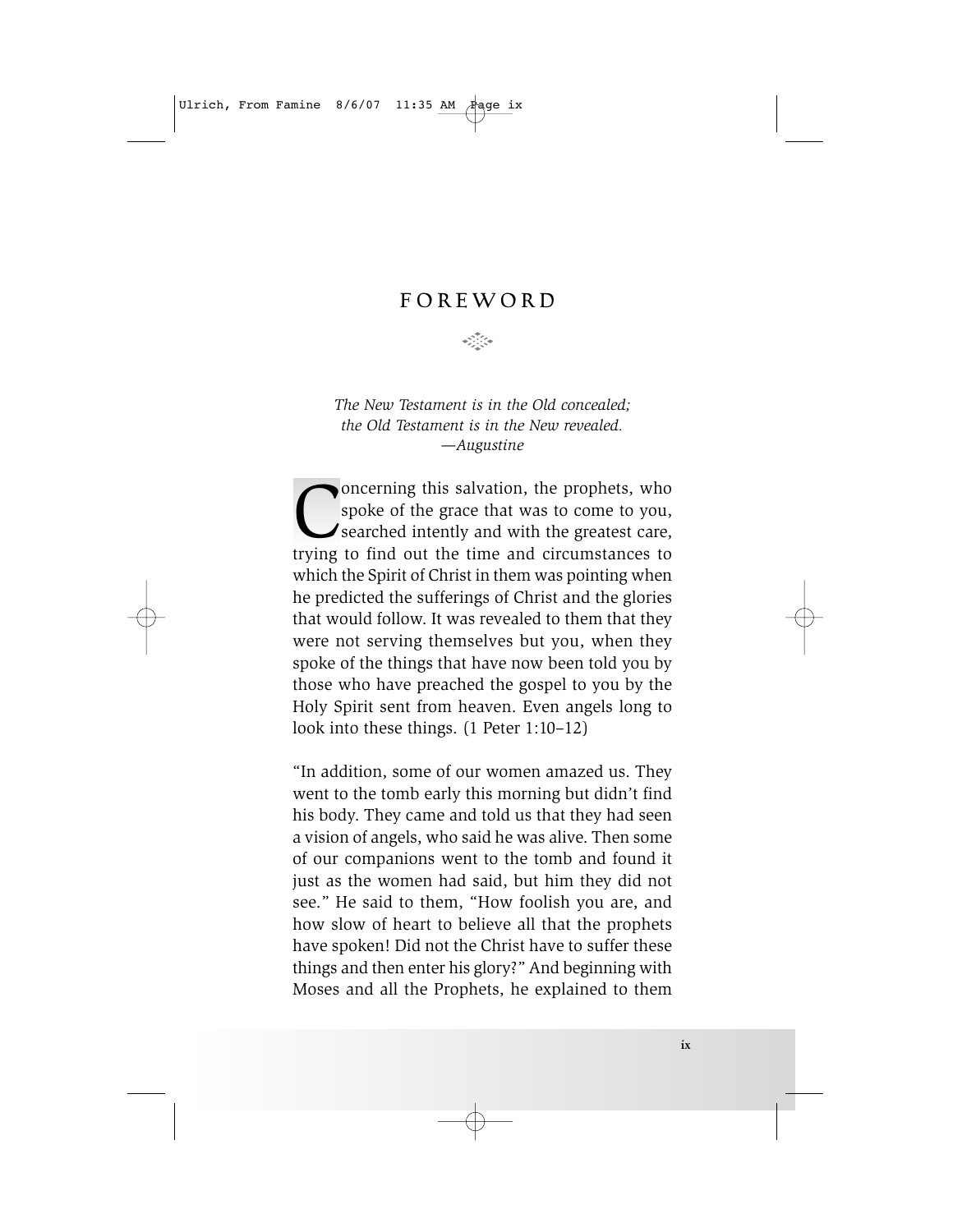what was said in all the Scriptures concerning himself. (Luke 24:22–27)

The prophets searched. Angels longed to see. And the disciples didn't understand. But Moses, the prophets, and all the Old Testament Scriptures had spoken about it—that Jesus would come, suffer, and then be glorified. God began to tell a story in the Old Testament, the ending of which the audience eagerly anticipated. But the Old Testament audience was left hanging. The plot was laid out but the climax was delayed. The unfinished story begged an ending. In Christ, God has provided the climax to the Old Testament story. Jesus did not arrive unannounced; his coming was declared *in advance* in the Old Testament, not just in explicit prophecies of the Messiah but by means of the stories of all of the events, characters, and circumstances in the Old Testament. God was telling a larger, overarching, unified story. From the account of creation in Genesis to the final stories of the return from exile, God progressively unfolded his plan of salvation. And the Old Testament account of that plan always pointed in some way to Christ.

## **AIMS OF THIS SERIES**

The Gospel According to the Old Testament Series is committed to the proposition that the Bible, both Old and New Testaments, is a unified revelation of God, and that its thematic unity is found in Christ. The individual books of the Old Testament exhibit diverse genres, styles, and individual theologies, but tying them all together is the constant foreshadowing of, and pointing forward to, Christ. Believing in the fundamentally Christocentric nature of the Old Testament, as well as the New Testa-

**x** FOREWORD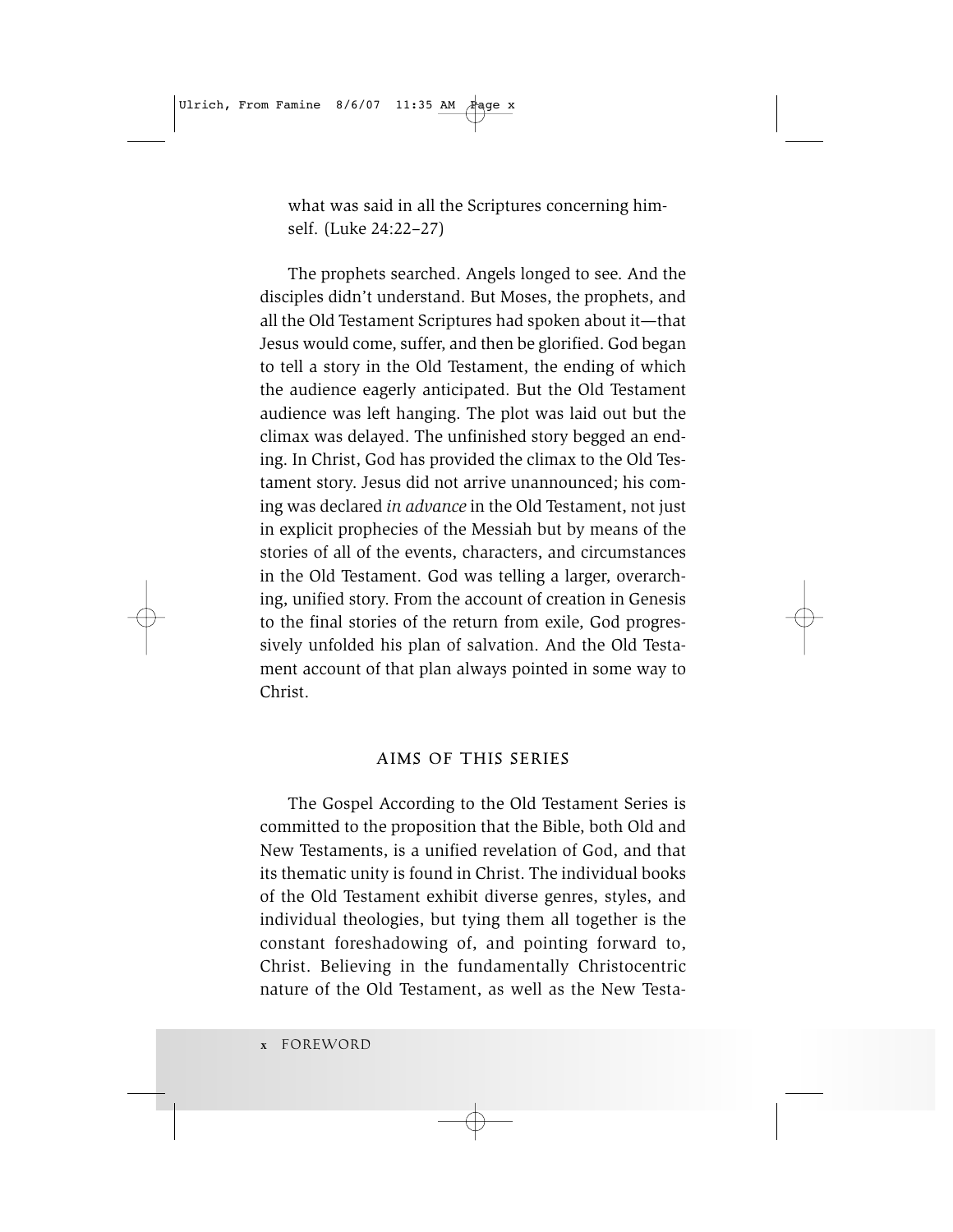ment, we offer this series of studies in the Old Testament with the following aims:

- to lay out the pervasiveness of the revelation of Christ in the Old Testament
- to promote a Christ-centered reading of the Old Testament
- to encourage Christ-centered preaching and teaching from the Old Testament

To this end, the volumes in this series are written for pastors and laypeople, not scholars.

While such a series could take a number of different shapes, we have decided, in most cases, to focus individual volumes on Old Testament figures—people—rather than books or themes. Some books, of course, will receive major attention in connection with their authors or main characters (e.g., Daniel or Isaiah). Also, certain themes will be emphasized in connection with particular figures.

It is our hope and prayer that this series will revive interest in and study of the Old Testament as readers recognize that the Old Testament points forward to Jesus Christ.

> TREMPER LONGMAN III J. ALAN GROVES

> > FOREWORD **xi**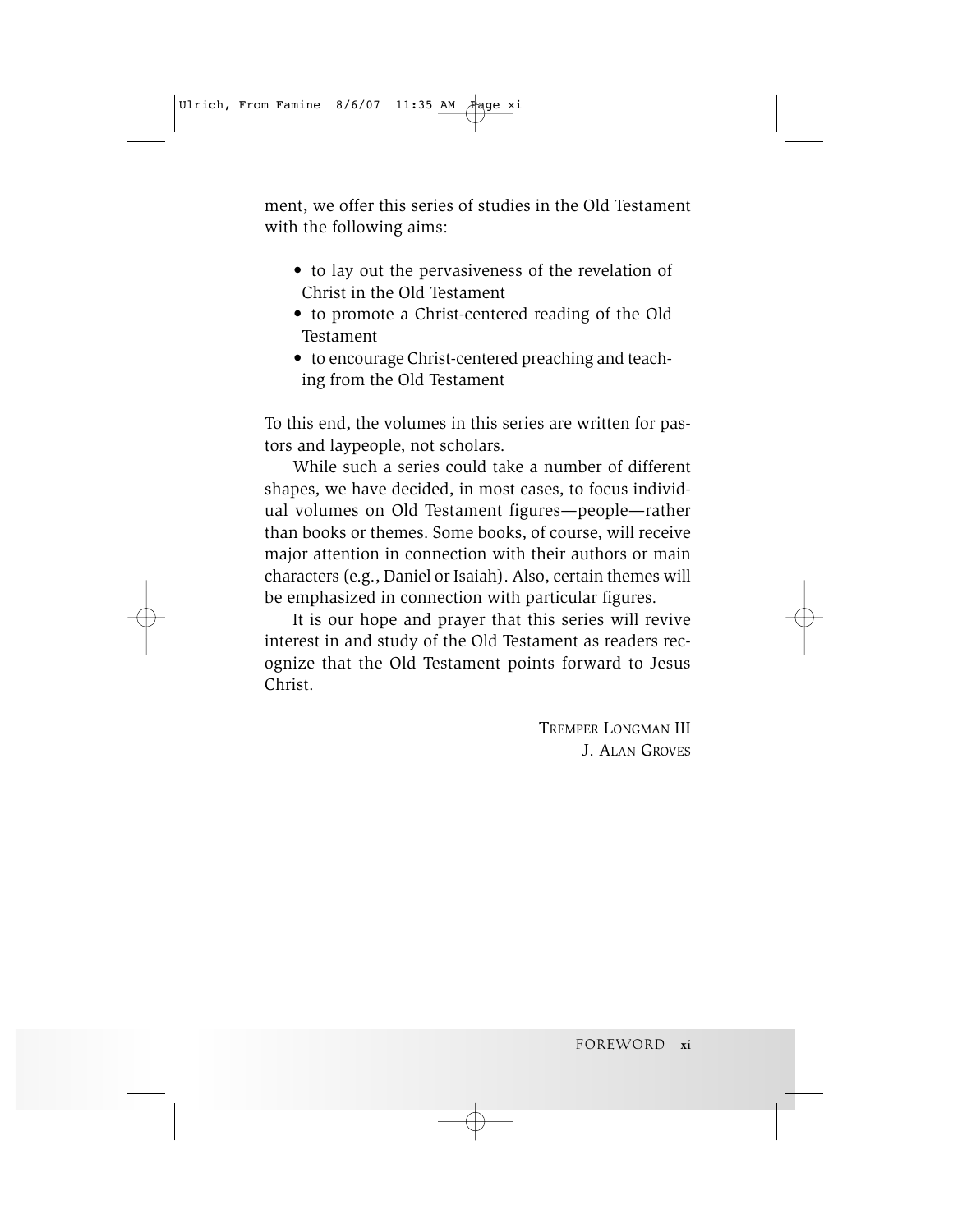Ulrich, From Famine 8/6/07 11:35 AM Page xii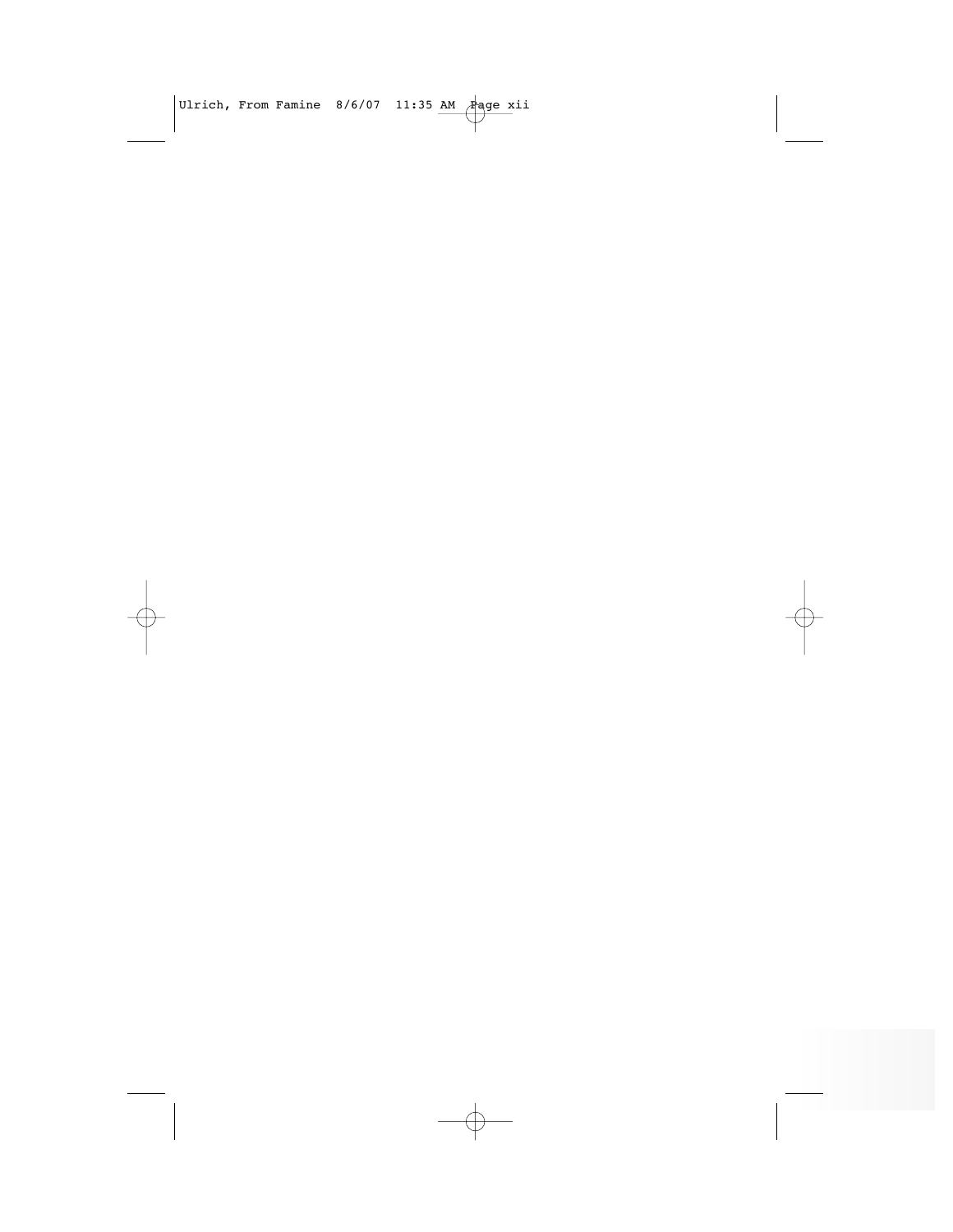# **ACKNOWLEDGMENTS**

# $\begin{aligned} \Phi_{\mathcal{F}_{\mathcal{S}_{\mathcal{A},\mathcal{B}}}}^{\mathcal{A},\mathcal{B},\mathcal{B}}(q)\\ \Phi_{\mathcal{F}_{\mathcal{S}_{\mathcal{B},\mathcal{B}}}}^{\mathcal{A},\mathcal{B},\mathcal{B}}(q) \end{aligned}$

t one level of reading, the book of Ruth demonstrates how people of faith help one another and so promote the advancement of God's kingdom in their midst. This book on Buth attacts to the investment and sag strates how people of faith help one another and so promote the advancement of God's kingdom in their midst. This book on Ruth attests to the investment and sacrifice that several dear saints have made on my behalf. I wish to acknowledge and thank them now.

I begin with my wife, Dawn, who has supported my academic and pastoral callings throughout our marriage. She has modeled the faith and faithfulness of Ruth and so made our marriage a blessing to me as well as to others. She believed that I had something to say on the Old Testament, even when I was not so sure. I would be remiss if I did not thank our children, Cindy and Gordon, for continually reminding me that there is more to life than reading and writing theological scholarship. Their zest for activity has provided needed opportunities for me to clear my head when I was unsure of what to say next.

I thank my parents, Rich and Ann Ulrich, for raising me in a godly home and giving abundantly of their resources for my education. I also acknowledge my motherin-law, Celia Errickson, for her support of my wife and me during the early years of our marriage as I moved through my doctoral program. I regret that neither my father nor my mother-in-law lived long enough to see the publication of this book.

I thank the editors of this series, Tremper Longman III and Alan Groves, for helping me complete this project. Their assistance actually began years ago when I had the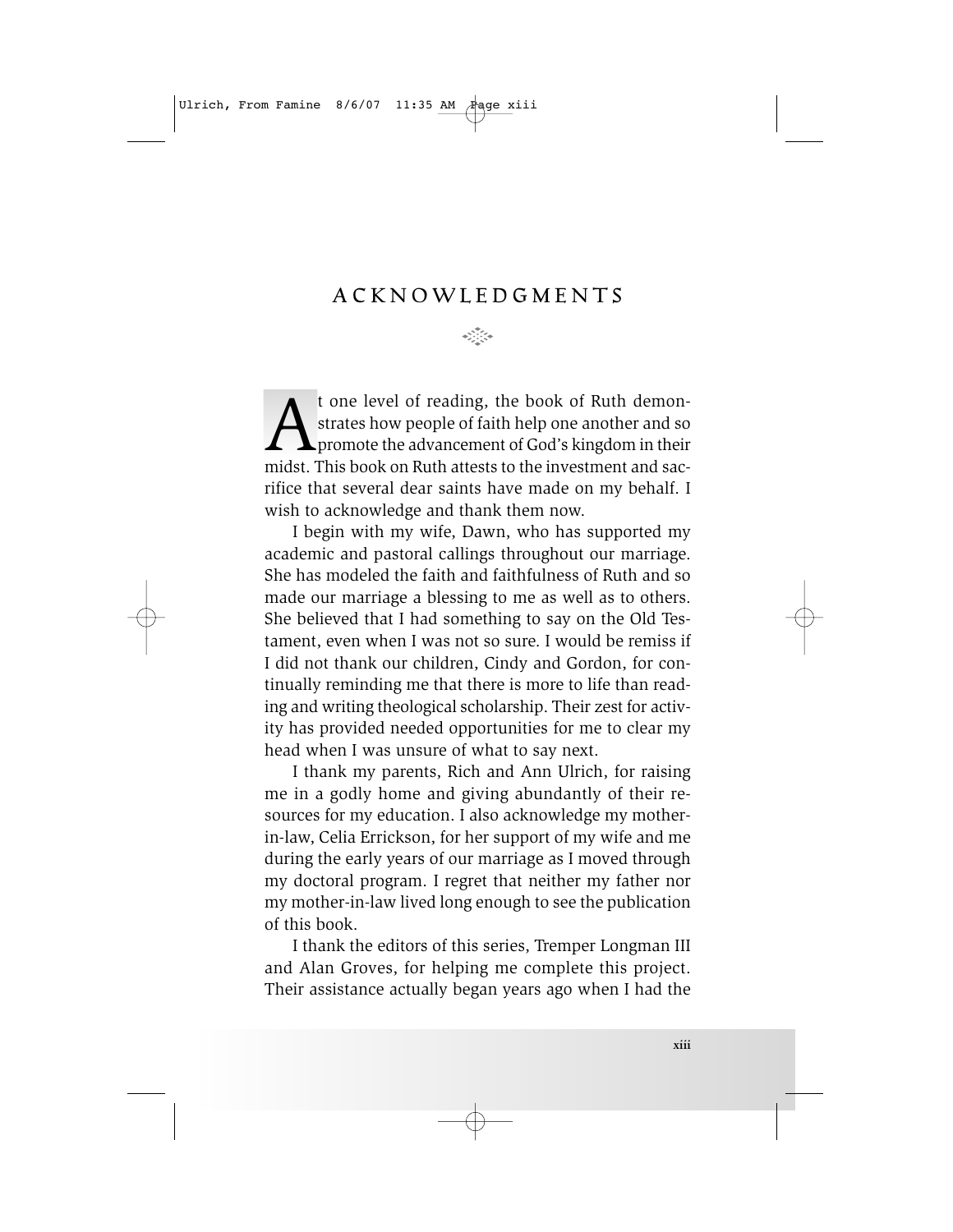privilege of studying under them at Westminster Theological Seminary. Their mastery of the Old Testament, especially a redemptive-historical approach to it, has profoundly affected my teaching and preaching. In this regard, I fondly remember their former colleague and my professor, Raymond Dillard, who contributed the first volume to the Gospel According to the Old Testament Series. While this book was with the publisher, Alan Groves lost his bout with cancer on February 5, 2007. Especially by means of a blogsite, he and his wife, Libby, have appreciably offered an eloquent and transparent testimony to their trust in the God under whose wings they, like Ruth, have taken refuge.

My thanks also go to Jeremy Keiper and Jim Krizan of the Information Technology Department of Trinity Episcopal School for Ministry. Jeremy and Jim helped me discover some of the formatting intricacies of Microsoft Word. They took me to screens that I had never before seen. Eric Anest of P&R picked up where Jeremy and Jim left off and transformed a manuscript into a book. I express my gratitude to him and others at P&R.

This book began as a series of sermons and adult education lessons at Christ Presbyterian Church (PCA) in Chippewa, Pennsylvania; Church of the Ascension (Episcopal) in Oakland, Pennsylvania; and Covenant Community Presbyterian Church (PCA) in Wexford, Pennsylvania. My thanks go to the members of those churches who graciously listened to my initial attempts to think through the message and application of Ruth.

Lastly, I take this opportunity to acknowledge the great benevolence of Arthur and Karen Schwab. Without their generosity, I may not have obtained the advanced education necessary to write this book or prepare seminarians to preach the Old Testament. I can never repay the debt of gratitude that is owed them, but dedicating this book to them is my latest attempt. Art and Karen, I thank you.

#### **xiv** ACKNOWLEDGMENTS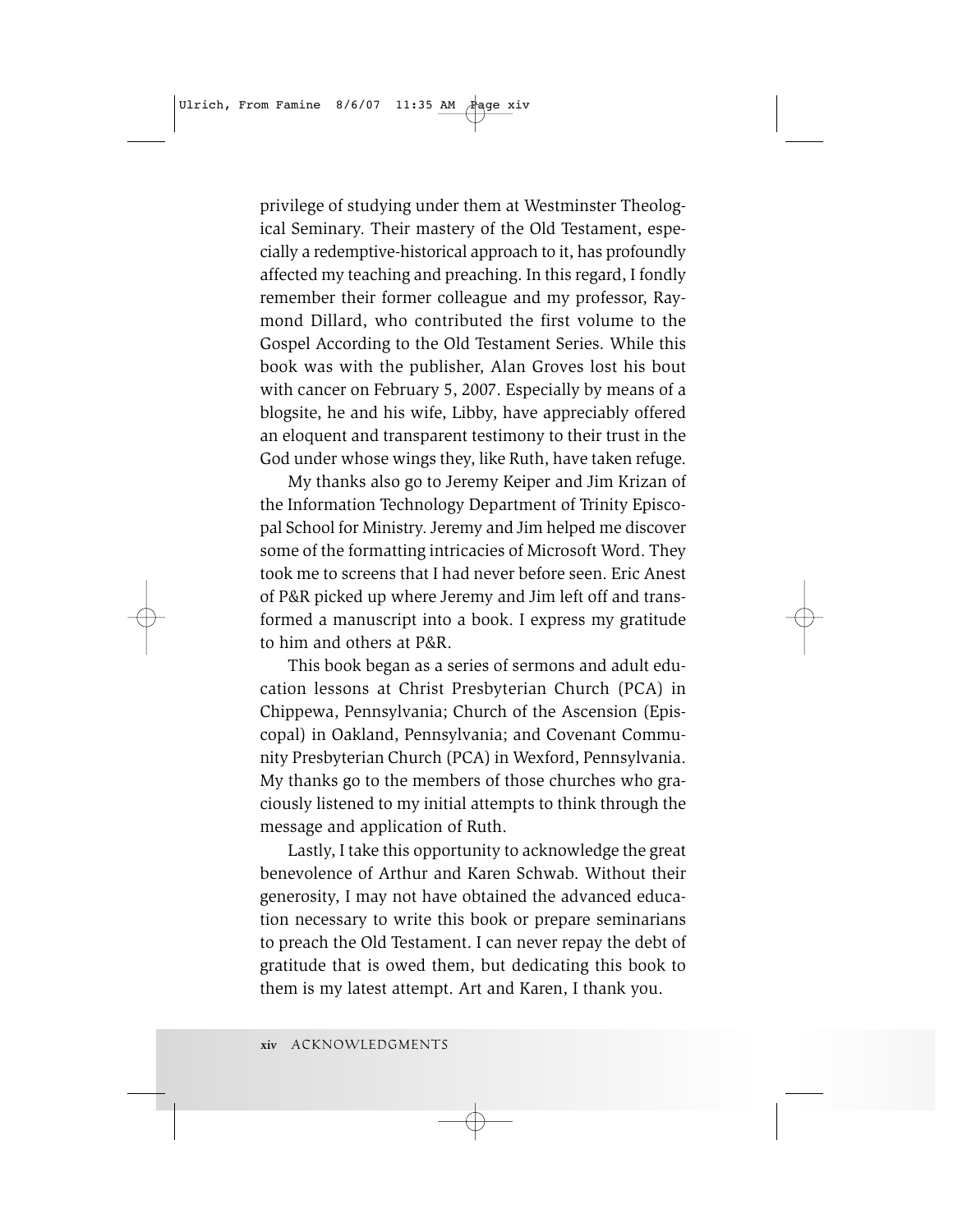Ulrich, From Famine  $8/6/07$  11:35 AM  $\overrightarrow{Page}$  xv

# **ABBREVIATIONS**

# $\label{eq:4} \phi_{\hat{r}_{\hat{t}}\hat{y}_{\hat{y}}\hat{y}_{\hat{y}}^{\hat{y}_{\hat{y}}\hat{y}_{\hat{y}}^{\hat{y}_{\hat{y}}}}$

| AВ           | Anchor Bible                                   |
|--------------|------------------------------------------------|
| BibInt       | Biblical Interpretation                        |
| BJS.         | <b>Brown Judaic Studies</b>                    |
| BSac         | Bibliotheca Sacra                              |
| HBT          | Horizons in Biblical Theology                  |
| HUCA         | Hebrew Union College Annual                    |
| Int          | Interpretation                                 |
| JBL          | Journal of Biblical Literature                 |
| <b>JETS</b>  | Journal of the Evangelical Theological Society |
| <i>JSOT</i>  | Journal for the Study of the Old Testament     |
| JSOTSup      | <b>JSOT Supplement Series</b>                  |
| <b>NAC</b>   | New American Commentary                        |
| NICOT        | New International Commentary on the Old        |
|              | Testament                                      |
| <b>NIVAC</b> | NIV Application Commentary                     |
| TynBul       | Tyndale Bulletin                               |
| VT           | Vetus Testamentum                              |
| WBC          | Word Biblical Commentary                       |
| WTJ          | Westminster Theological Journal                |
|              |                                                |

**xv**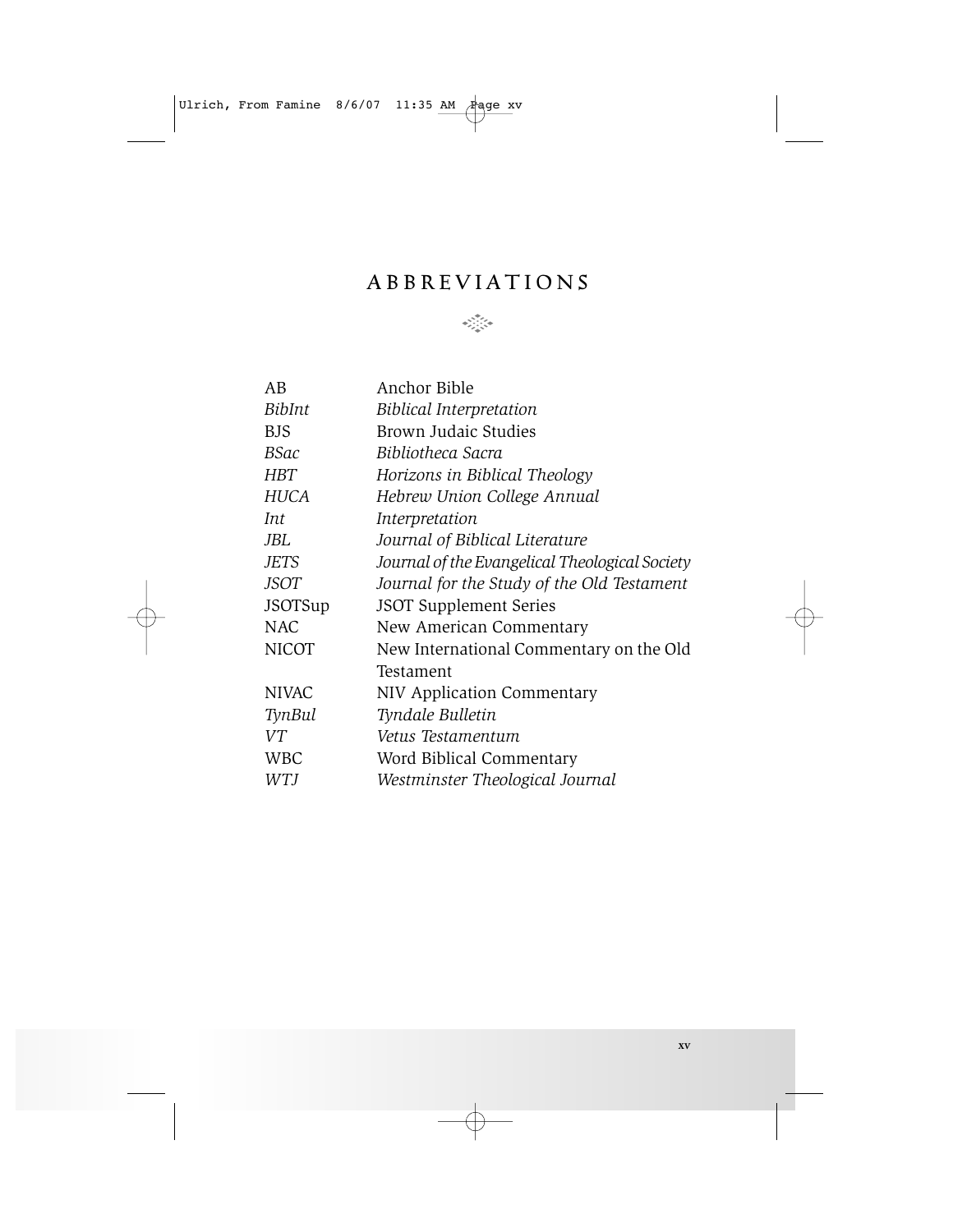Ulrich, From Famine 8/6/07 11:35 AM Page xvi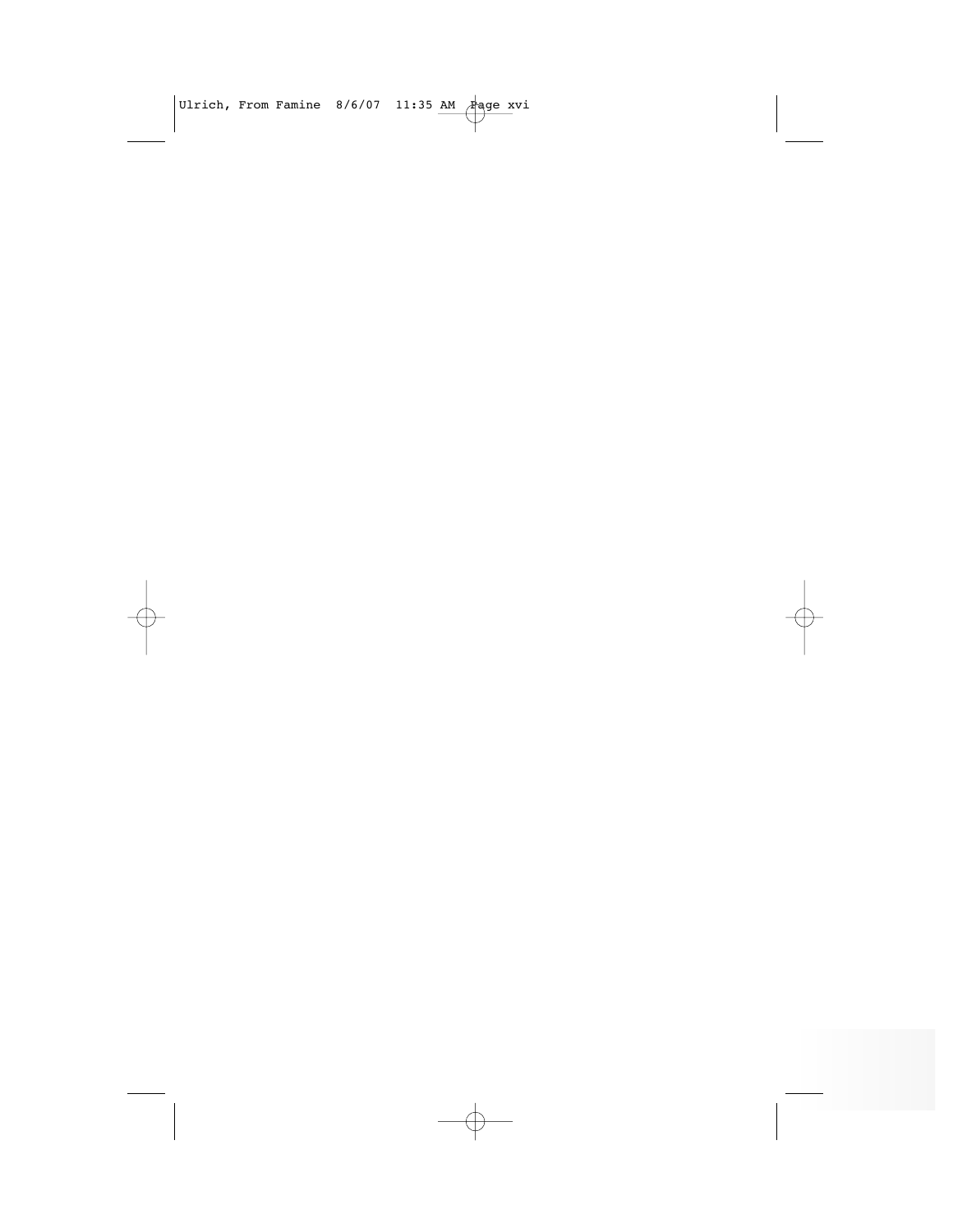# **PREFACE**

# $\begin{aligned} \Phi_{\mathcal{F}_{\mathcal{S}_{\mathcal{A},\mathcal{B}}}}^{\mathcal{A},\mathcal{B},\mathcal{B}}(q)\\ \Phi_{\mathcal{F}_{\mathcal{S}_{\mathcal{B},\mathcal{B}}}}^{\mathcal{A},\mathcal{B},\mathcal{B}}(q) \end{aligned}$

It is fair to say that most readers of the Bible enjoy the book of Ruth. As I have preached and taught this book, people from a variety of backgrounds have been drawn to it. Their ears have perked up when they heard, "Plea t is fair to say that most readers of the Bible enjoy the book of Ruth. As I have preached and taught this book, people from a variety of backgrounds have been drawn turn to the book of Ruth." Why is this, though? Several possibilities come to mind.

Maybe people thrill to the love story of Ruth and Boaz. More than a few years ago, a popular song artist observed, "Some people want to fill the world with silly love songs." He then asked, "Well, what's wrong with that? I need to know 'cause here I go again." As a race, we humans cannot seem to get our fill of songs and stories about love, and the book of Ruth in popular and scholarly estimation certainly takes its place among the best of love stories. In this book, true love triumphs over multiple forms of adversity and brings good to all who are touched by it. How many such songs and stories does the human race need? The sheer volume of those written would suggest that we cannot get enough love songs and stories. Moreover, we listen to and read the "oldies but goodies" again and again.

Readers of Ruth may also find hope and encouragement in the happy ending for Naomi. Who cannot, to some extent or another, identify with this older woman who has been battered by life's relentless storms and bruised by its painful memories? Who has not wondered with Naomi where God is in the midst of deprivation and loss or even considered the unthinkable option that "the Almighty has brought misfortune upon me" (Ruth 1:21)? No one dispassionately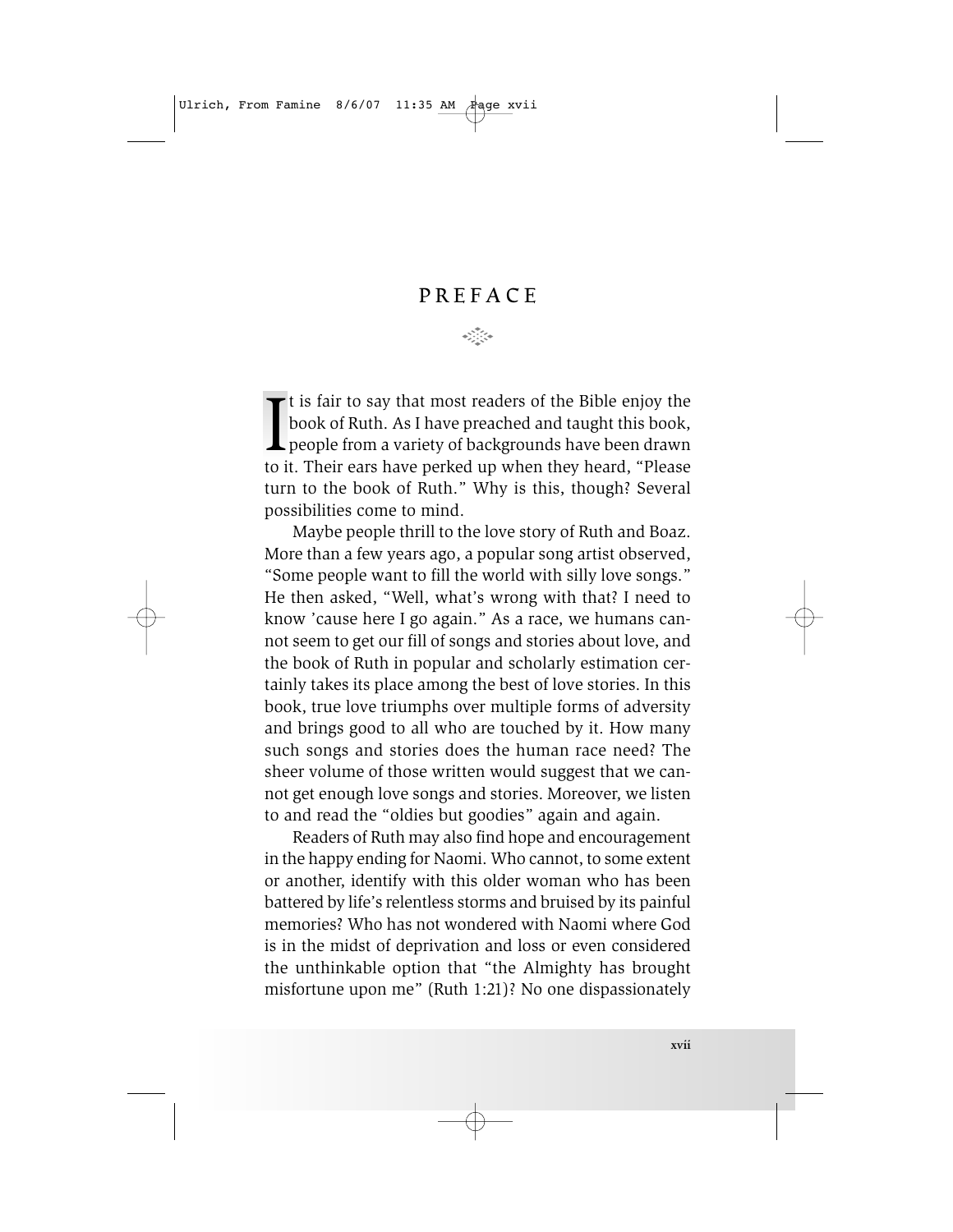reads the book of Ruth to get a glimpse of how "the other side lives" or to make an academic study of human suffering. The book of Ruth tells everyone's story, even your story, about the hardships of life. Though the book of Ruth is set in the ancient days of the judges, the hardships that its characters face transcend time and culture. In the midst of our own headaches and heartaches, we need stories such as Ruth that end well, for these help us look beyond our troubles and disappointments to a brighter future. The realized hope of others offers perspective for us, who in our own way can relate to the setbacks described in the opening verses of Ruth.

Yet another attraction to the book of Ruth is the positive traits of its characters, especially Ruth and Boaz. Readers of the book of Ruth cannot help but admire Ruth's unquenchable loyalty to her mother-in-law or Boaz's extraordinary compassion toward two destitute widows, one of whom was a foreigner. Loyalty and compassion—these are qualities that receive separate sections in William Bennett's highly regarded *The Book of Virtues*. Adults value these qualities in themselves, and parents try to inculcate them in their children. Bennett's book even contains a paraphrase of the book of Ruth, though it is placed in the section devoted to the virtue of friendship. By way of introduction to this paraphrase, Bennett says, "Ruth's words to Naomi [in Ruth 1:16–17] are one of the greatest statements of friendship and loyalty in all of literature."<sup>1</sup> Yes they are, and Ruth and Boaz certainly stand out as exemplars of certain moral virtues.

From a literary point of view, then, the book of Ruth ranks as a good story. It surely warms the heart in more than one way and challenges its readers with ideals that are universally esteemed. It is understandable that readers of Ruth would enjoy this literary masterpiece and repeatedly turn to it for inspiration.

Some readers, though, may question the subtitle of my book. Indeed, as the title suggests, the book of Ruth moves

**xviii** PREFACE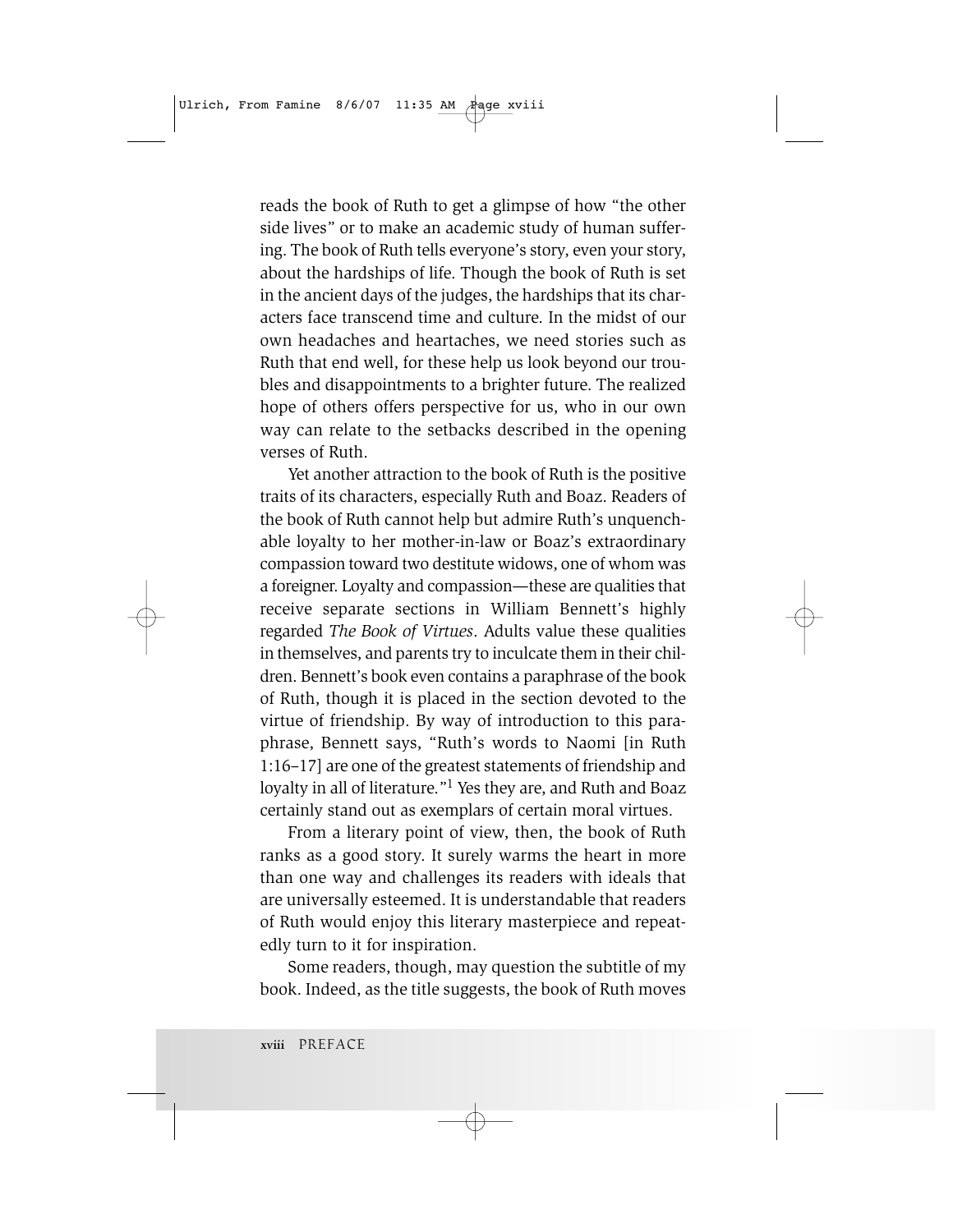from famine at the beginning to fullness in the form of the provision of food in the middle and the birth of an heir at the end. But can I appropriately refer to the gospel according to the book of Ruth? Perhaps this subtitle claims too much by inferring that the book of Ruth is more than a human-interest story that instructs its readers to be morally virtuous like Ruth and Boaz. Where is the gospel—the good news of salvation from sin—in this quaint and heartwarming Old Testament story? Where is the Savior, Jesus Christ, in a short story that never mentions his name? Surely, one cannot seriously read such a nostalgic tale as part of the grand, sweeping story of God's plan of redemption that reaches its climax in the incarnation of his Son.

For the last century or so, biblical scholars have been inclined to agree that the book of Ruth has little, if anything, to do with the gospel of Jesus Christ. This is so because of two stages in the history of interpreting Ruth. The first stage is suggested by Ronald Hals in his *The Theology of the Book of Ruth* that appeared in 1969.<sup>2</sup> Until that time, scholars as a rule doubted that the book of Ruth was a work of theology, that is, a book that taught about God's saving activity. Instead, they considered the book of Ruth a charming and idyllic tale about humans who persevered against great odds in a bleak time and survived. By contrast, Hals argued that the book of Ruth utilizes a narrative form to teach about the doctrine of God's providence. In the years since 1969, an increasing number of scholars have questioned whether the book of Ruth is such a charming story after all. Feminist scholars particularly notice the seemingly hopeless predicament of Naomi, Orpah, and Ruth and inveigh against the inequity, oppression, and destitution that result, in their estimation, from patriarchy. Boaz, then, is not considered heroic; rather, he is part of the ongoing problem of women's economic dependence on male provision. Nevertheless, feminist readers maintain that the book of Ruth, despite its traces

PREFACE **xix**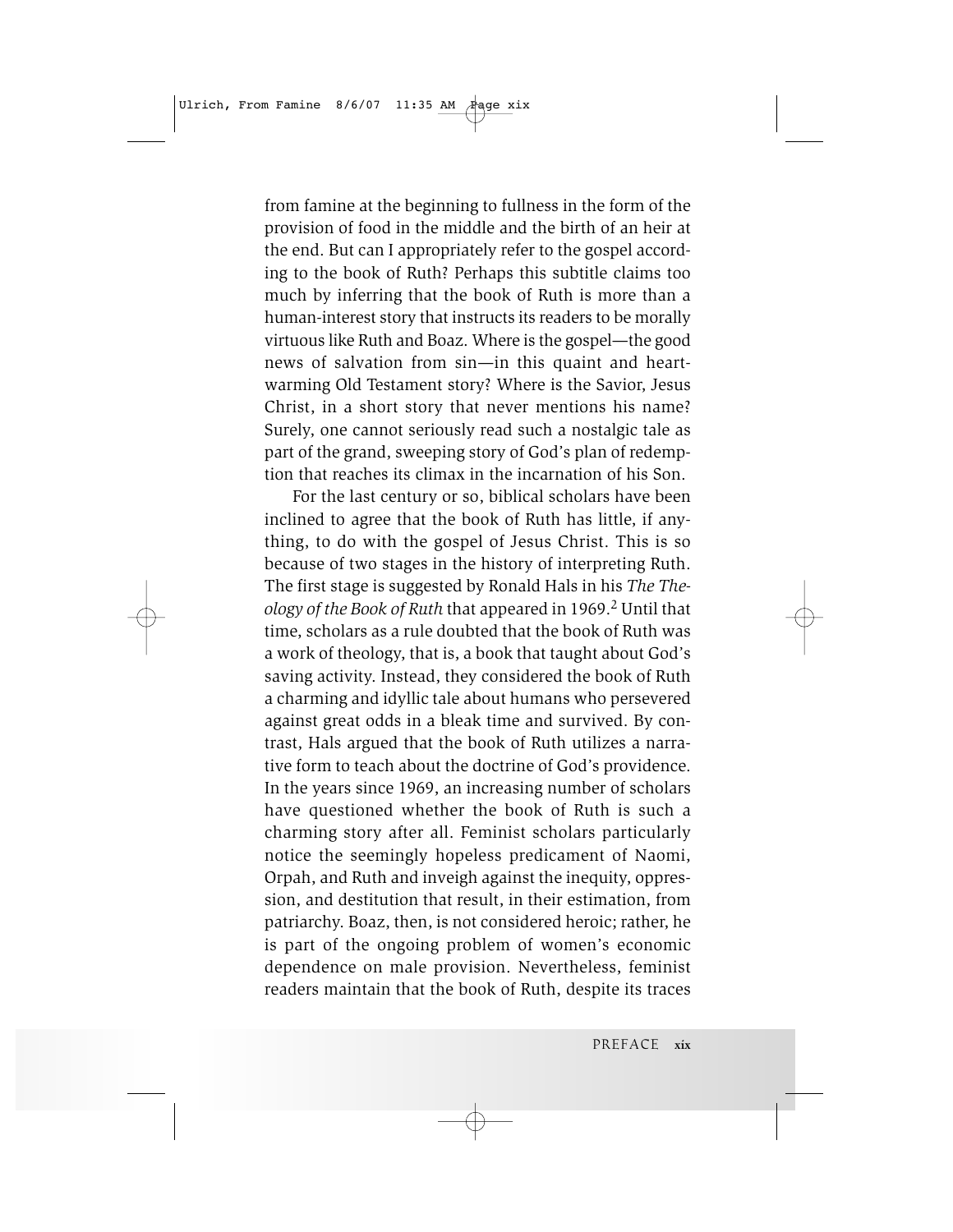of androcentrism, illustrates how women who take initiative for their own well-being can bring about favorable changes of fortune and secure their place in society without male patronage.<sup>3</sup> For different reasons, then, the pre-1969 and post-1969 stages of interpreting Ruth have downplayed, even ignored, recognition of the gospel message of this biblical book.

My reading of Ruth, however, presupposes that the book of Ruth, whatever it might say about humans who persevere or women who take initiative, has a theological message rooted in God's oversight of the movement of redemptive history that climaxes in the person and work of Jesus Christ. In Luke 24, no less an interpreter of the Old Testament than Jesus told his disciples (and us) that the authors of the Old Testament wrote about him:

He [Jesus] said to them [the two men on the road to Emmaus], "How foolish you are, and how slow of heart to believe all that the prophets have spoken! Did not the Christ have to suffer these things and then enter his glory?" And beginning with Moses and all the Prophets, he explained to them what was said in all the Scriptures concerning himself. (Luke 24:25–27)

He [Jesus] said to them [the eleven disciples], "This is what I told you while I was still with you: Everything must be fulfilled that is written about me in the Law of Moses, the Prophets and the Psalms." (Luke 24:44)

Evangelical scholars routinely understand Moses, the Prophets, and the Psalms to refer to the tripartite division of the Old Testament canon into the Law, the Prophets, and the Writings. In other words, Jesus said that the whole Old Testament, of which Ruth is a part, bears witness to him

**xx** PREFACE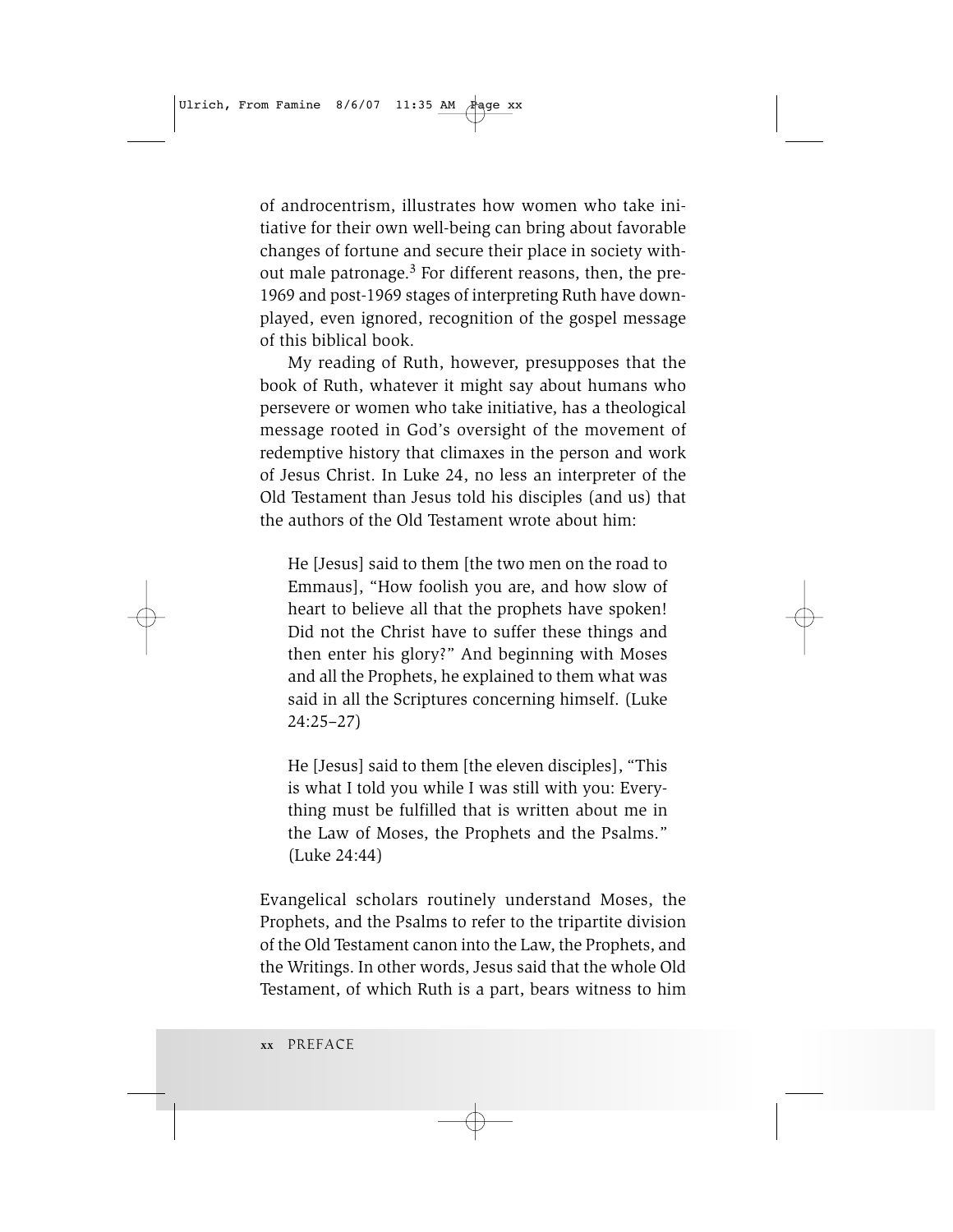as the Savior who suffers for the salvation of his people. Hence, the book of Ruth as part of the Old Testament canon is rightly read as a contribution to the unfolding plan of God to redeem his fallen creation from sin and its deleterious effects. The struggle to survive and the bias against women may be two of those regrettable effects, but it is the gospel of Jesus Christ that takes care of the sin problem in the human heart and brings about the transformation of character, conduct, and consequences.

This redemptive-historical approach to interpreting the book of Ruth inevitably affects one's study of the major characters, especially Ruth and Boaz. The human characters are, of course, involved in the story, but they are not what the book is foremost about. They do not appear for their own sake; hence, the book of Ruth is not a biography. God—not Naomi, Ruth, or Boaz—is the main character, and he works through the human characters to advance his sovereign and redemptive purpose.<sup>4</sup> While it is true that God is concerned about moral and virtuous conduct, which Ruth and Boaz exhibit, such conduct is not possible apart from a relationship with God that he sovereignly and graciously establishes through covenant. For this reason, the message of the book of Ruth is not simply "Be like Ruth and Boaz." Fallen humans cannot be like Ruth and Boaz unless they are in relationship with the God of Ruth and Boaz. Such a relationship was proleptically possible for Ruth and Boaz under the old covenant, for the old covenant anticipated the new covenant in Jesus Christ. Faith in Jesus Christ makes relationship with God possible, and such faith transforms one's character and conduct so that believers respond to the situations of their lives with a desire and intention to do God's will for God's glory.<sup>5</sup>

Ruth and Boaz were certainly people of faith and as such models of good conduct. As evidenced by the moral imperatives throughout the Bible and by Paul's reference to events in the books of Exodus and Numbers that provided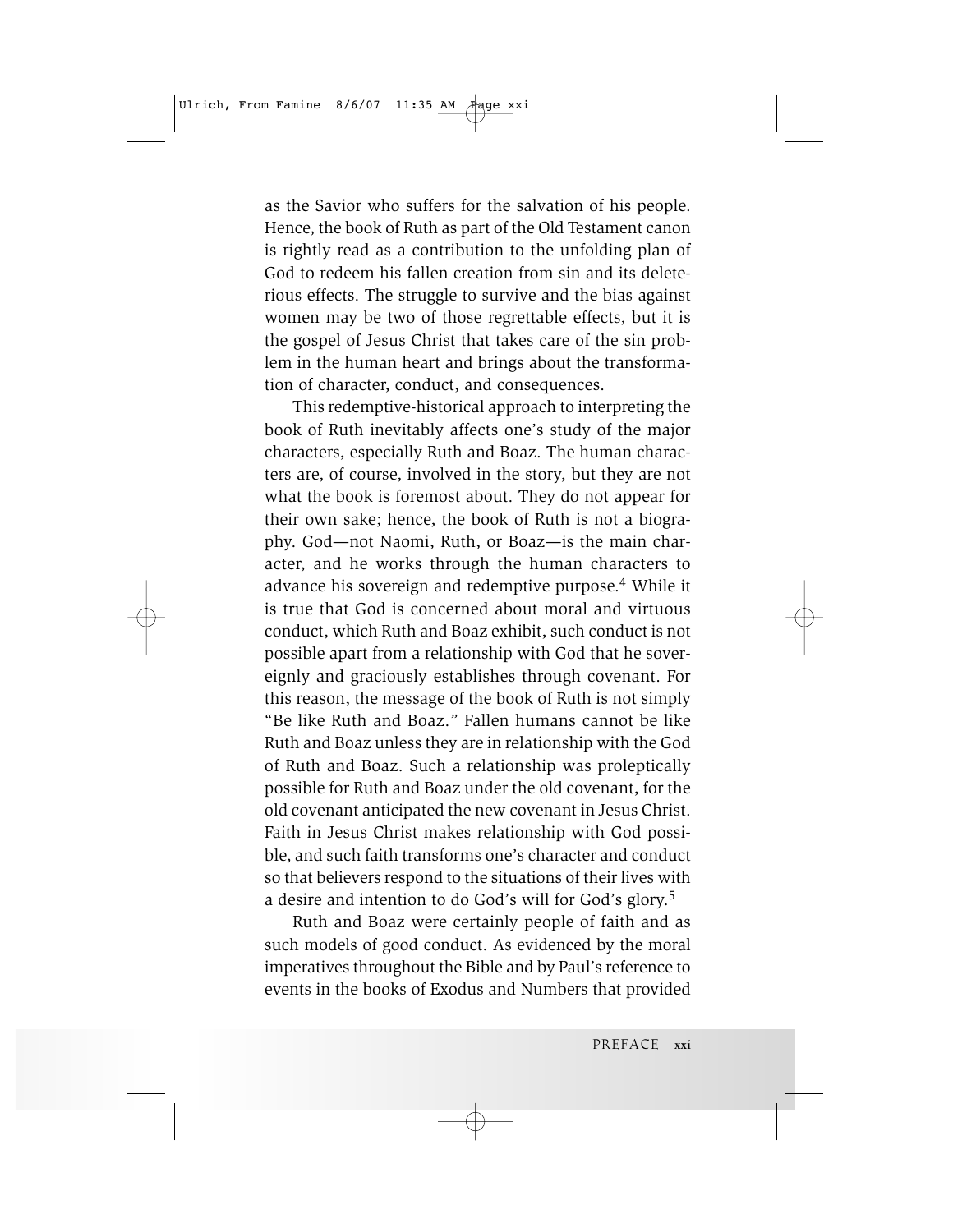examples for the Corinthians (1 Cor. 10:1–11), God does want his people to lead upright lives that conform to his revealed moral standards. Still, the modern believer does not aspire to be like Ruth and Boaz for the sake of being moral and virtuous. Morality and virtue are not the "chief end of man," to borrow language from the Westminster Shorter Catechism. They are the result of God's grace through Jesus Christ and part of the good work that God has foreordained for his people to do for the advancement of Christ's kingdom and the glory of God. If God's grace is the prerequisite for being like Ruth and Boaz, then our obedient response to God's grace in the situations of life, that is, being like Ruth and Boaz, brings glory to God. This is our chief end.

Ultimately, then, the book of Ruth is a profound account of God's providence in the lives of otherwise ordinary people who observed God's covenant in rather mundane circumstances. As we shall see in the chapters that follow, what God does through the faithfulness of Ruth and Boaz is nothing short of stunning. Because the God of Naomi, Ruth, and Boaz is also our God, we similarly can expect him to perform great and mighty deeds that advance his glorious purpose of reconciling all things to his eternal plan.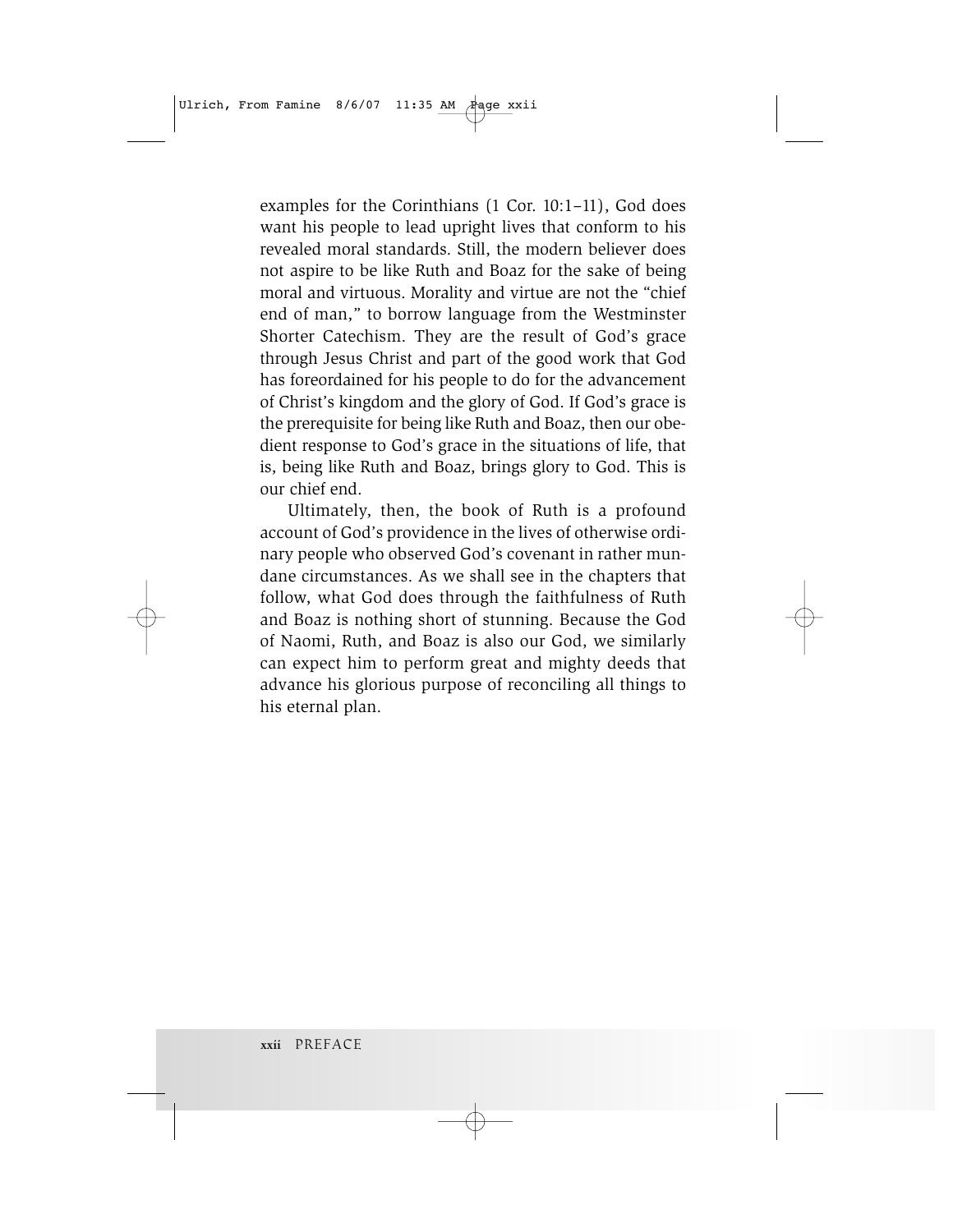Ulrich, From Famine  $8/6/07$  11:35 AM

# **IT WAS NOT THE BEST OF TIMES**

 $\mathbf{I}$ 

## A

**C**harles Dickens began *A Tale of Two Cities* with the well-known words: "It was the best of times, it was the worst of times." The book of Ruth opens with a reference to the days when the judges ruled With that rec well-known words: "It was the best of times, it was the worst of times." The book of Ruth opens with a reference to the days when the judges ruled. With that recollection of the people and events described in the book of Judges, the author of Ruth informed his or her audience that the historical, social, and religious context for what follows was not the best of times. In fact, the dark days of the judges were closer to the worst of times in Old Testament history. Elimelech and his wife Naomi, whom the reader meets in the opening verses, lived during a time of apostasy, injustice, and tumult.

This chapter aims to set the book of Ruth in its larger context, both historically and religiously. Familiarity with the days of the judges will increase our appreciation for the godliness of Ruth and Boaz and, more importantly, for the gracious and providential activity of God in the lives of Naomi, Ruth, and Boaz. Before discussing the period of the judges, let us briefly review Old Testament history to this point. We shall start with Abraham.

**1**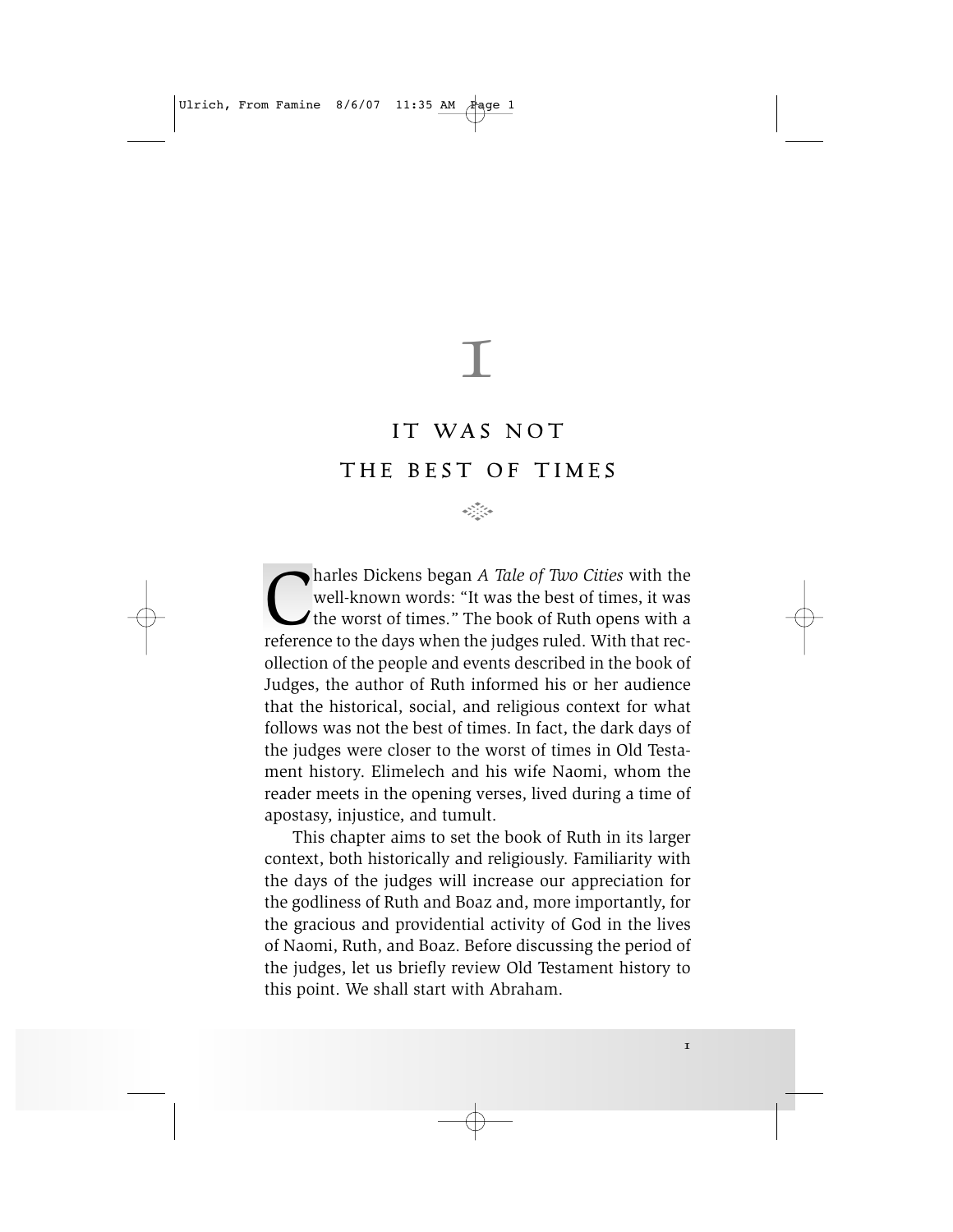## **FROM ABRAHAM TO THE JUDGES**

For our purpose, we can say that Abraham lived about 2000 B.C. God made a covenant with him and directed him to relocate from Ur to Canaan by way of Haran. Although God promised to bless the nations through the descendants of Abraham, Abraham and his descendants seemed, more often than not, to be at odds with their neighbors or at least at their mercy. As it had Abraham (Gen. 12:10), famine drove Abraham's grandson, Jacob, and his family to Egypt for food. While in Egypt, Jacob's descendants multiplied and experienced oppression because of the perceived threat that their increasing number posed to the pharaoh. If the biblical chronology (cf. Ex. 12:40; Deut. 1:3; 1 Kings 6:1) is taken at face value, Jacob went to Egypt about 1876 B.C.; the exodus occurred about 1446 B.C.; and the conquest began about 1406 B.c.<sup>1</sup> Joshua and Caleb were the only members of the exodus generation to live through the wilderness years and participate in the possession of the Promised Land. All other members of the exodus generation died in the wilderness because of their unbelief—in particular, their fearful and disobedient response to the report of the spies (Num. 13). As seen in Numbers 26–36, the children of the exodus generation received a fresh start and an open future. The book of Joshua reports that they did not shrink back from the promises and commands of God but followed the lead of Joshua, the Lord's appointed successor to Moses. After the major campaigns of the conquest, Joshua, Caleb, and the children of the exodus generation reached the end of their earthly lives. The judges period commenced with the grandchildren of the exodus generation.

At the time of the exodus, Egypt and Hatti (in eastern Turkey) vied for control of Canaan, especially its trade routes and seaports. By the middle of the thirteenth century, Egypt and Hatti had grown weary of war, and they

## **2** IT WAS NOT THE BEST OF TIMES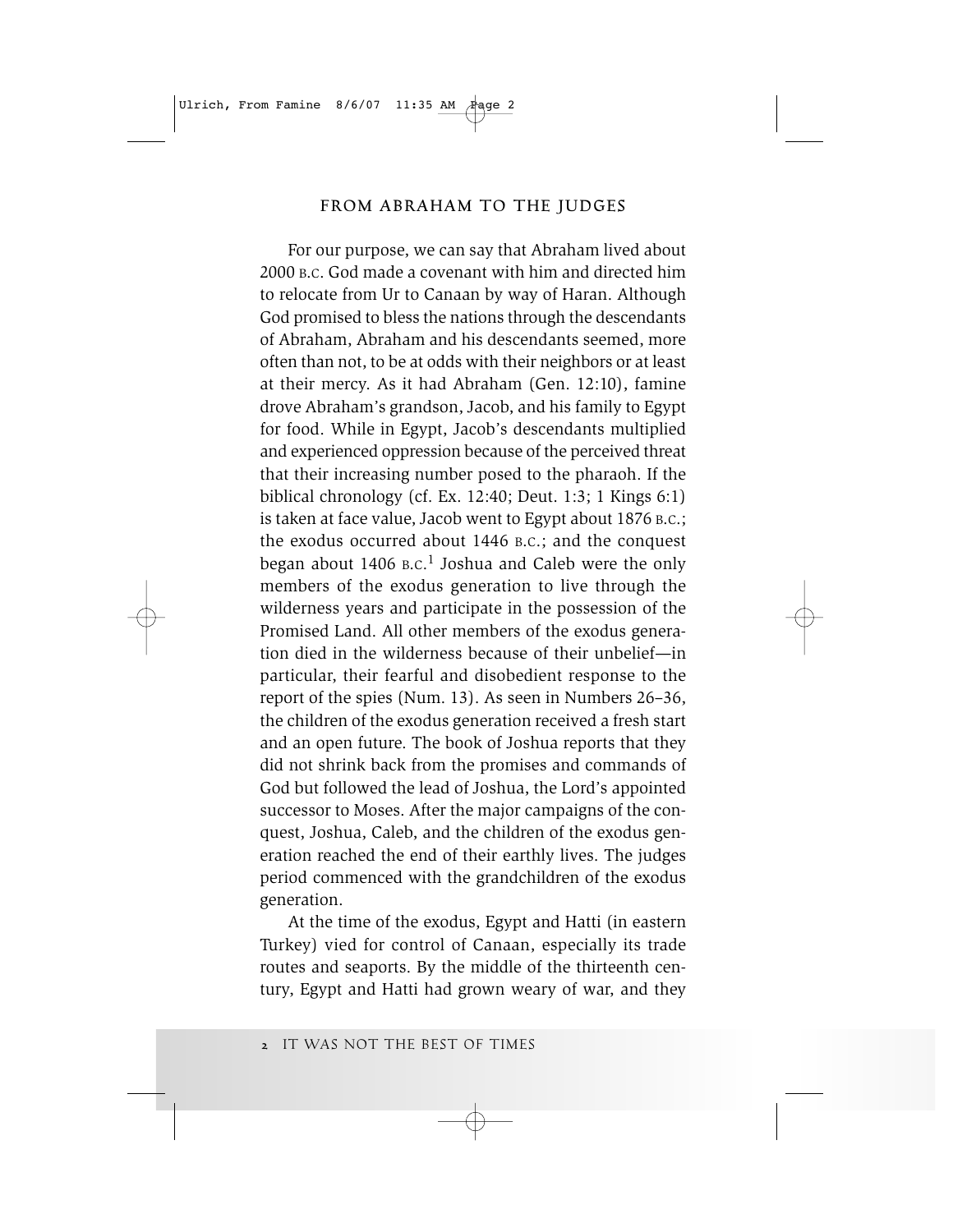sealed a peace agreement through a royal marriage. The Egyptian pharaoh, Rameses II, married the daughter of the Hittite king, Hattusilis. Canaan reverted to Egyptian oversight, but the dust did not remain settled for long. The migration of the Philistines to Canaan from points west at the end of the thirteenth century put an end to the Hittite kingdom and once again turned Canaan into a political football until the reign of David about 1000 B.C. Israel then reached the zenith of its political stability, power, and influence during the years of David and Solomon—even becoming a major force in the ancient Near East. The observation to be made now is that the events of the book of Ruth took place at a time in ancient Near Eastern history when no nation was the undisputed superpower of the day. The instability among the tribes during the judges period mirrored the flux and turbulence among other peoples.

The book of Joshua records the Israelite conquest of Canaan in which the army of Israel served as God's penal agent to mete out punishment for the immorality of the Canaanites. The Pentateuch anticipates this penal role that the descendants of Abraham would play:

In the fourth generation your [Abraham's] descendants will come back here, for the sin of the Amorites has not yet reached its full measure. (Gen. 15:16)

You must not do as they do in Egypt, where you used to live, and you must not do as they do in the land of Canaan, where I am bringing you. Do not follow their practices. . . . Do not defile yourselves in any of these ways, because this is how the nations that I am going to drive out before you became defiled. Even the land was defiled; so I punished it for its sin, and the land vomited out its inhabitants. (Lev. 18:3, 24–25)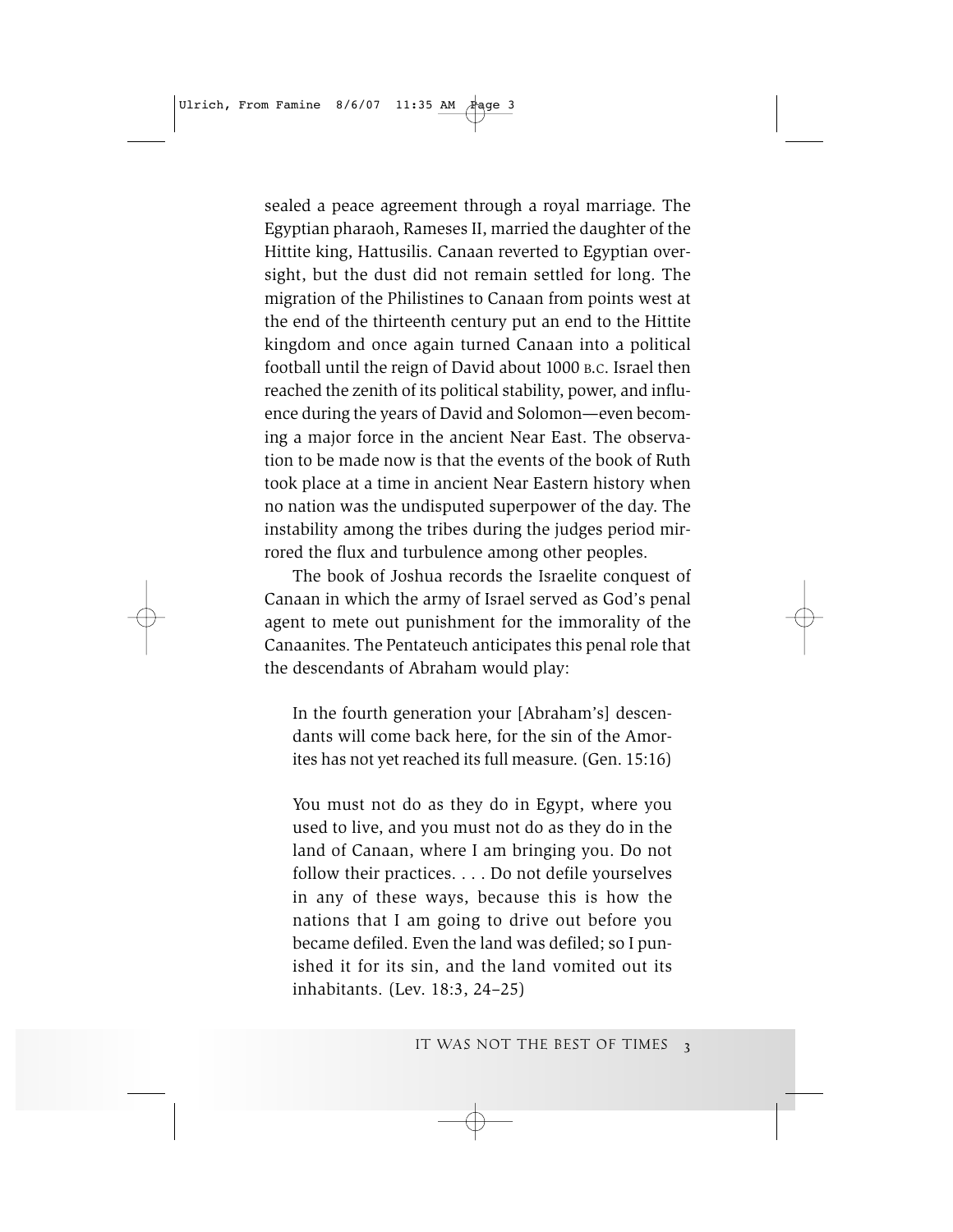You [Moses] and Aaron are to number by their divisions all the men in Israel twenty years old or more who are able to serve in the army. (Num. 1:3)

When the LORD your God brings you into the land you are entering to possess and drives out before you many nations—the Hittites, Girgashites, Amorites, Canaanites, Perizzites, Hivites and Jebusites, seven nations larger and stronger than you—and when the LORD your God has delivered them over to you and you have defeated them, then you must destroy them totally. Make no treaty with them and show them no mercy. (Deut. 7:1–2)

After the LORD your God has driven them out before you, do not say to yourself, "The LORD has brought me here to take possession of this land because of my righteousness." No, it is on account of the wickedness of these nations that the LORD is going to drive them out before you. It is not because of your righteousness or your integrity that you are going in to take possession of their land; but on account of the wickedness of these nations, the LORD your God will drive them out before you, to accomplish what he swore to your fathers, to Abraham, Isaac and Jacob. Understand, then, that it is not because of your righteousness that the LORD your God is giving you this good land to possess, for you are a stiff-necked people. (Deut. 9:4–6)

Taking all these passages together, readers may conclude that the wars in Joshua cannot be assigned an imperialistic motive on the part of a group of escapees in search of living space. Yahweh used the Israelites to punish the Canaanites, even as he later used other nations to punish Israel and Judah. Deuteronomy 9 is up front about the real-

## **4** IT WAS NOT THE BEST OF TIMES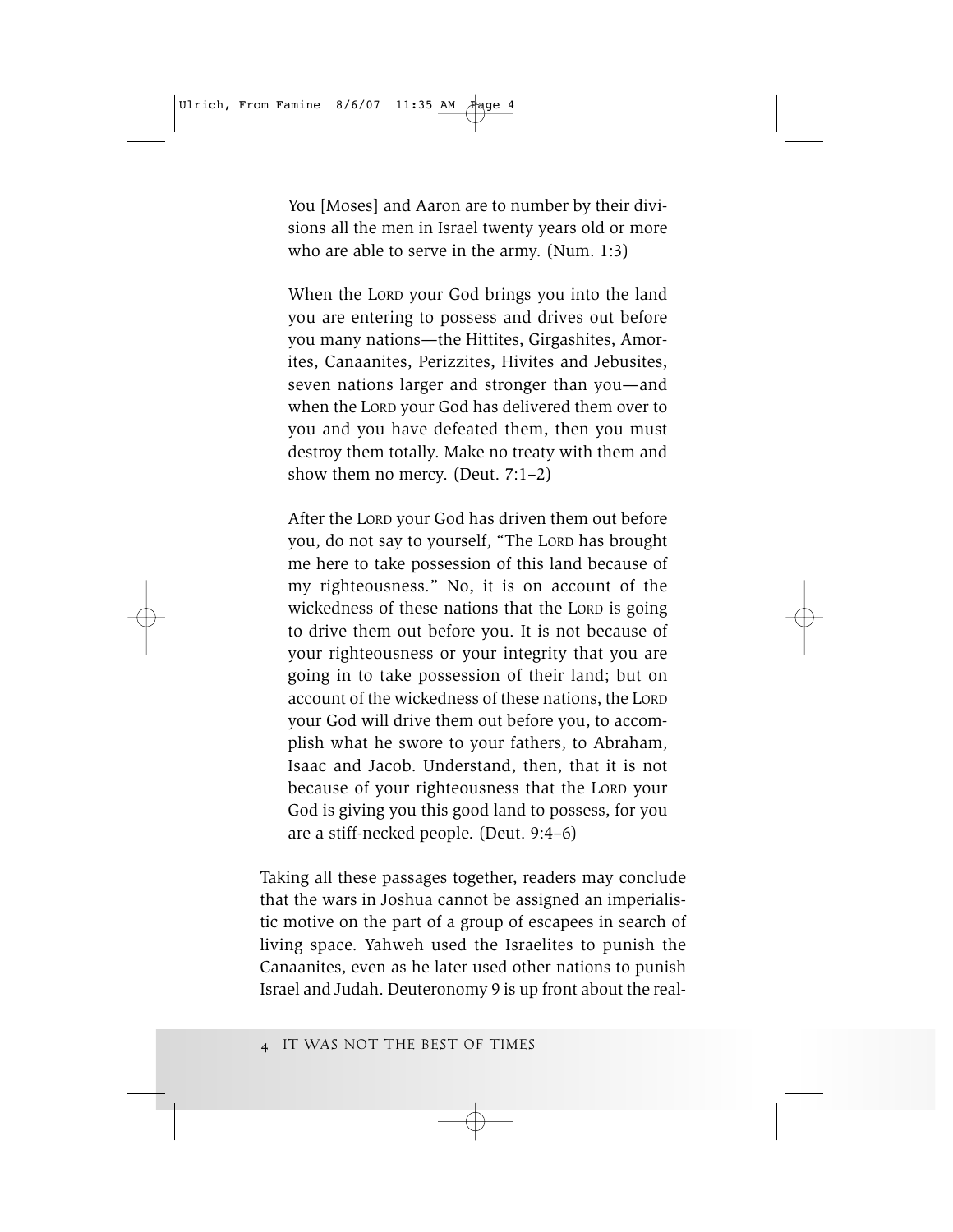ity that the Israelites were not morally superior to the Canaanites. God was using one group of sinful people to accomplish his purpose for another group of sinful people. Ultimately what Israel did as a holy army against the Canaanites promoted its role as a kingdom of priests among the rest of the nations.

Joshua 1–12 describes the three decisive strikes against the central, southern, and northern Canaanites. Two verses recall the penal purpose of Israel's aggression. The first has to do with the Gibeonite ruse:

They [the Gibeonites] answered Joshua, "Your servants were clearly told how the LORD your God had commanded his servant Moses to give you the whole land and to wipe out all its inhabitants from before you. So we feared for our lives because of you, and that is why we did this." (Josh. 9:24)

The second serves as a summary of the three strikes:

For it was the LORD himself who hardened their hearts to wage war against Israel, so that he might destroy them totally, exterminating them without mercy, as the LORD had commanded Moses. (Josh. 11:20)

After these campaigns, it was evident that Israel was in the land to stay. Yahweh had kept his promise and given his people what seemed to be, from a human point of view, an unlikely victory against superior forces.

Joshua 13, however, indicates that the fighting had not yet ended, for each tribe had to mop up its patrimony by eliminating Canaanite enclaves that survived the initial strikes. Judges 1 makes the same point. It might be helpful to think of Joshua in terms of D-day and V-day of World War II. If D-day constituted the decisive strike (in Europe)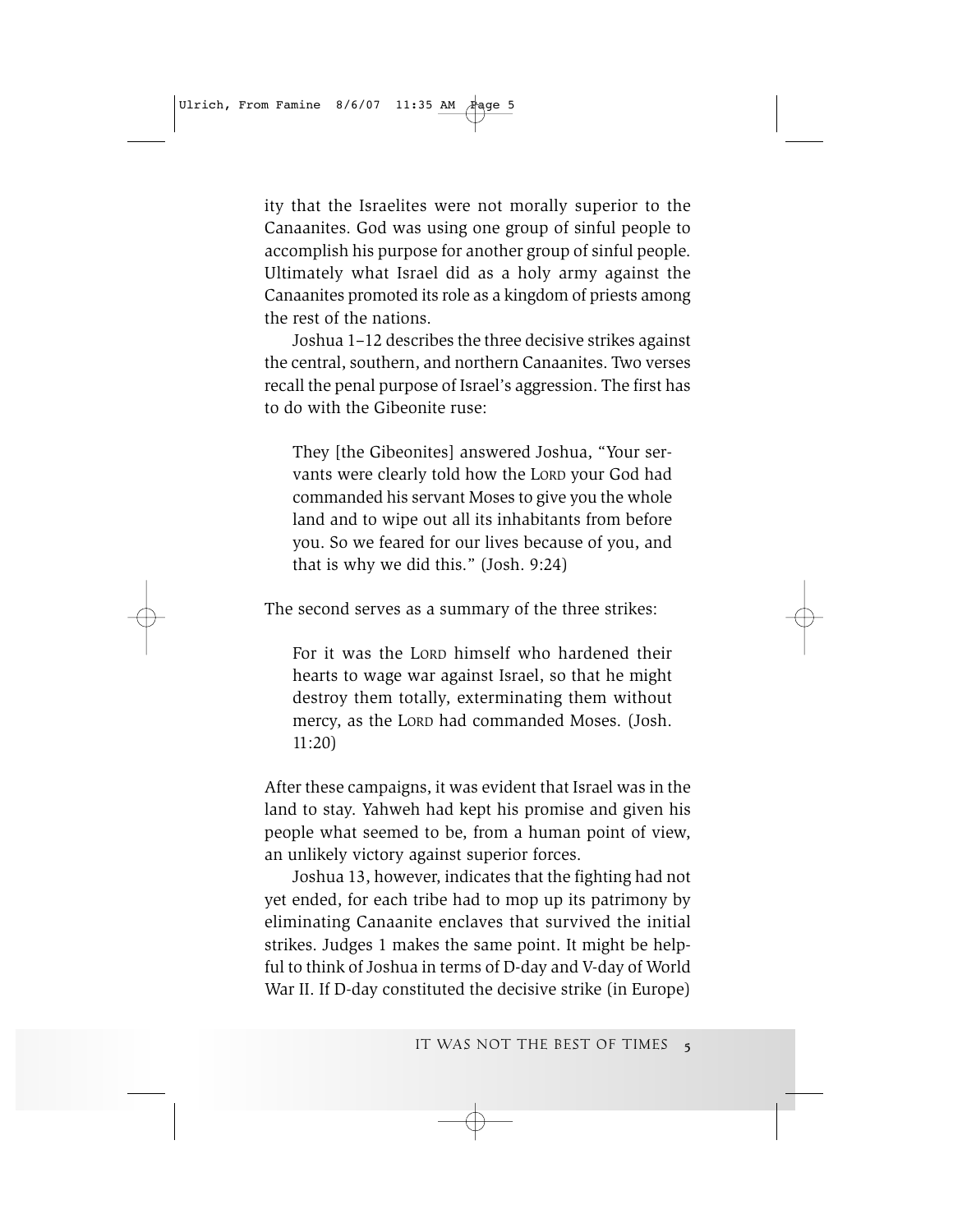and V-day marked the end of the fighting (whether in Europe or the Pacific), then Joshua 12 looks back at D-day, and Joshua 13–Judges 1 anticipates V-day.

The same analogy holds true for God's people who live between the two comings of Jesus Christ. If the cross and resurrection of Jesus represent the decisive strike against sin, death, and Satan, the second coming corresponds to V-day. At that time, God's holy war against all that opposes his plan to exalt his Son will end in triumph. In the words of Paul, "every knee [will] bow . . . and every tongue confess that Jesus Christ is Lord, to the glory of God the Father" (Phil. 2:10–11). Between the two comings of Jesus, believers experience what is often called the tension between the already and the not yet. Jesus' followers can look back and see that D-day, the decisive strike, has already occurred and now guarantees thorough defeat of the enemy. Nevertheless, the time after the first coming and before the second coming involves ongoing warfare with the spiritual forces of darkness and their terrestrial supporters. V-day has not yet arrived, and so the potential for setbacks and defeats still exists. All too often, God's people succumb to temptation and score a victory for the enemies of God. Still, the decisive strike at the first coming of Jesus guarantees ultimate victory at the second, and Jesus' followers fight the good fight with assurance that God who has begun a good work at the first coming of Jesus will bring it to completion at the second.

# **THE BOOK OF JUDGES ON THE DAYS OF THE JUDGES**

As seen in Judges, though, V-day never came for the children or grandchildren of the exodus generation. The book of Judges divides into three sections, and each section describes the fight against the enemies of God. All

## **6** IT WAS NOT THE BEST OF TIMES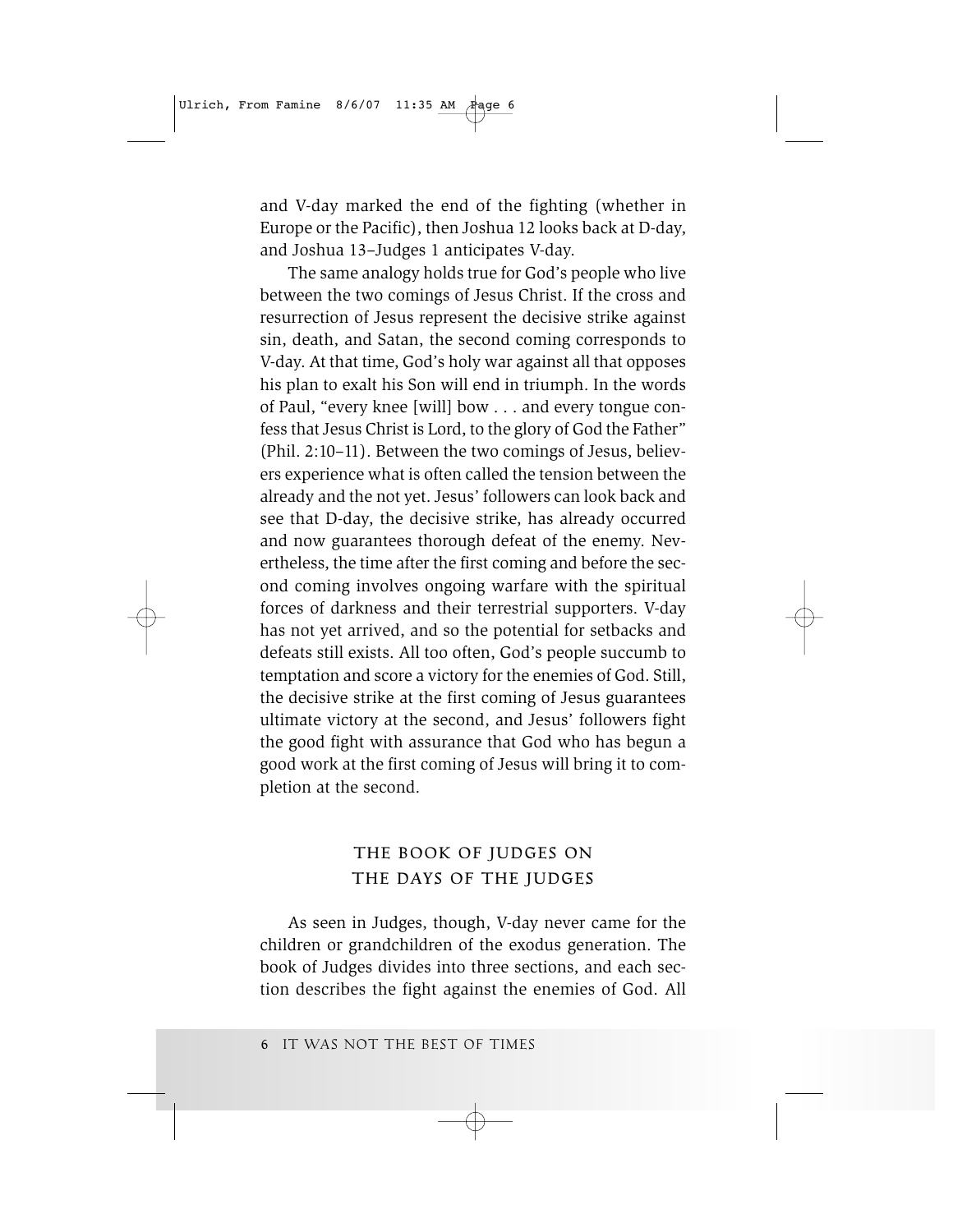three sections present the failure of God's people at that time to secure a final and definitive victory over the enemy. It should be noted that the books of Samuel present David as the one who finished the conquest, but even this observation, as will be seen later, requires some nuancing.

The first section of Judges (1:1–3:6) summarizes the period of the judges, making the observation that the generation after Joshua (i.e., the grandchildren of the exodus generation and following) did not keep faith with their covenant God. Due to lapses in faith and obedience, they failed to finish the conquest and allowed the Canaanite pockets of resistance to remain and regroup. For the tribes, living among the Canaanites soon led to worshiping with them—the concern of Deuteronomy 20:17–18:

Completely destroy them—the Hittites, Amorites, Canaanites, Perizzites, Hivites and Jebusites—as the LORD your God has commanded you. Otherwise, they will teach you to follow all the detestable things they do in worshiping their gods, and you will sin against the LORD your God.

What began as complacency and tolerance became apostasy. In his study of Judges, Dale Ralph Davis used the expression "generation degeneration," which certainly captures the point that this first section of Judges is trying to make.<sup>2</sup>

The second section, Judges 3:7–16:31, shows how things went from bad to worse, especially among the leaders. While the thirteen judges who are mentioned in the book of Judges probably overlapped one another to some extent, the order of their appearance in Judges seems to have intentional movement. The judges, as they are "brought on stage" in the book, become less admirable and effective. Othniel, the first judge described, represents the ideal about whom nothing negative is said. In the power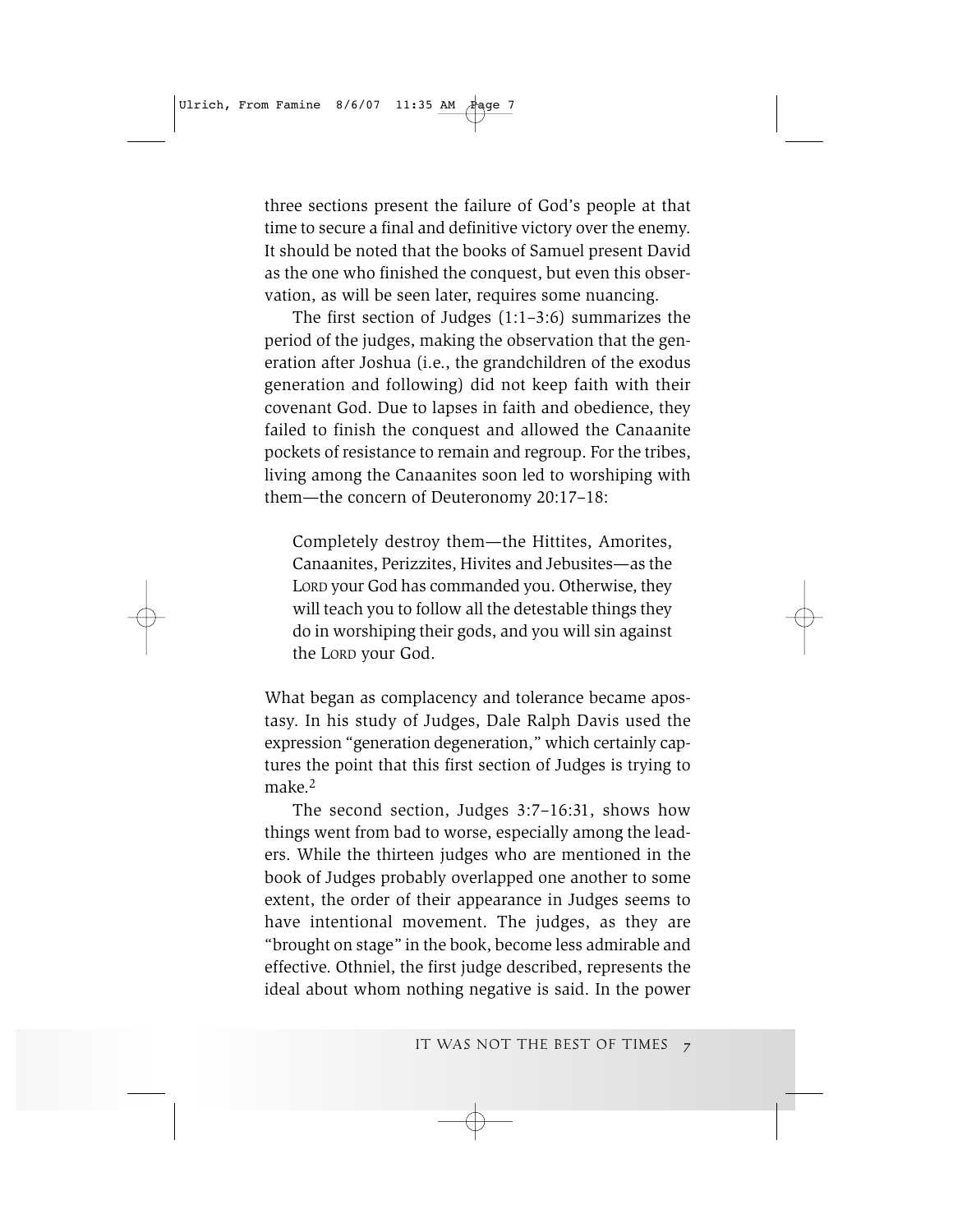of God's Spirit, Othniel delivered God's people from the hand of Cushan-Rishathaim of Aram Naharaim. The play on words goes beyond assonance to the meanings of the names. The king's name means "dark and doubly wicked," and Mr. Dark and Doubly Wicked comes from the land of two rivers.<sup>3</sup> The point is that the first judge, like his fatherin-law Caleb, relied on God to overcome a formidable adversary.

Gideon, the fifth judge described, was a mixed bag of virtue and vice. The mighty warrior who won a stunning victory with only three hundred troops also hesitated to heed God's command and made an unauthorized ephod that became an idolatrous snare. Gideon embodied the religious schizophrenia of the people whom he delivered from the Midianites. As for Samson, the thirteenth judge, not much good can be said about him. The judge who wanted to live with the Philistines also died with them, seeking not the advancement of God's plan for his people but only revenge for the loss of his eyes. Especially at his death, Samson may have checked the Philistine hegemony over Israel and so been used of God to preserve Israel as a sociopolitical entity, but the book of Judges never indicates that Samson promoted faithfulness to the covenant. While Deborah, the fourth judge described, is arguably the most honorable person in the book, her role as judge is troubling. Why were the men so weak-willed, and what would happen when there was no Deborah, only a Delilah? Deborah was not so much a picture of the way things ought to be as she was a testimony to the way things were, and in the days of the judges, things were definitely not the way they were supposed to be. Rather, the tribes of Israel succumbed more and more to Canaanite culture and religion.

The third section, Judges 17–21, describes the eventual disintegration of Israelite society. Moral chaos prevailed among the people who were supposed to model a redeemed society to the rest of the world. These chapters put much

#### **8** IT WAS NOT THE BEST OF TIMES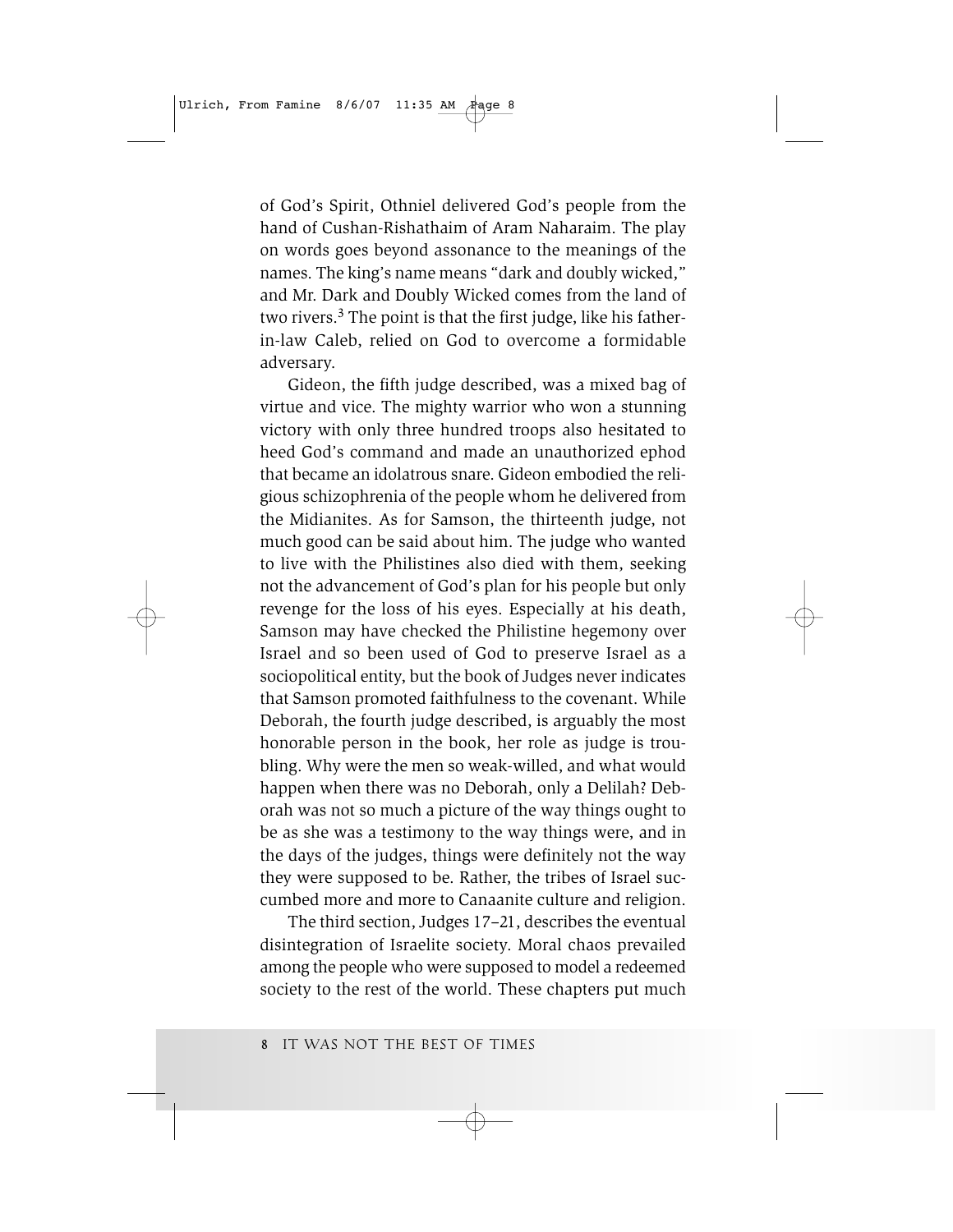of the blame on the Levites, who neither obeyed God's commands to them as religious leaders nor taught God's law to the laity among the tribes. Because of the resulting ignorance and disregard of the law, many people were hurt, and what happened to women is more than most modern readers can stomach. If a society can be judged by how it treats its women and children, then Israelite society during the days of the judges had lost all sense of decency, justice, commitment, and protection. In short, it had forgotten how to love.

Even so, the book of Judges does more than describe a people that are sick unto death. It also hints at better days to come. Throughout the third section (17:6; 18:1; 19:1; 21:25), a refrain repeatedly puts forth monarchy as the solution to moral chaos: "In those days Israel had no king; everyone did as he saw fit." Because the writer of Judges believed that anarchy prevails in the absence of a king, the book of Judges, especially chapters 17–21, prepares the reader for kingship. But not just any king will suffice, for a subtle debate about the right king runs below the surface. The contestants are Saul and David, and the writer of Judges indirectly threw his or her support behind David. This is seen in several ways.

First, David's tribe, Judah, receives priority at two places toward the beginning and end of the book. In Judges 1:2 Yahweh commanded Judah to lead the other tribes in the mop-up operation against the remaining Canaanites, and then in 20:18 Yahweh again ordered Judah to take the lead in the civil war over the unseemly incident that ended in the death of a Levite's concubine. In both cases Saul's tribe, Benjamin, was said by the writer of Judges to bear responsibility for a failure to do God's will. In Judges 1:21 the Benjamites were unable to finish the conquest against the Jebusites who lived in Jerusalem.<sup>4</sup> In chapters 19–20 the men of Gibeah in Benjamin wanted to have homosexual relations with a Levite and instead raped his concubine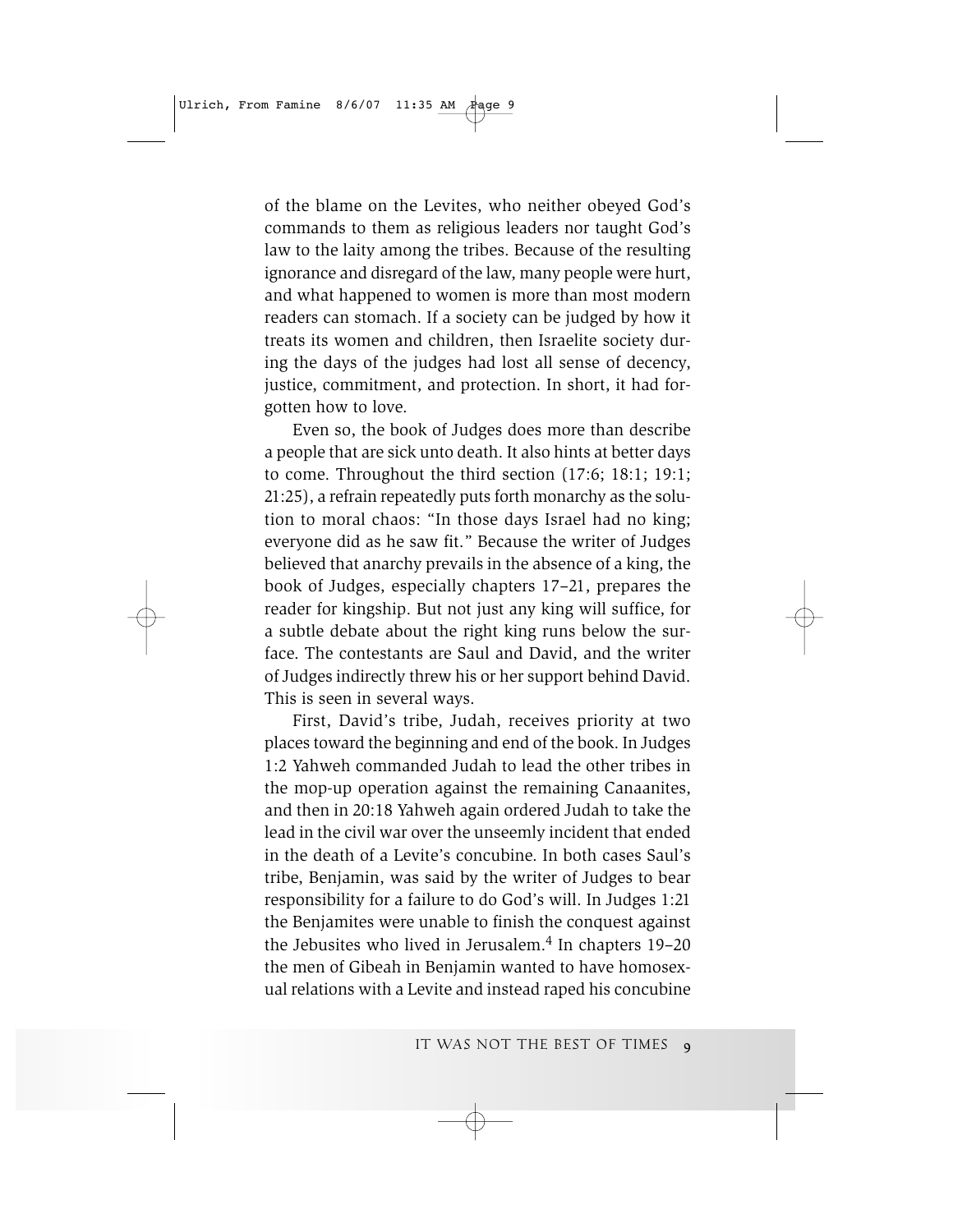to the point of death. When confronted with this sin in their midst, the rest of the men of Benjamin refused to redress the wrong by either punishing the men of Gibeah themselves or handing the men of Gibeah over to the other tribes. Given the degree of lawlessness in Benjamin, who would want a king from there?

Second, the account of Abimelech in Judges 9 reminds its readers of two less than flattering facts about Saul's reign. The first of these is found in Judges 9:23, which reports that Yahweh sent an evil spirit between Abimelech and the citizens of Shechem. The reason had to do with Abimelech's earlier elimination of his seventy brothers who all had Gideon as their father. Judges 9:24 indicates that both Abimelech and the citizens of Shechem had a hand in the killings. It is profitable to know that Abimelech's name means "My father is king." While Gideon outwardly and piously refused an invitation to become king (Judg. 8:23), he nevertheless acted as a king by amassing wealth and wives—both of which were proscribed by the deuteronomic regulations for kingship (Deut. 17:17). The point is that neither Gideon nor Abimelech was the right kind of king for whom the author of Judges was looking. Of course, Yahweh later sent an evil spirit to trouble Saul who similarly had demonstrated that he was not the right man to lead God's people in faithfulness to God's covenant (1 Sam. 16:14). The second comparison between Abimelech and Saul concerns their deaths. According to Judges 9:54 and 1 Samuel 31:4, both Abimelech and Saul sustained wounds in battle and ordered their armor-bearers to finish them with their own swords. So far as the writer of Judges was concerned, Abimelech and Saul were royal pretenders who met an expected demise.

Third, Jephthah made a rash vow in the context of battle against Ammon (Judg. 11:30–31). If God gave him victory, he would sacrifice whatever met him at the door of his house when he returned. That vow cost Jephthah's

## **1T WAS NOT THE BEST OF TIMES**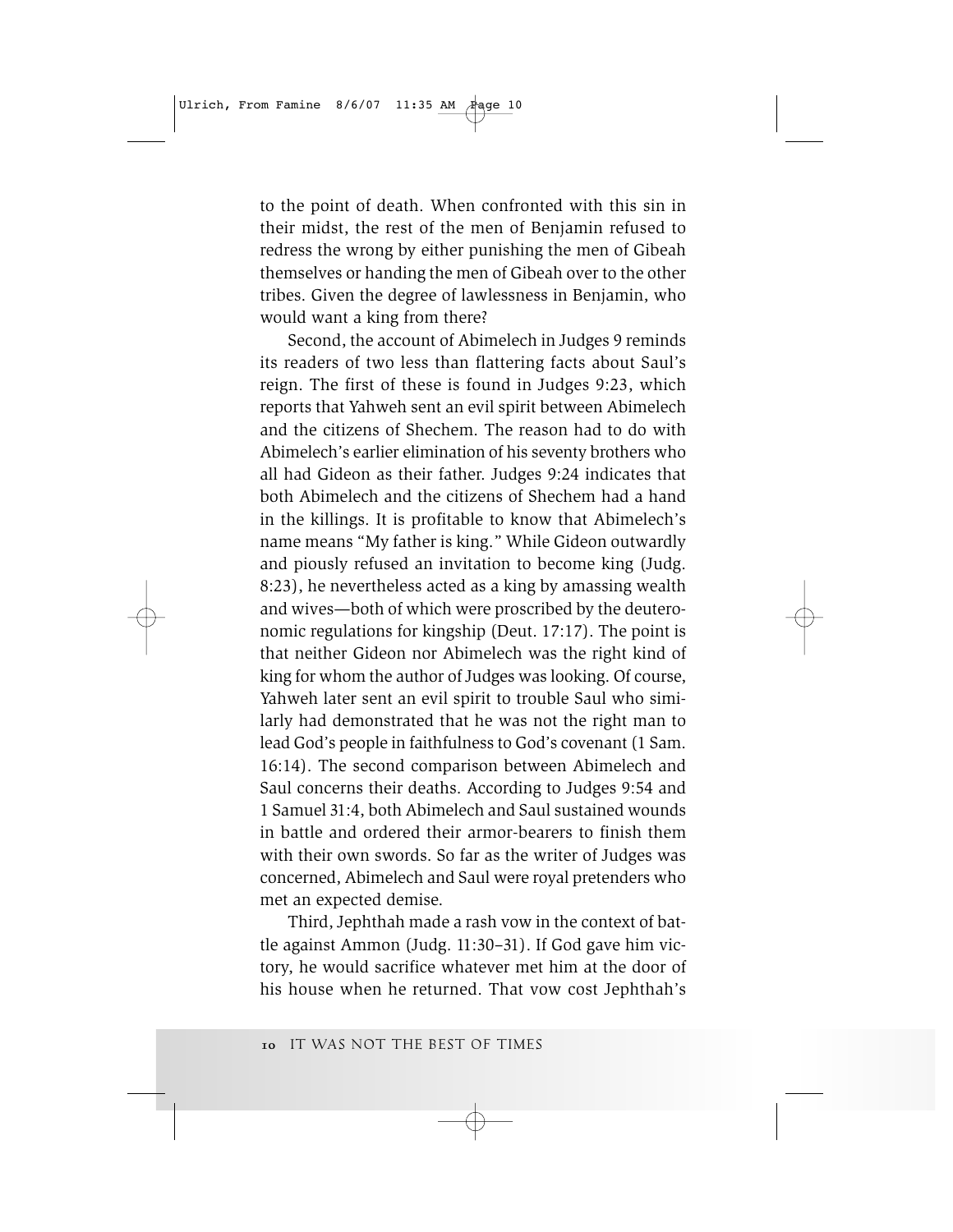daughter her life, for she was the first to greet him. Saul similarly made a foolish vow that nearly resulted in the death of his son Jonathan (1 Sam. 14:24). Saul irrationally forbade his troops to eat before triumphing in battle against the Philistines. Meanwhile, Jonathan almost single-handedly defeated the Philistines and was unaware of his father's oath. Exhausted from his efforts, Jonathan innocently ate some wild honey and would have been put to death by Saul if the troops had not intervened on his behalf.

Fourth, Judges 19 reports that the Levite and his concubine stayed in two places and received opposite treatment. They lodged first in Bethlehem, David's hometown, and received not one but four nights of generous room and board. They lodged second in Gibeah, Saul's hometown, where no one offered them anything until an old farmer came home from the field. But then the other men of Gibeah interrupted the old farmer's kindness by demanding to sodomize his male guest. Eventually, they raped and killed his female guest. The original readers would not miss the political implications: the king from Bethlehem (David) would treat them better than would the king from Gibeah (Saul).

Fifth, Judges 19:29 reports the Levite's gruesome cutting of his concubine's lifeless body into twelve parts that were then distributed among the tribes. He did this to draw attention to the Benjamites' disregard of moral decency. Similarly, Saul cut two oxen into pieces and sent them throughout Israel to alert the tribes to Ammonite cruelty among the residents of Jabesh Gilead (1 Sam. 11:7). The Ammonites had invaded Jabesh Gilead, and the terms of surrender required the men of Jabesh Gilead to gouge out their right eyes.

The books of Judges and 1 Samuel have a number of parallels between the judges period and Saul's reign. Because the original readers of Judges were familiar with Saul's reign, they would have recognized these parallels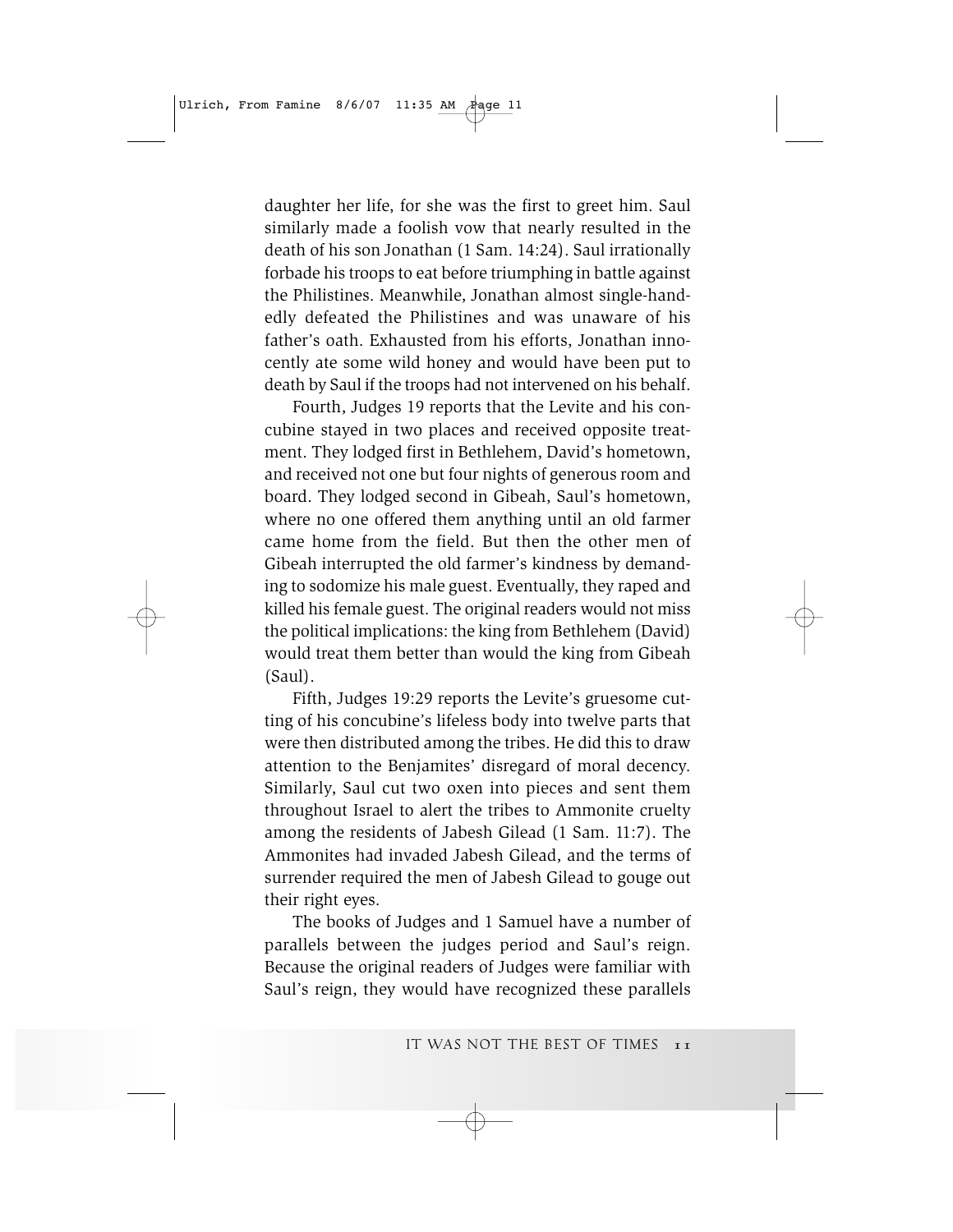and understood that Judges as a whole is a polemic against Saul and an apology for David. Marc Zvi Brettler says that the "allusions" to Saul in Judges "all function in the same way—they make Saul look bad."<sup>5</sup> The right king to quell the covenantal waywardness of the judges period was not Saul or his son Ish-Bosheth. Instead, the right king was David. The books of Samuel contend that Saul was the people's choice, a king according to their heart, whereas David was God's choice, a king according to God's heart. Through David and his descendants, God would redeem his people and fulfill his promises to Abraham.

What does all this have to do with the book of Ruth? Set in the period of the judges, the book of Ruth ends with the royal line of David and so names the king for which Judges is looking. In the midst of religious, moral, and societal collapse, God had not forgotten or withdrawn his redemptive plan. In all the apostasy and degeneracy, God was at work in the least likely circumstances and people to accomplish his purpose. Ruth gives hope when all hope seems lost.

Twenty-first-century readers should be able to identify with the period of the judges. Our contemporary thinkers and analysts say that we live in a postmodern age, but how similar are our times to the days of the judges when everyone did what was right in his or her own eyes? Postmodernism rejects the notion of absolute truth, universal norms, and ultimate coherence. In fact, it fears these because they allegedly represent a desire for power over others.<sup>6</sup> Perhaps with good reason, postmodernists distrust and reject the modernist affirmation of truth and morality. They have seen how the heirs of the Enlightenment program have used so-called natural law and self-evident truths to coerce and oppress. It nearly goes without saying, then, that postmodernism's aversion to absolute truth rules out any belief that humans are part of a metanarrative, a grand and sweeping story of God's creation and redemption. The exis-

## **12** IT WAS NOT THE BEST OF TIMES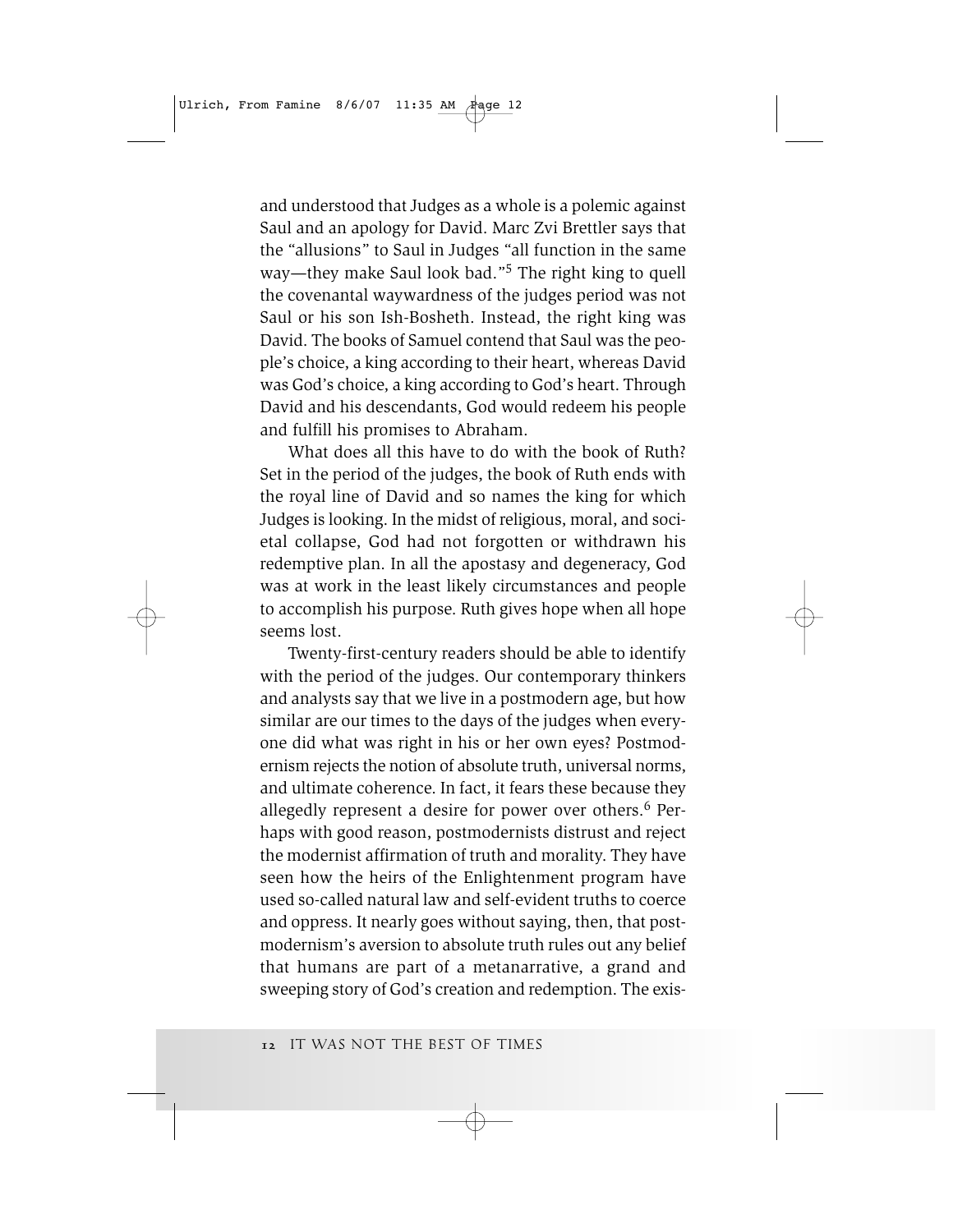tence of a transcendent and divine Playwright undermines the postmodern commitment to individually or communally defined meaning and morality. In short, postmodernism is about the autonomous self. Postmodernism affirms that there are as many stories as there are people or, better, communities of people. No story has a privileged place above the others; otherwise, there would be an objective and authoritative voice to which all other voices would have to submit.

But is the postmodern solution—everyone or every community doing what is right in his, her, or its eyes feasible? Judges describes the oppressive and inhumane results of the autonomous self. In fact, unabashed and unbridled selfishness becomes every bit as horrifically injurious to others as authoritarianism is feared to be. The truth is that the postmodern reveling in chaos leads inevitably to tyranny. So teaches the book of 1 Samuel, which follows Judges in the Hebrew Bible and Ruth in English Bibles. It explains how a people living in moral chaos asked for a king like what the other nations had a specialist in warfare. The lesson from Samuel's response to the request for a king (1 Sam. 8:10–18) is that moral chaos usually leads to tyranny because the latter is preferable to the former. Humans cannot live true to their autonomous yearnings. They may crave an unfettered lifestyle, but they soon willingly trade it for imposed order so as to escape the self-threatening consequences that follow from everyone else's lack of restraint. Both Judges and the books of Samuel suggest a different route to take. The answer to moral chaos is the right kind of king, God's choice.

Before the Israelites requested a king as described in 1 Samuel 8, Moses had anticipated that Israel would have a king after entering the land of Canaan. Deuteronomy 17:14–20 gives the regulations for kingship: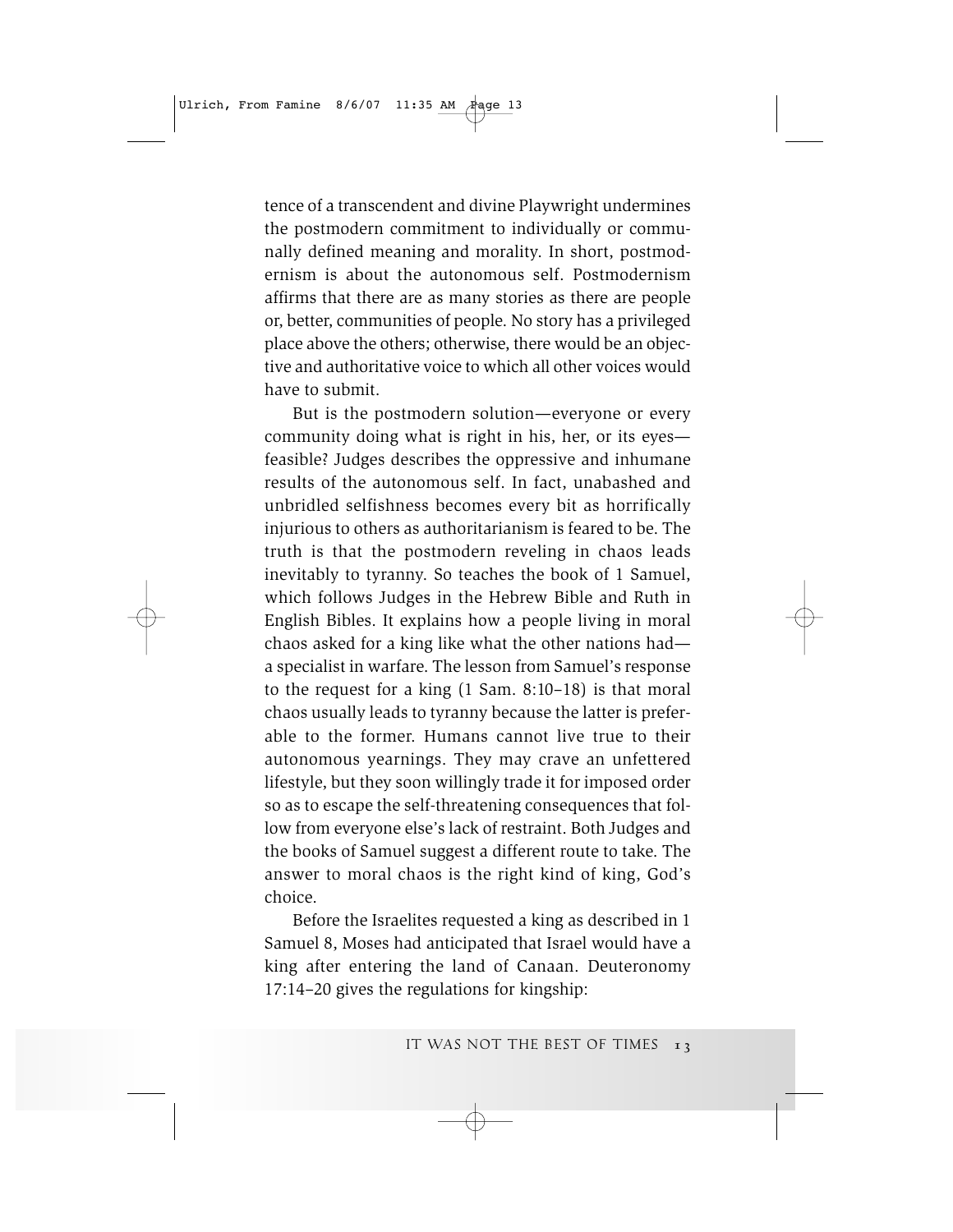When you enter the land the LORD your God is giving you and have taken possession of it and settled in it, and you say, "Let us set a king over us like all the nations around us," be sure to appoint over you the king the LORD your God chooses. He must be from among your own brothers. Do not place a foreigner over you, one who is not a brother Israelite. The king, moreover, must not acquire great numbers of horses for himself or make the people return to Egypt to get more of them, for the LORD has told you, "You are not to go back that way again." He must not take many wives, or his heart will be led astray. He must not accumulate large amounts of silver and gold.

When he takes the throne of his kingdom, he is to write for himself on a scroll a copy of this law, taken from that of the priests, who are Levites. It is to be with him, and he is to read it all the days of his life so that he may learn to revere the LORD his God and follow carefully all the words of this law and these decrees and not consider himself better than his brothers and turn from the law to the right or to the left. Then he and his descendants will reign a long time over his kingdom in Israel.

God's people would need authority to hold them accountable to the revelation that they had received from Moses and would yet receive through prophets. The regulations for kingship in Deuteronomy 17 distinguished Israel's monarchs from their ancient Near Eastern counterparts. The former were supposed to promote and preserve adherence to God's revealed will in contrast to the latter, who enjoyed privileges at the expense of their subjects. In fact, a king of Israel upon being crowned was instructed to copy the law, presumably so that it might be fresh in his mind and readily accessible to him when a decision affecting God's

## **14** IT WAS NOT THE BEST OF TIMES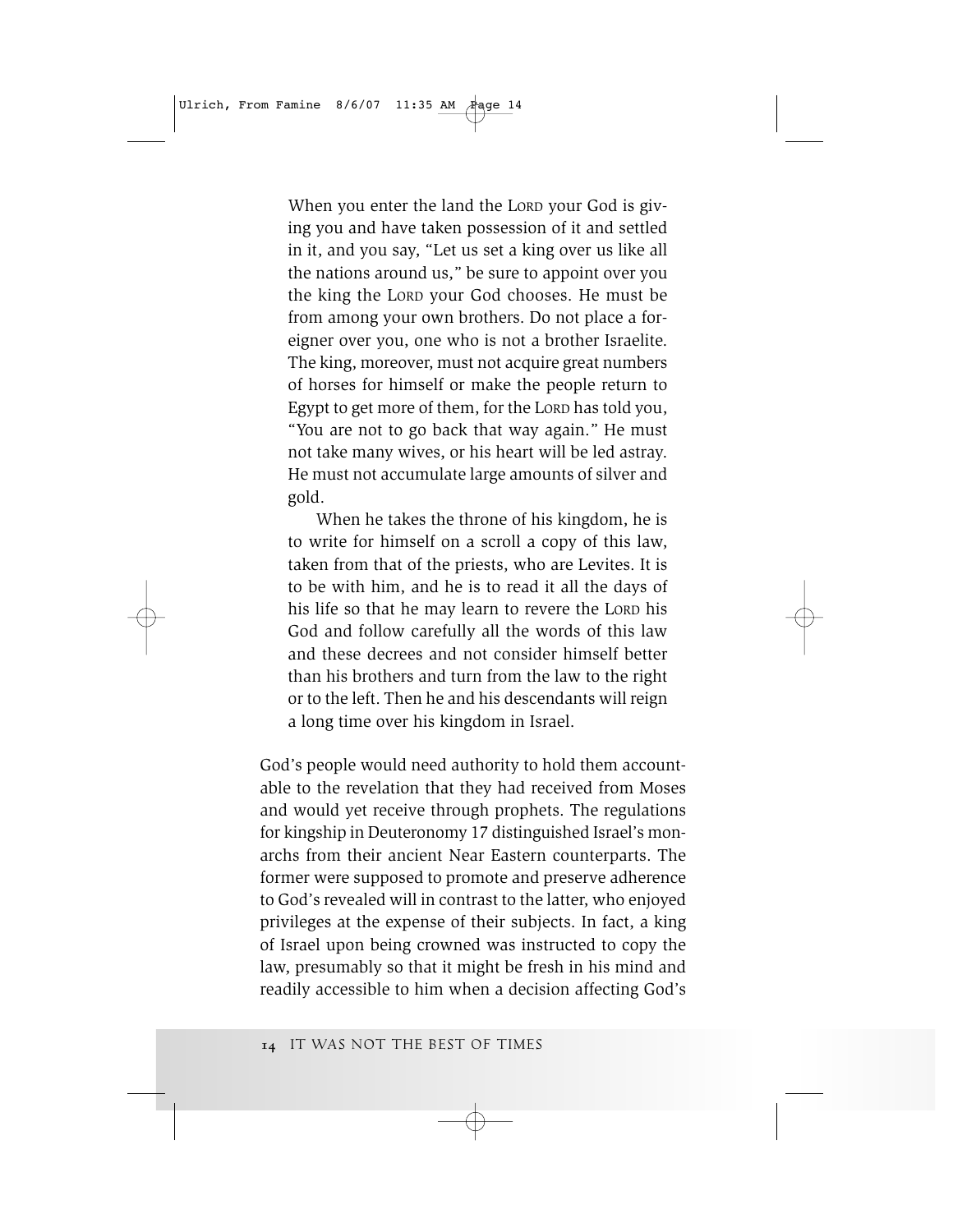people needed to be rendered. Though an Israelite king had authority over God's people, he was held to the same standard as they. Together, king and subjects would ideally model a God-fearing, Torah-keeping community to the surrounding Near Eastern peoples.

Judges may favor David as a covenantally minded king, but the books of Samuel nuance Judges. The books of Samuel are framed by Hannah's prayer in 1 Samuel 2 and David's song in 2 Samuel 22. Hannah's prayer repeats Judges' longing for the right kind of king, and David's song contains some of the same themes that were introduced by Hannah—for example, God as a rock, deliverance from enemies, protection of the faithful, humbling of the proud, victory for the anointed one. To some extent, the books of Samuel agree with Judges that David, not Saul, was the king of God's choice, but the books of Samuel also present a flawed David who did not fully answer Hannah's prayer. David may have been the Lord's anointed, but he was not the good shepherd who always cares for the sheep. One needs only to remember Uriah the husband of Bathsheba (2 Sam. 11). In fact, the books of Samuel end on a less than satisfying note as the royal shepherd, David, decided that the sheep would suffer for his sin of counting the troops  $(2 \text{ Sam. } 24)$ .<sup>7</sup> David and David's line may have been God's choice, but the books of Samuel look for a Davidic descendant who would be greater than David, even a Good Shepherd who would lay down his life for the sins of the sheep (cf. Zech. 11–13).

#### **JUDGES AND THE GRACE OF GOD**

By way of conclusion, the book of Judges ends on a pessimistic note. The whole book presents a people rotting at the core. From a covenantal perspective nothing is the way it is supposed to be—what Cornelius Plantinga calls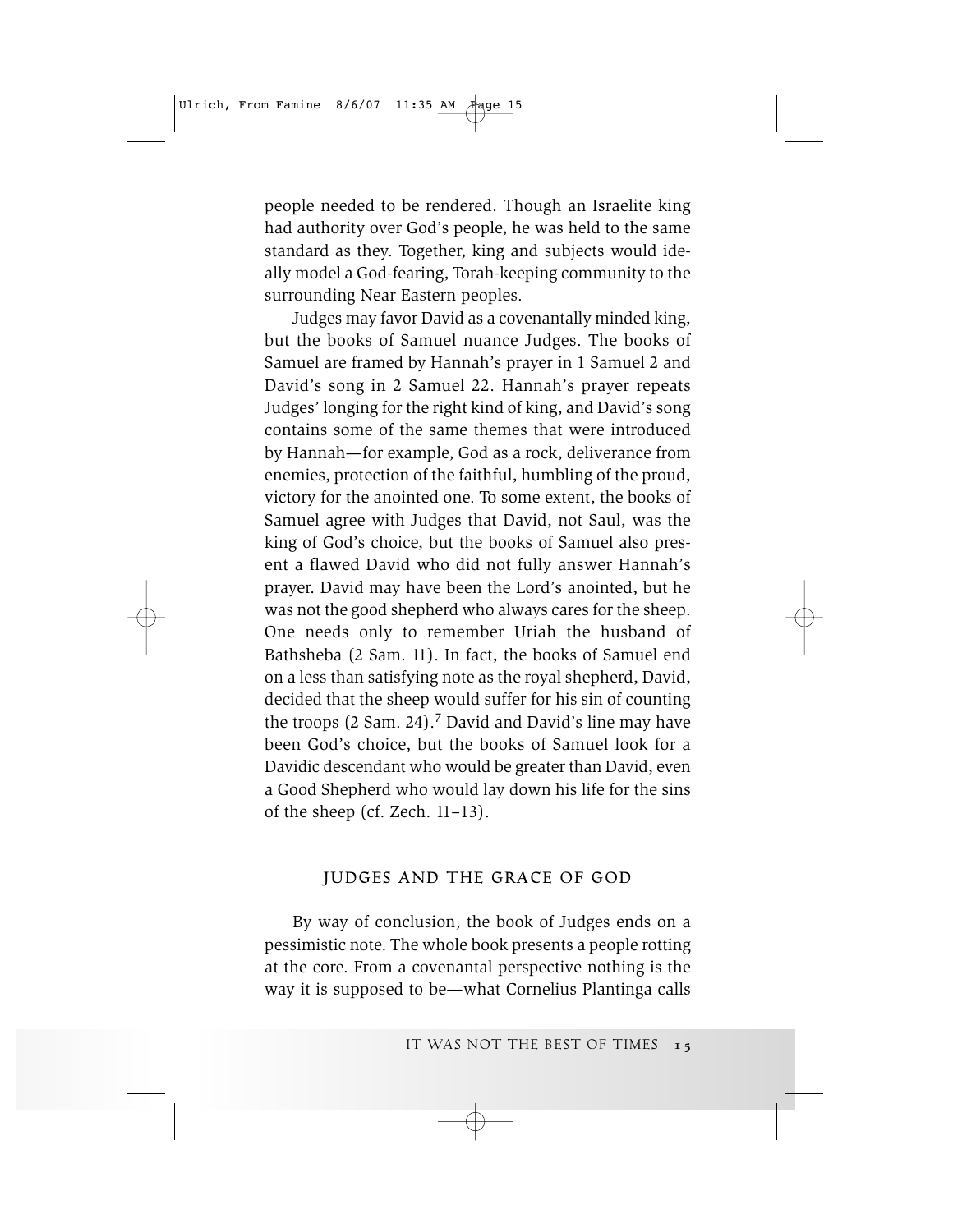a loss of *shalom*, the Hebrew word for "peace" or "wholeness."<sup>8</sup> What is amazing at the end of Judges is that there is still an entity called Israel. Deuteronomy 28 promised blessing for obedience and curse for disobedience. Judges details the spiraling disobedience that would warrant the enactment of the curses and eventual severance of the covenantal relationship. For all the sin and judgment in Judges, however, grace also abounds. How often God intervened on Israel's behalf in spite of what it deserved. The tribes were determined to destroy themselves, but God would not allow it.<sup>9</sup> When Judges is read in view of the rest of the Bible, grace trumps justice but not at the denial of justice. God satisfied his own justice through the sacrificial system that pointed to the person and work of Jesus Christ, the Lamb of God who took away the sin of the world.

But why did God show grace? God had a mission for his people to be a kingdom of priests or a channel of redemptive blessing to the world. Any success in that mission had less to do with the human participants and virtually everything to do with a covenant-keeping God. God would accomplish his redemptive purpose. Neither the gates of hell nor God's own people could stop him. At the end of Judges, God's promises remain in effect, but they are thrust into the future when there is a king in Israel. The books of Samuel and Kings, however, demonstrate that kingship brought its own infelicities and atrocities. The reader, then, must look for one who is greater than David and David's descendants, even Jesus Christ. How much brighter, though, God's grace in Christ shines against the blackness of the judges.

Ruth shows us that God's work was not entirely future. In arguably the worst of times, God was still active to advance his plan of redemption. A godly remnant remained faithful in these bleak times, and God worked through them

## **16** IT WAS NOT THE BEST OF TIMES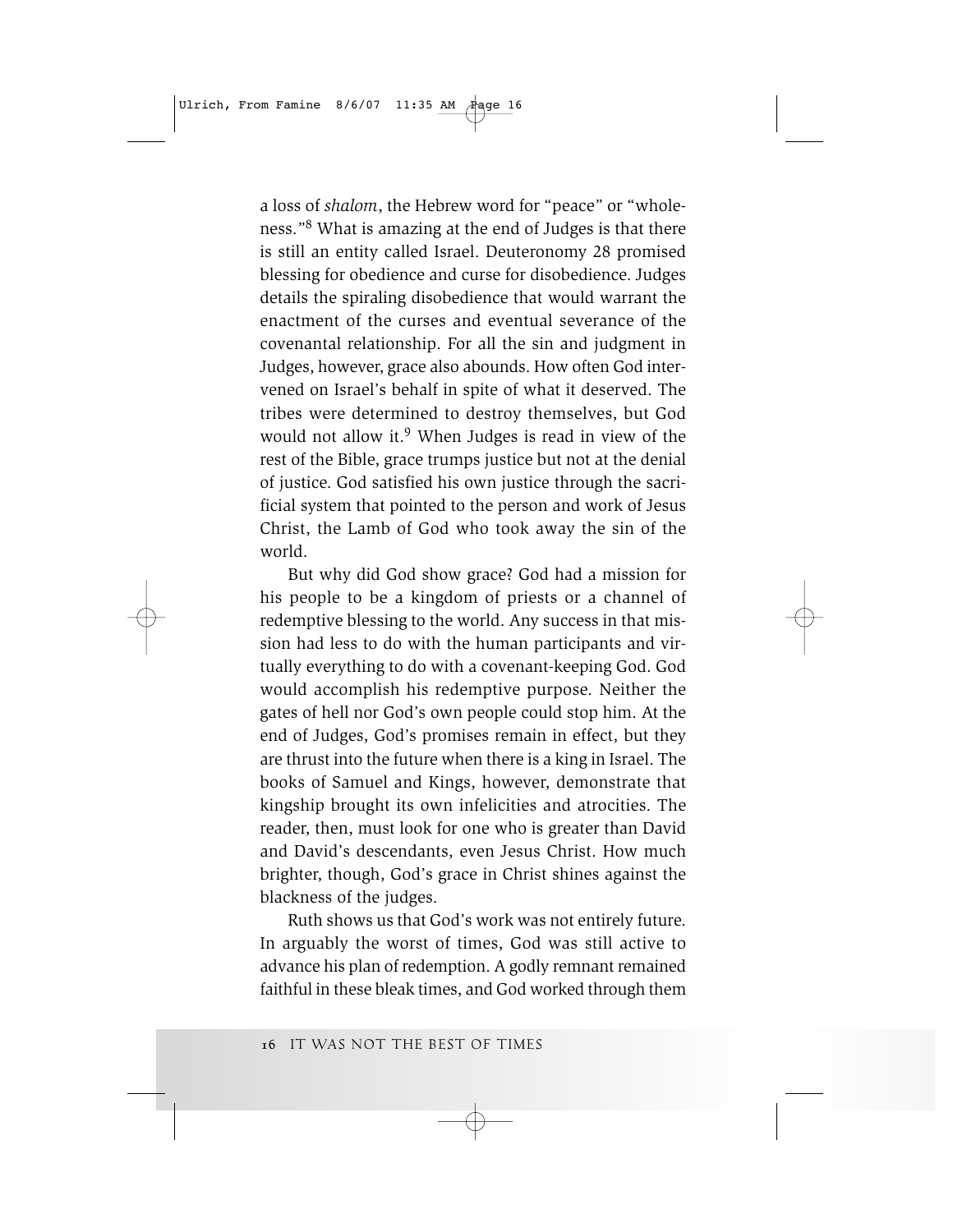to do more than they could have ever imagined. As we will see, that message applies to us as well.

## **FOR FURTHER REFLECTION**

- 1. The book of Judges describes a time when Israel experienced what Amos 8:11 calls a famine of hearing the Word of God. Have you lived near or worked with people who have little or no knowledge of the Bible? How were they different from those who do have such knowledge?
- 2. The West's social commentators and analysts say that we now live in a postmodern age. What distinguishes postmodernism from modernism? How are they, at bottom, similar?
- 3. If postmodernism resembles the moral chaos in the book of Judges, how might postmodernism be more favorable than modernism for spreading the gospel message? How might it be more challenging for evangelism?
- 4. Postmodernism abhors and fears absolute authority, yet Christians worship Jesus as the King of kings and Lord of lords. How does Jesus' kingship differ qualitatively from the political and intellectual tyranny that postmodernists, perhaps with good reason, wish to escape?

# IT WAS NOT THE BEST OF TIMES **17**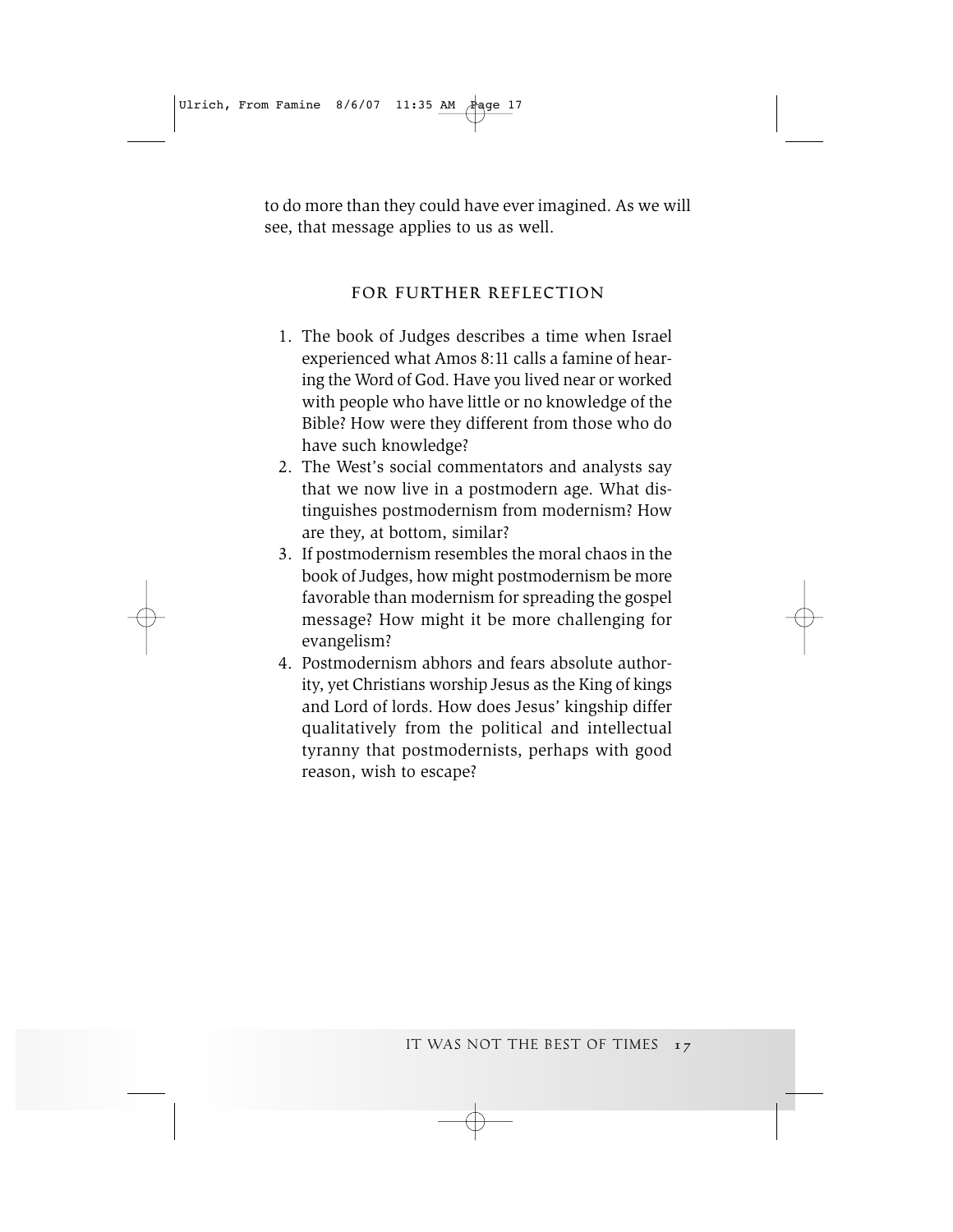Ulrich, From Famine  $8/6/07$  11:35 AM  $\frac{1}{2}$ age 18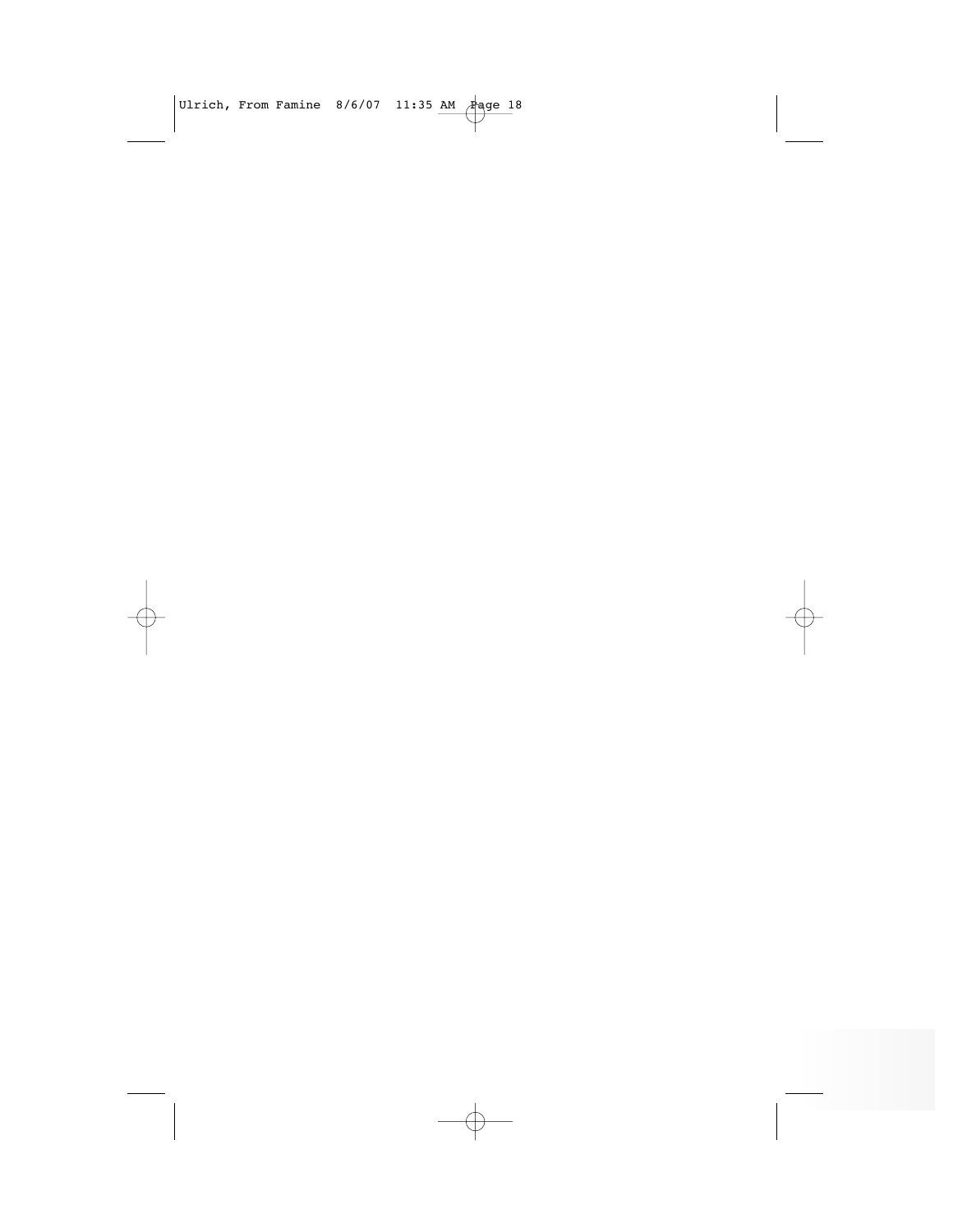Ulrich, From Famine  $8/6/07$  11:35 AM

# 2

# **DEVASTATING GRIEF**

## A

The storm of Ruth is set in the stormy period<br>of the judges, the events of the book occur in the<br>context of spiritual unfaithfulness. As a nation,<br>stared had sunk into moral debasement and bit rock both of the judges, the events of the book occur in the context of spiritual unfaithfulness. As a nation, Israel had sunk into moral debasement and hit rock bottom. We come now to the book of Ruth itself to discover how one family was affected and, more importantly, how God acted to accomplish his purpose through this family during what seemed to be a hopeless era.

Ruth 1:1–5 describes the specific circumstances to which this family, especially the mother-in-law and her daughter-in-law, responded:

In the days when the judges ruled, there was a famine in the land, and a man from Bethlehem in Judah, together with his wife and two sons, went to live for a while in the country of Moab. The man's name was Elimelech, his wife's name Naomi, and the names of his two sons were Mahlon and Kilion. They were Ephrathites from Bethlehem, Judah. And they went to Moab and lived there.

Now Elimelech, Naomi's husband, died, and she was left with her two sons. They married Moabite women, one named Orpah and the other Ruth. After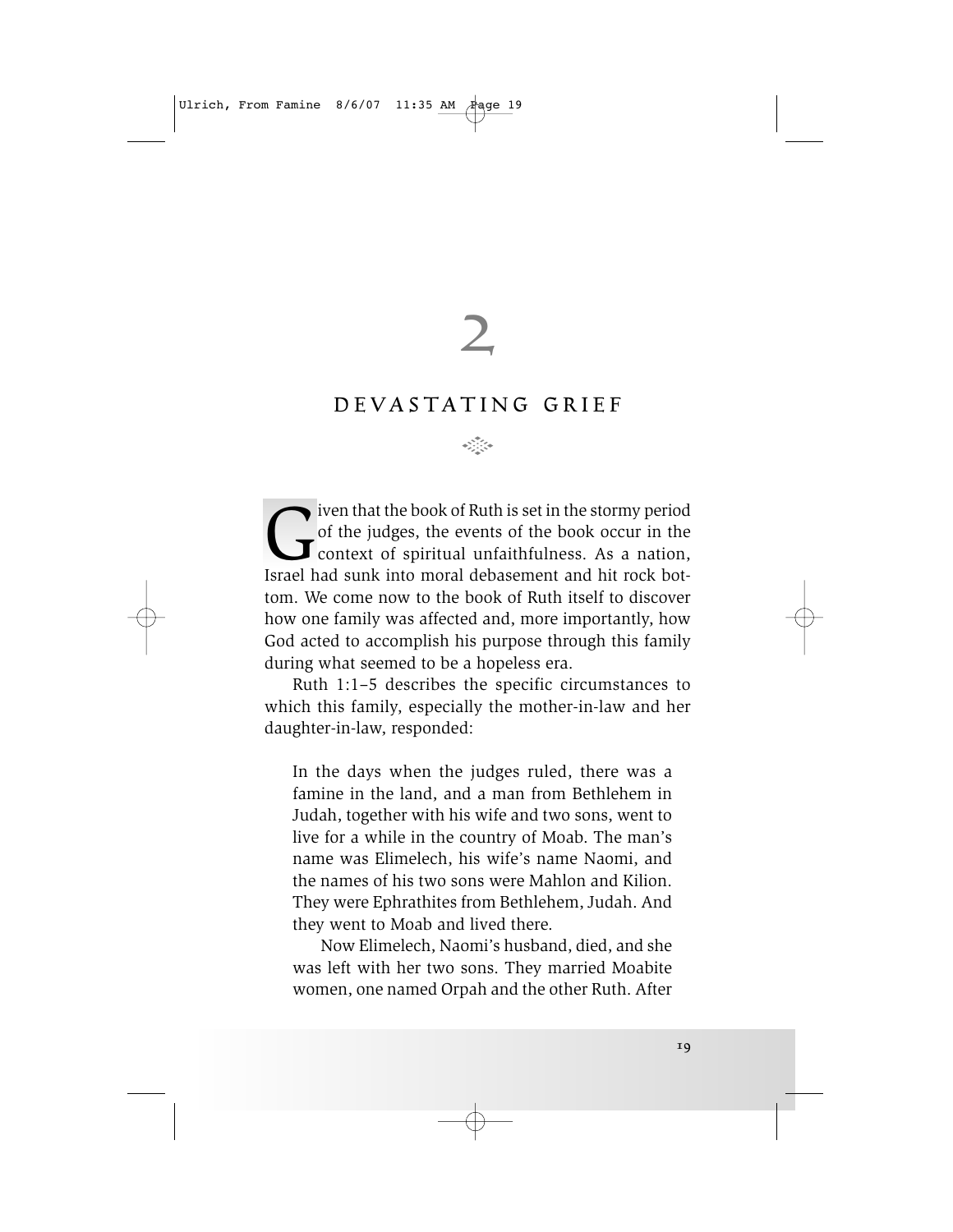they had lived there about ten years, both Mahlon and Kilion also died, and Naomi was left without her two sons and her husband.

As the remainder of Ruth 1 indicates, the same set of circumstances evoked two different responses. This chapter will concentrate on Naomi's. The next chapter will consider Ruth's.

As we look at Ruth 1, I am unaware of my readers' situations and concerns. I do not know what your view of God is or what your expectations of him are in the events of your life. As humans living in a fallen world, none of us is immune to life's hardships and disappointments. We live in a Judges kind of world that tests the sincerity and motives of faith. Ruth 1 addresses God's people who may be feeling battered by life. Perhaps you can identify with Naomi in her suffering and bitterness—even her anger at God.

# **FROM BAD TO WORSE**

Besides the reference to the judges, Ruth 1:1 also says that there was a famine in Israel. Every growing season, people who live in an agrarian economy face the threat of drought, deluge, blight, plague, and the like. When there are no supermarkets, a lean harvest can devastate a community. We know from the book of Judges that people were suffering from violence and anarchy. The opening verse of Ruth informs us that they also had another urgent concern: hunger. With an economy of words, Ruth 1:1 conveys a context of tremendous suffering for all Israel, and there will be more suffering in a particular family before this chapter ends. The barren land that brought on the famine anticipates the barren wombs of Orpah and Ruth as well as Naomi's feelings of barrenness from all the loss that she suffered.<sup>1</sup>

**20** DEVASTATING GRIEF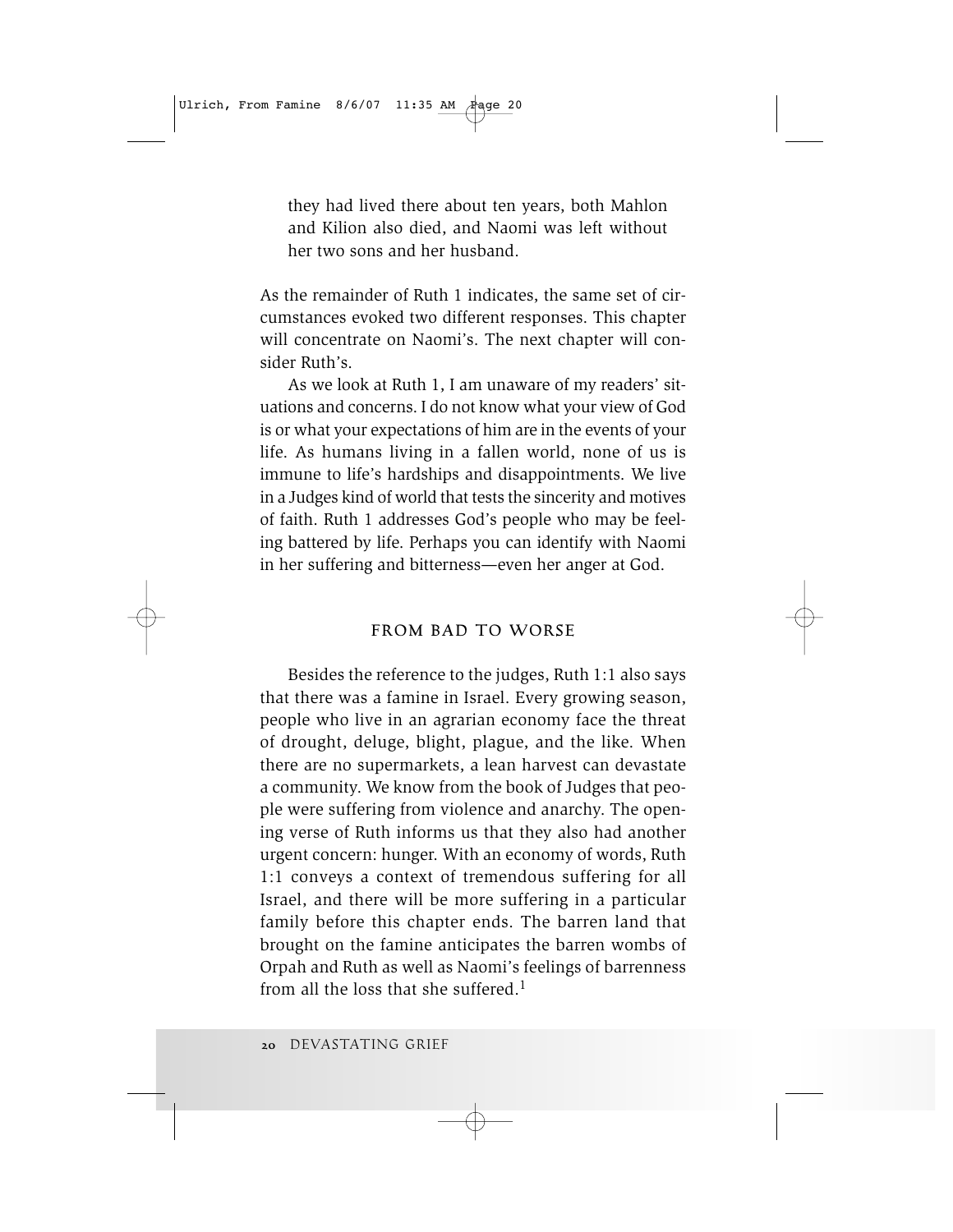While the more ordinary cause of the famine (and this would not fall outside God's providence) may have been the Midianite incursions of Judges 6:1–6 or even the variable rainfall with which agriculturists must continually contend, the famine may ultimately have been a form of God's judgment against the covenantal unfaithfulness that characterized so much of the judges period. Deuteronomy 28:15–52 lists food shortage as one of the curses for covenantal disobedience. The Jewish Targum (an expansive translation of the Old Testament into Aramaic) understood this famine as one of ten used by God to "reprove the inhabitants of the world."<sup>2</sup>

It may be that the author of Ruth expected us to make a connection between the days of the judges and the deuteronomic curse of food shortage. Even so, the book of Ruth does not explicitly link the famine with punishment. Yet if one comes to Ruth by way of Deuteronomy, Joshua, and Judges, it is hard not to view the famine as both judgment for covenantal disobedience and a wake-up call to repentance. The canonical placement of the book of Ruth, however, has varied throughout the centuries. English translations of the Bible, following the order of the books in the Septuagint or Greek translation of the Old Testament, place Ruth after Judges and before the books of Samuel. The Hebrew Bible, however, has a different location for Ruth. The Hebrew Bible divides the books of the Christian Old Testament into three sections: the Law, Prophets, and Writings. The Law contains the five books of the Pentateuch, and the Prophets include the historical books of Joshua, Judges, Samuel, and Kings along with the three major and the twelve minor prophets. The rest of the books, including Ruth, appear in the Writings. Though Ruth's position within the Writings has been somewhat fluid, the latest scholarly edition of the Hebrew Bible places Ruth between Proverbs and Song of Songs. If this location does not as evidently reflect the influence of Deuteronomy on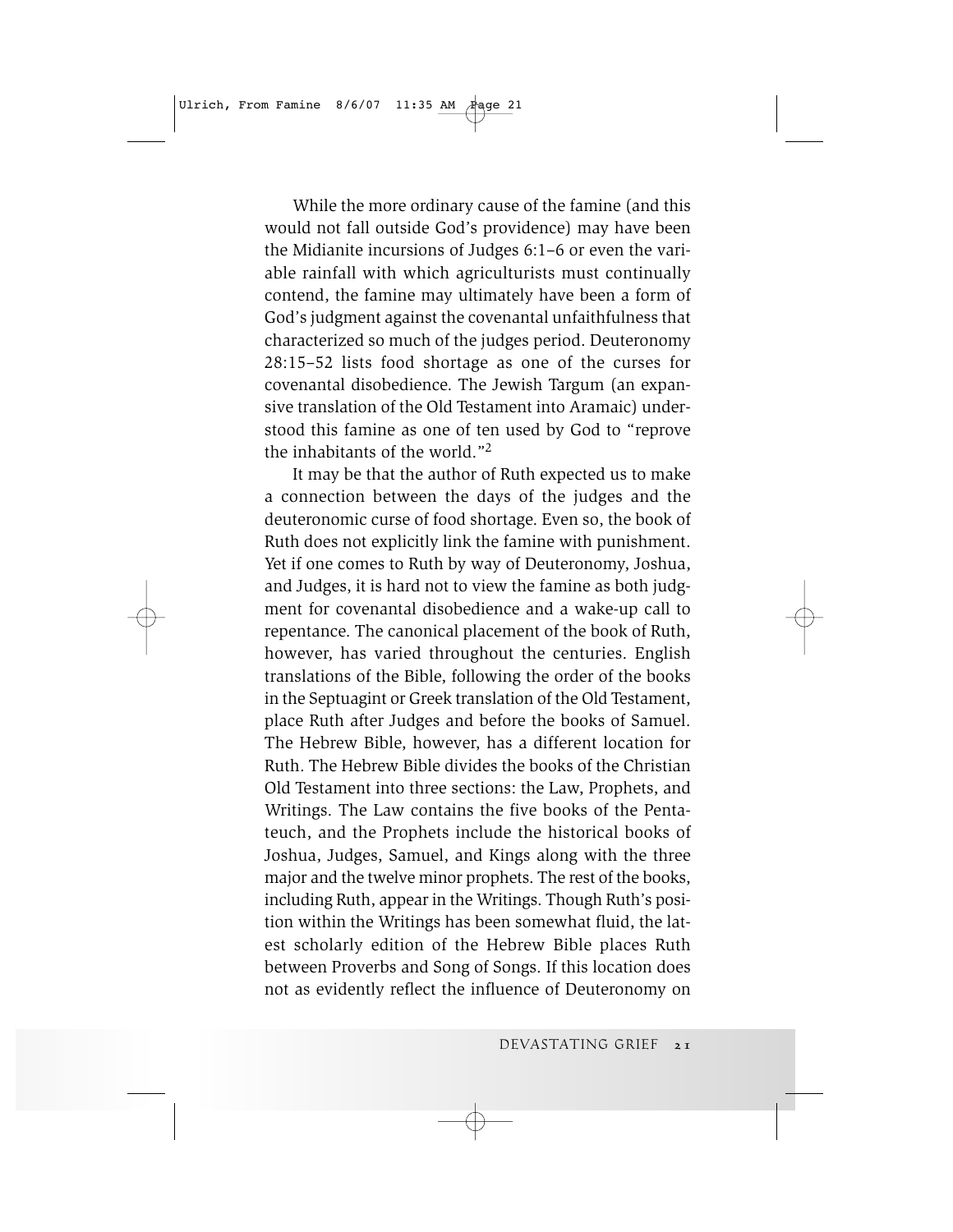the book of Ruth, perhaps coming to Ruth by way of Proverbs suggests an association of the woman Ruth with the noble wife of Proverbs 31. Both Ruth and the woman in Proverbs 31 are said to be of noble character. I will suggest later that the writer of Ruth did not want us to focus on the famine as a curse but as an opportunity to practice loving-kindness—a rich Old Testament concept that encompasses compassion, faithfulness, and loyalty.

Unlike previous generations of Old Testament specialists, recent scholarship has tended to invest less effort into isolating the hypothetical stages of the text's composition and more effort into appreciating the literary artistry of the text's final form. Whatever their sources might have been, the biblical writers told engaging stories and crafted poetry with consummate skill. As we shall see, the book of Ruth is no exception. It is a literary masterpiece that humors, intrigues, and exhilarates the reader from start to finish. For example, the opening verses feature several instances of irony.

First, Elimelech and Naomi are said to live in Bethlehem where there was a famine. In Hebrew *Bethlehem* means "house of bread." Ruth 1:1 is saying that the house of bread could not provide for its inhabitants. The irony reminds people of the Judges period and readers of Ruth that the true source of daily bread goes beyond per capita income, the gross national product, or the S&P 500—as seemingly necessary as these might be. Ultimately, God himself provides for our needs (Ps. 136:25; Matt. 6:32), and Paul says that we should do everything, even eating, to God's glory (1 Cor. 10:31). In other words, we should recognize with James 1:17 that every good gift comes from above. During the days of the judges, almost nothing, it seems, was done for God's glory or out of trust in his providence. For this reason, God was not covenantally obligated to send agricultural bounty, and so Israel's breadbasket was empty.

Second, additional irony may be found in Elimelech's name, which means "My God is king." The author of Ruth

**22** DEVASTATING GRIEF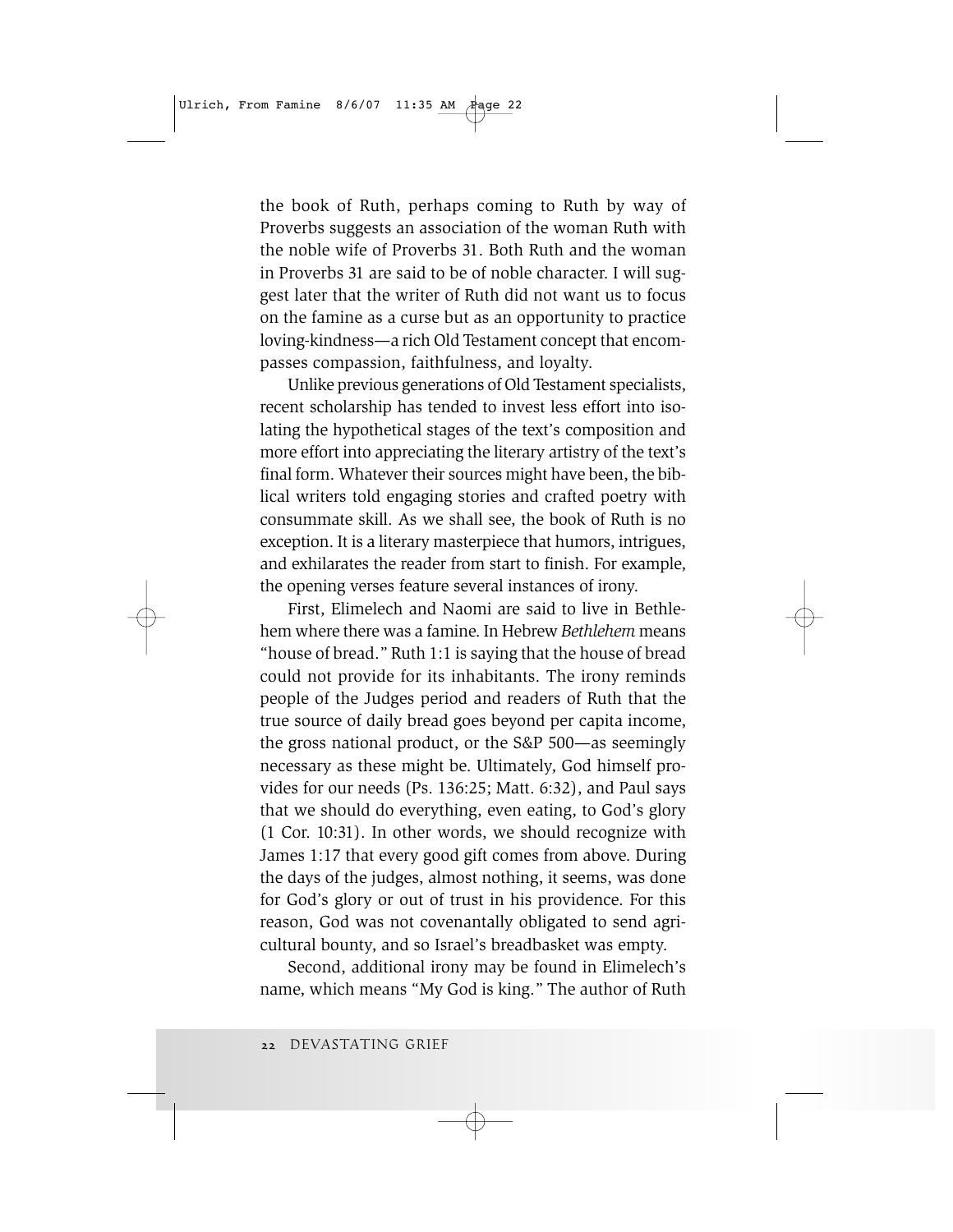made no comment about Elimelech's faith, but Elimelech chose to leave the Promised Land. It is possible that the meaning of Elimelech's name never had any significance for him or that life's challenges had progressively eroded his confidence in Israel's divine King. Then again, Elimelech may have been a godly man who, as the patriarchs before him, journeyed outside Canaan not to turn his back on his King but to find food in the short run for his wife and children.<sup>3</sup> He may have gone to Moab in faith that this King would powerfully and graciously watch over him even outside the Promised Land. God had previously done the same for Abraham and Jacob. Or did Elimelech no longer (or not ever) think that Israel's God could care for his needs? Was he now putting his trust in the god of Moab? The text tantalizes but does not answer the questions that it raises.

According to Mira Morgenstern, Elimelech's decision to move to Moab evidenced a selfish concern for his own welfare. One evil (Elimelech's selfishness) then led to another (the marriages of Elimelech's sons to Moabite women), which was compounded by Moab's earlier connection to Sodom through Lot (Gen. 19). Because Sodom "carries multiple connotations of a culture of inhospitality and moral indifference that degenerates into social oppression," Elimelech betrayed his own "moral indifference and acquiescence to sin" by relocating to a place associated with Sodom.<sup>4</sup> Morgenstern may be accurate in her analysis of Elimelech's motive. Nevertheless, whatever the state of Elimelech's relationship with Yahweh, the meaning of his name ironically stood out in the period of the judges when there was no human king in Israel, and just about everyone (Elimelech possibly included) ignored the commands of the divine King.

Third, Elimelech moved his family to Moab. Moab does not have the best reputation in the Old Testament. Deuteronomy 23:3–6 forbade Moabites to worship in God's house or Israelites to befriend them: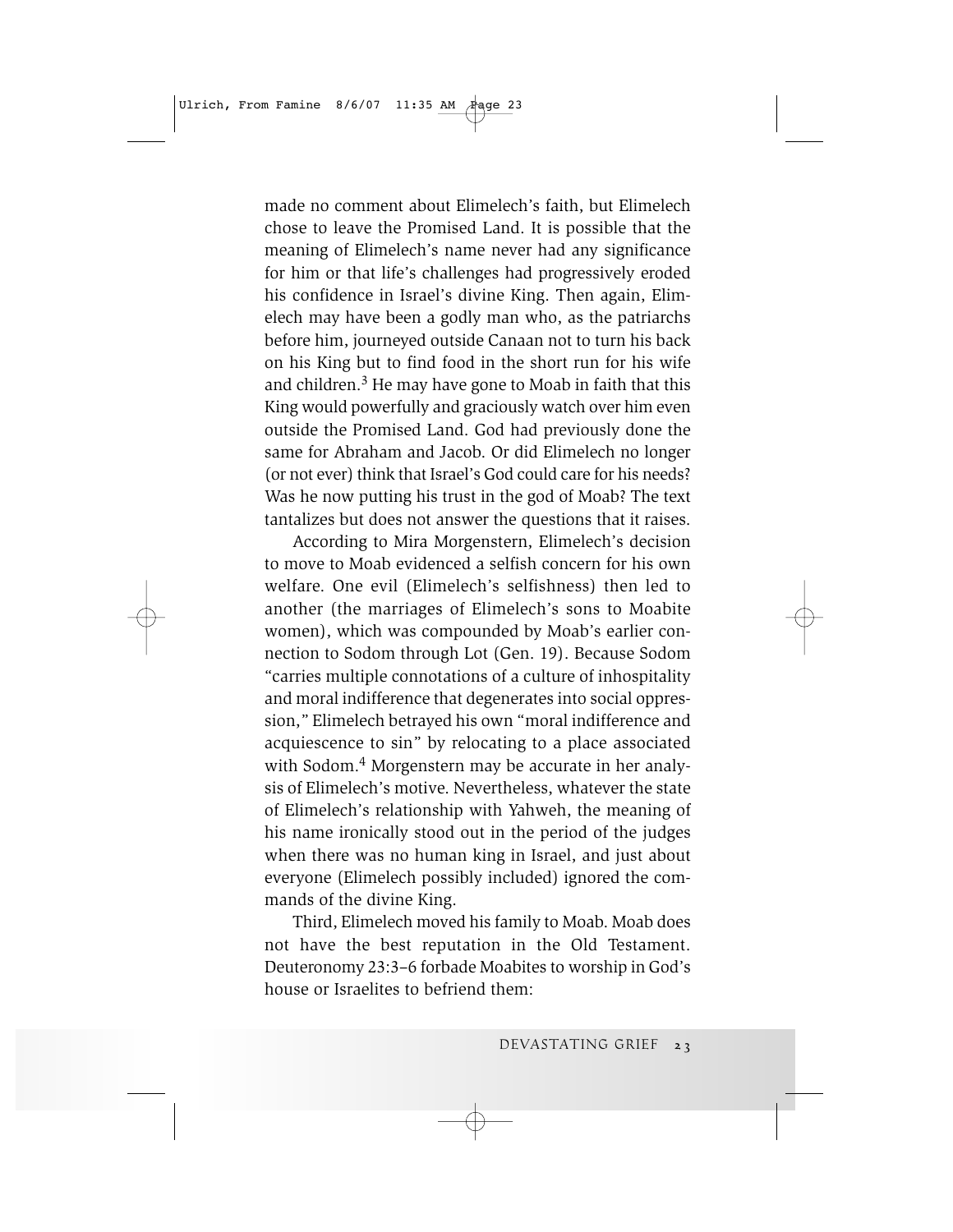No Ammonite or Moabite or any of his descendants may enter the assembly of the LORD, even down to the tenth generation. For they did not come to meet you with bread and water on your way when you came out of Egypt, and they hired Balaam son of Beor from Pethor in Aram Naharaim to pronounce a curse on you. However, the LORD your God would not listen to Balaam but turned the curse into a blessing for you, because the LORD your God loves you. Do not seek a treaty of friendship with them as long as you live.

History lay behind the prohibition. In Numbers 22, Balak, king of Moab, had hired Balaam to curse the tribes while they were making their way from Egypt to Canaan. Balak, who had heard about Israel's recent defeats of kings Sihon and Og, feared the Israelites and sought any means to gain an advantage over them. To Balak's dismay, his hired diviner, Balaam, uttered favorable oracles for Israel. It seems, though, that Balak's money was well spent for Balaam apparently had a hand in instigating the sordid scene in Numbers 25 (cf. Num. 31:16). Deuteronomy 23:4 summarizes the whole episode by saying that Moab did not offer bread to the Israelites. In other words, it did not show hospitality. Elimelech, then, ironically left the house of bread for Moab that offered no bread. We cannot help but wonder about the wisdom of this decision. Johanna W. H. van Wijk-Bos issues a stronger evaluation: "The very idea of going to Moab for refuge and provisions would be ludicrous."<sup>5</sup>

It is hard to know about Naomi's role in all of this. We do not know if she approved of the move to Moab or of her sons' marriages to Moabite women. Israelites were not supposed to marry Gentiles, and Moab was not the place where good Israelites put down roots or went in search of what they were lacking. Maybe Naomi went with her husband

**24** DEVASTATING GRIEF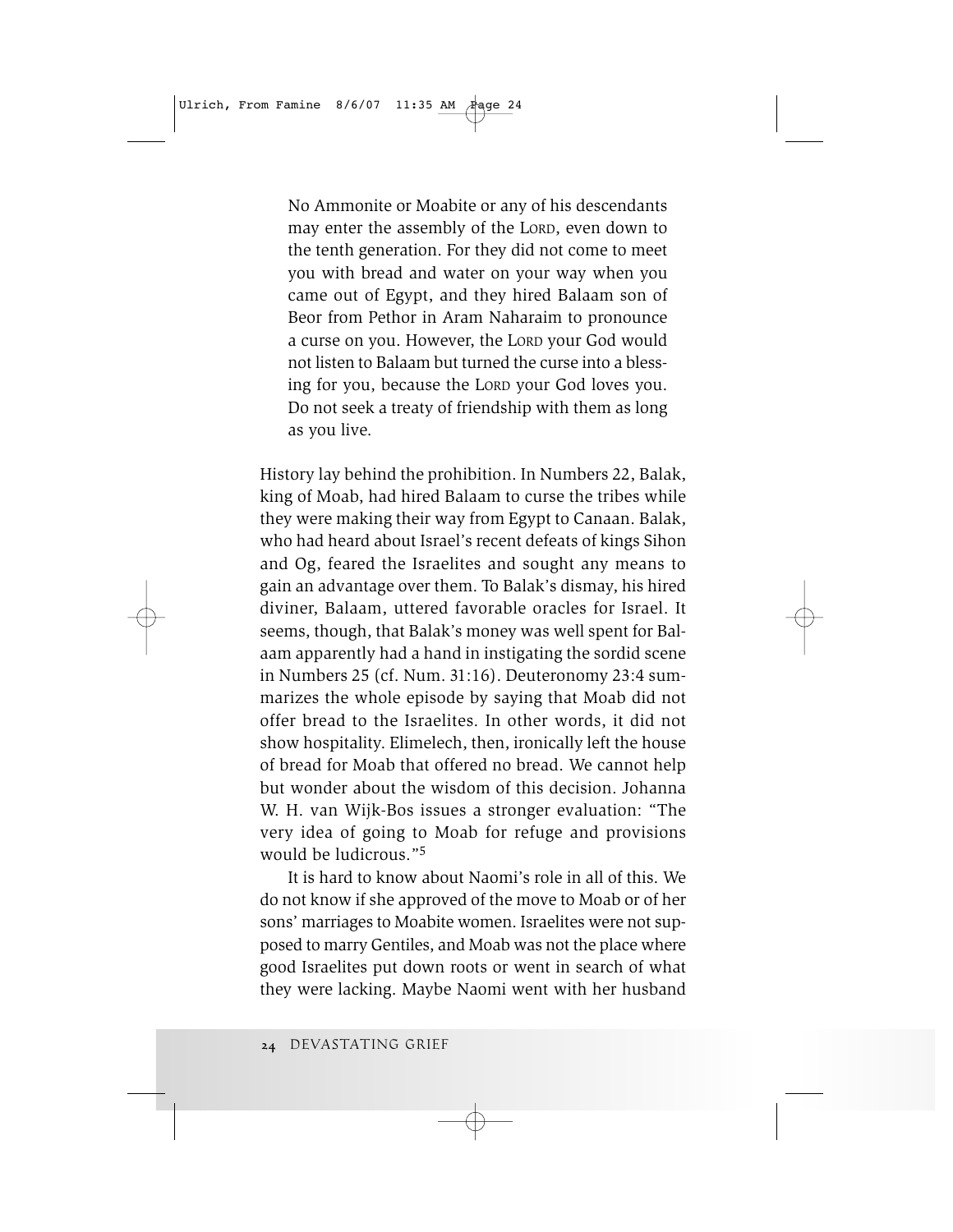reluctantly. Maybe she was in favor of the move and the marriages. The text does not say. It is silent about why her husband and sons died and why the sons had no children. Could the barrenness of Orpah and Ruth and the deaths of Elimelech, Mahlon, and Kilion have been forms of judgment (Deut. 23:3–6; 28:15–19)? The Jewish Targum thought so, for it considered Mahlon and Kilion's marriages transgressions of the decree of God.<sup>6</sup> Regardless of how we answer these questions that the text raises, Naomi was obviously and understandably devastated on several fronts. She grieved the loss of her husband and children. She had no male protector or provider in a male-dominated world. She was an alien in Moab. Do not miss the desperation of these circumstances with which the book of Ruth confronts its readers at the beginning.

You may be able to relate at some level to these grievous events. You live in an age that is not much different from the time of the judges. First, what is postmodernism but the renunciation of God's truth, God's standards, and God's story? Postmodernism is not really "post-anything." It is Genesis 3 and the book of Judges all over again. Like the characters in the book of Ruth, we live in dark days and troubled times. When people do what is right in their own eyes, some of the oppression that postmodernism appreciably fears from the authoritarianism of modernism results anyways. Second, decisions of other people unavoidably affect you, sometimes adversely. To update the old adage, no one is an island unto himself or herself. We, like Naomi, live with the choices made by a parent, spouse, child, sibling, friend, employer, politician, or criminal. Third, you may feel alone, helpless, anxious, or alienated because of the death of a loved one, the estrangement of a relationship, or the vicissitudes of life. Maybe you feel pounded by pain or, perhaps worse, numbed by pain either physical or emotional. You may wonder what went wrong or where is God. It is not unusual for God's people

DEVASTATING GRIEF **2 5**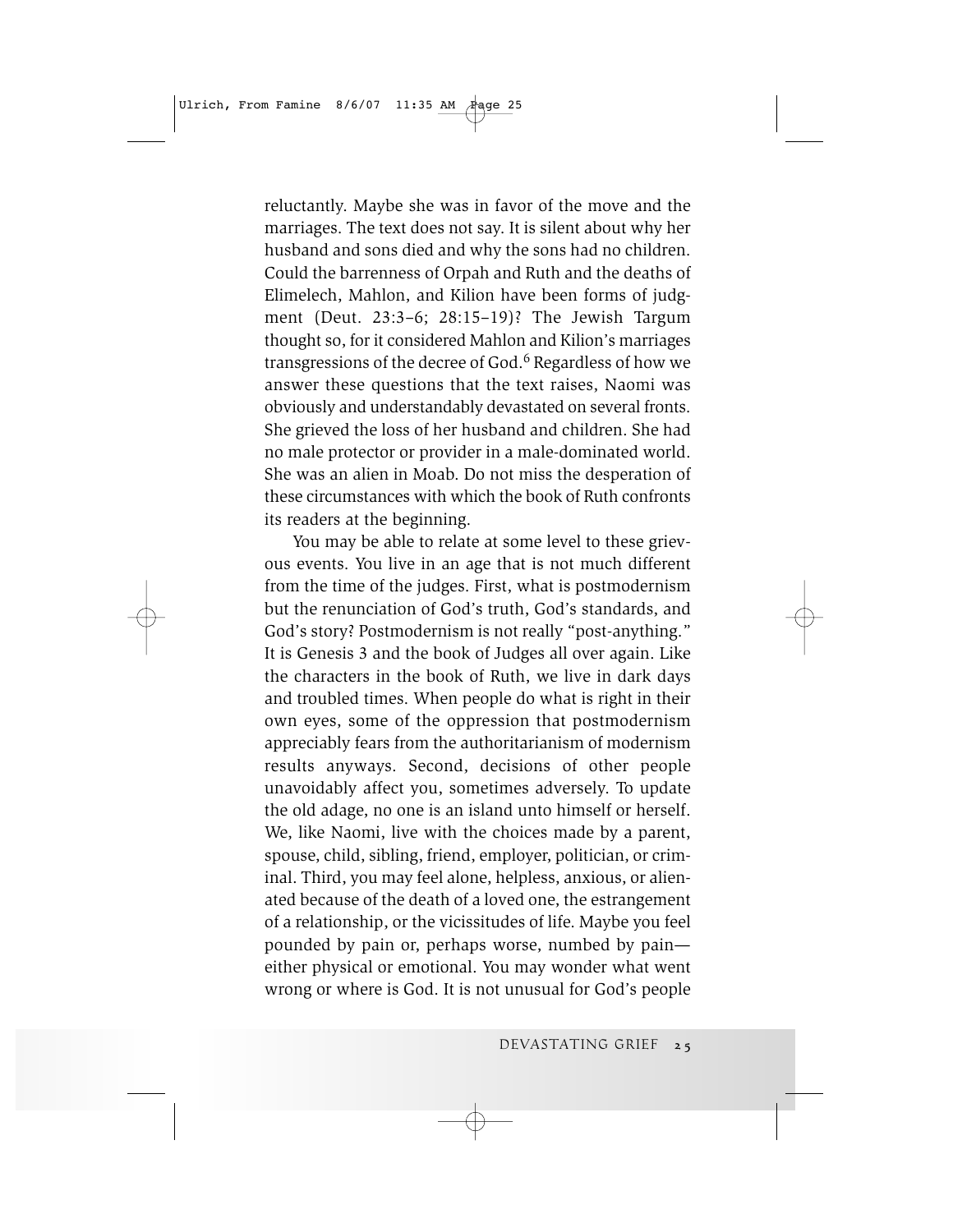to have dark nights of the soul or even dark months and years of the soul. Nowhere does Scripture promise instant relief, much less immunity, from trouble and sorrow. We live in a world that labors under a curse, and the vestiges of the sinful nature still plague us. In Job 5:7, one of Job's friends observes that humans are born to trouble. Here at the beginning of Ruth is trouble times ten.

#### **ONE WOMAN'S RESPONSE TO TRAGEDY**

How the text quickly sets the stage in just five verses is instructive. The author did not want us to focus on how Naomi got in this mess. In other words, we should not try to figure out who is most to blame. It is enough for us to know that life in Moab did not turn out as expected. Instead, the author wanted us to pay attention to what happened next. In particular, how did Naomi, Ruth, and Orpah respond to this situation? The clue is not so much their actions as their words. In Hebrew narrative characters are developed more by dialogue than by description.

Naomi's response was to affirm God's sovereignty but not his goodness. While it is true that she prayed Yahweh's kindness (*hesed*) upon Orpah and Ruth, such a prayer may have been more formulaic and polite in contexts of departure (e.g., "Goodbye and Godspeed").<sup>7</sup> Naomi was certainly communicating her inability to help her daughtersin-law. So far as she could tell, there was nothing more that she could do to secure their present or future. Did she think that levirate marriage with Boaz or the nearer kinsman was too far-fetched because Orpah and Ruth were Moabite women? The text does not answer this question. What the text explicitly conveys is that Naomi felt unable to repay the kindness of her daughters-in-law and so bade Yahweh's favor upon them. Danna Nolan Fewell and David M. Gunn suggest that Naomi's polite and seemingly car-

**26** DEVASTATING GRIEF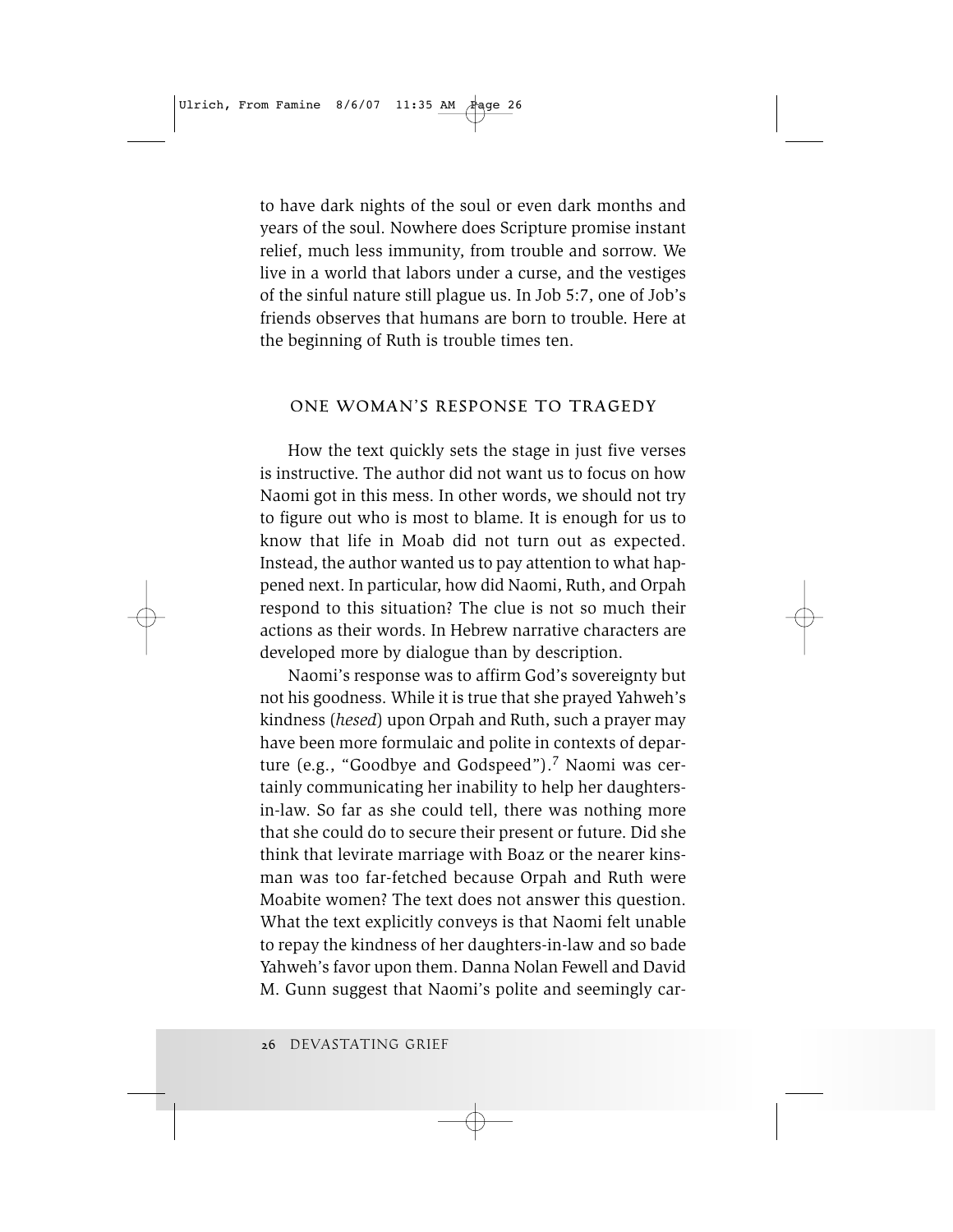ing words "mask her true intention which is to get rid of Orpah and Ruth," who are "an albatross around her neck."<sup>8</sup> Whatever insight there is to this instance of "reading between the lines," Naomi surely wished them well, for she expressed her hope that Ruth and Orpah would find rest (i.e., provision, protection, and progeny) with another husband. Even so, Naomi was far from convinced that Yahweh is kind. While she acknowledged Ruth and Orpah's kindness to her (Ruth 1:8–9), she said nothing of Yahweh's kindness to her.<sup>9</sup> Several reasons account for her denial of divine goodness.

First, in verse 13 Naomi concluded that her present circumstances betrayed Yahweh's adversarial stance toward her: "It is more bitter for me than for you, because the LORD's hand has gone out against me!" Naomi apparently thought that God had no grievance against Orpah and Ruth per se. Rather, they were being unavoidably and adversely affected by the outpouring of God's disfavor on their mother-in-law. Orpah and Ruth should distance themselves from Naomi lest they continue to experience the disfavor of God because of their association with this spiritual pariah.

Second, in verse 15 Naomi urged Ruth to do as Orpah and return to her gods: "'Look,' said Naomi, 'your sisterin-law is going back to her people and her gods. Go back with her.'" This piece of maternal advice does not fit well with the earlier blessing in Yahweh's name. Naomi may have thought that Orpah and Ruth's nationality excluded them from Yahweh's interest. They would conceivably fare better under the care of the Moabite deity, Chemosh. Such reasoning on Naomi's part may seem strange, but people in the ancient Near East tended to have a localized view of a god's efficacy in the lives of his or her devotees. Although the Israelites confessed the universality of Yahweh's reach and the exclusivity of his influence, Naomi's theology had apparently become eclectic in Moab. Perhaps,

DEVASTATING GRIEF **2 7**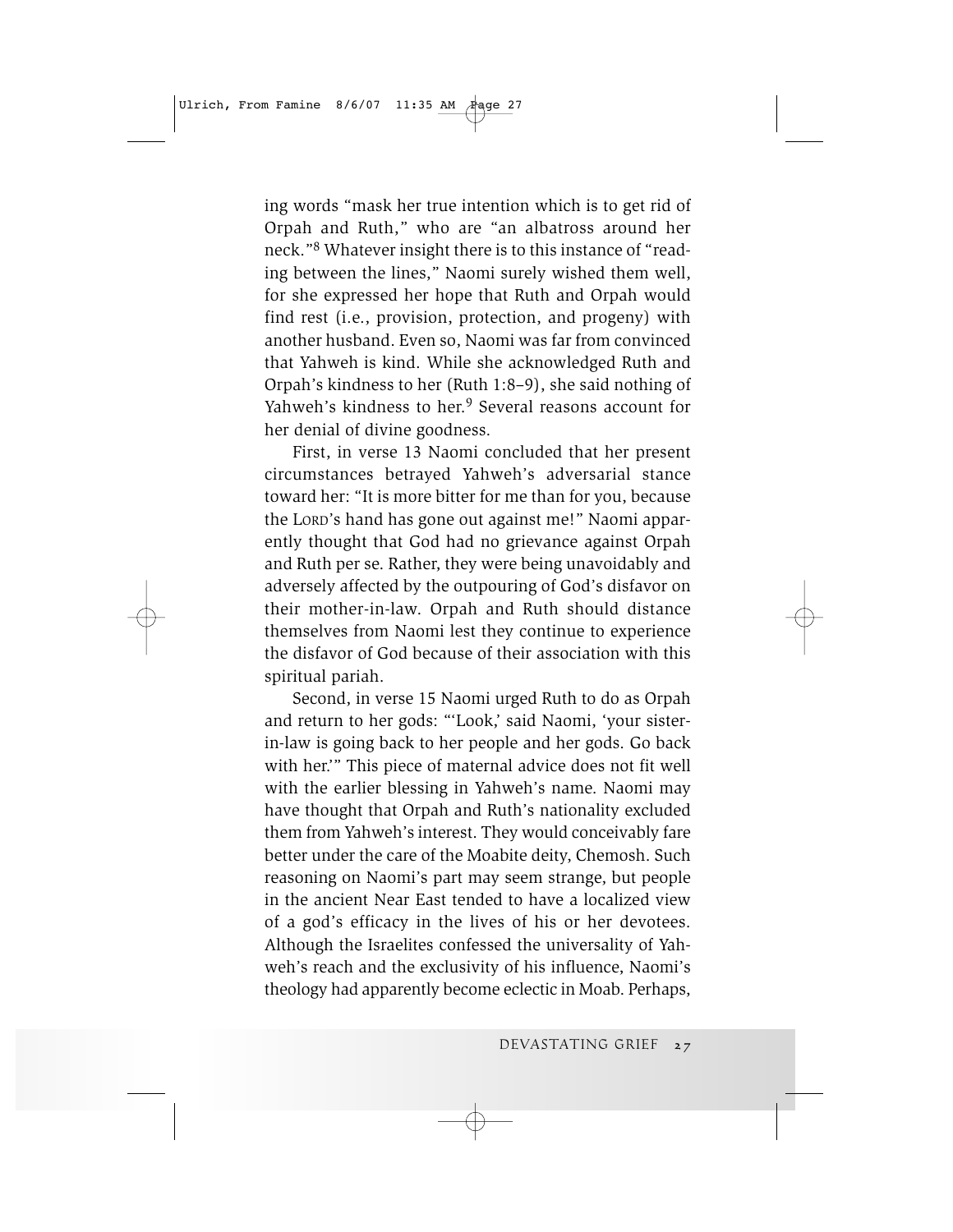because of the theologically aberrant climate of the judges period, Naomi's theology never was too well formulated or constrained by revelation.

Third, in verses 20–21 Naomi used two names for God to draw certain conclusions about his providential activity in her life:

"Don't call me Naomi," she told them. "Call me Mara, because the Almighty has made my life very bitter. I went away full, but the LORD has brought me back empty. Why call me Naomi? The Lord has afflicted [or witnessed against] me; the Almighty has brought misfortune upon me."

Using the more general name Almighty (Shaddai), which emphasizes the superior power of God over humans, Naomi claimed that God had made her life bitter and, to translate literally, had done evil to her. Naomi believed that God as Almighty exercised unrivaled control over her life. To her way of thinking, however, that control was not necessarily tempered by an inclination toward kindness. Using the covenantal name LORD (Yahweh), which emphasizes the responsibility of relationship, Naomi alleged that God had brought her back to Bethlehem empty and had witnessed against her—a possible association of Naomi's misfortune with the curses of Deuteronomy 28. Naomi apparently believed that God as Yahweh had administered retribution for her family's unfaithfulness to the covenantal stipulations.10 Or possibly she shared the viewpoint of Job's friends and many moderns that suffering is, more generally and less covenantally, the consequence of wrongdoing.

It is evident that Naomi's circumstances influenced her to develop a hardened understanding of divine sovereignty. Reg Grant observes: "[Naomi] looked at her situation and said in effect, 'This bitterness is the only reality I know or that can be known. This is "truth," and by it I will rede-

## **28** DEVASTATING GRIEF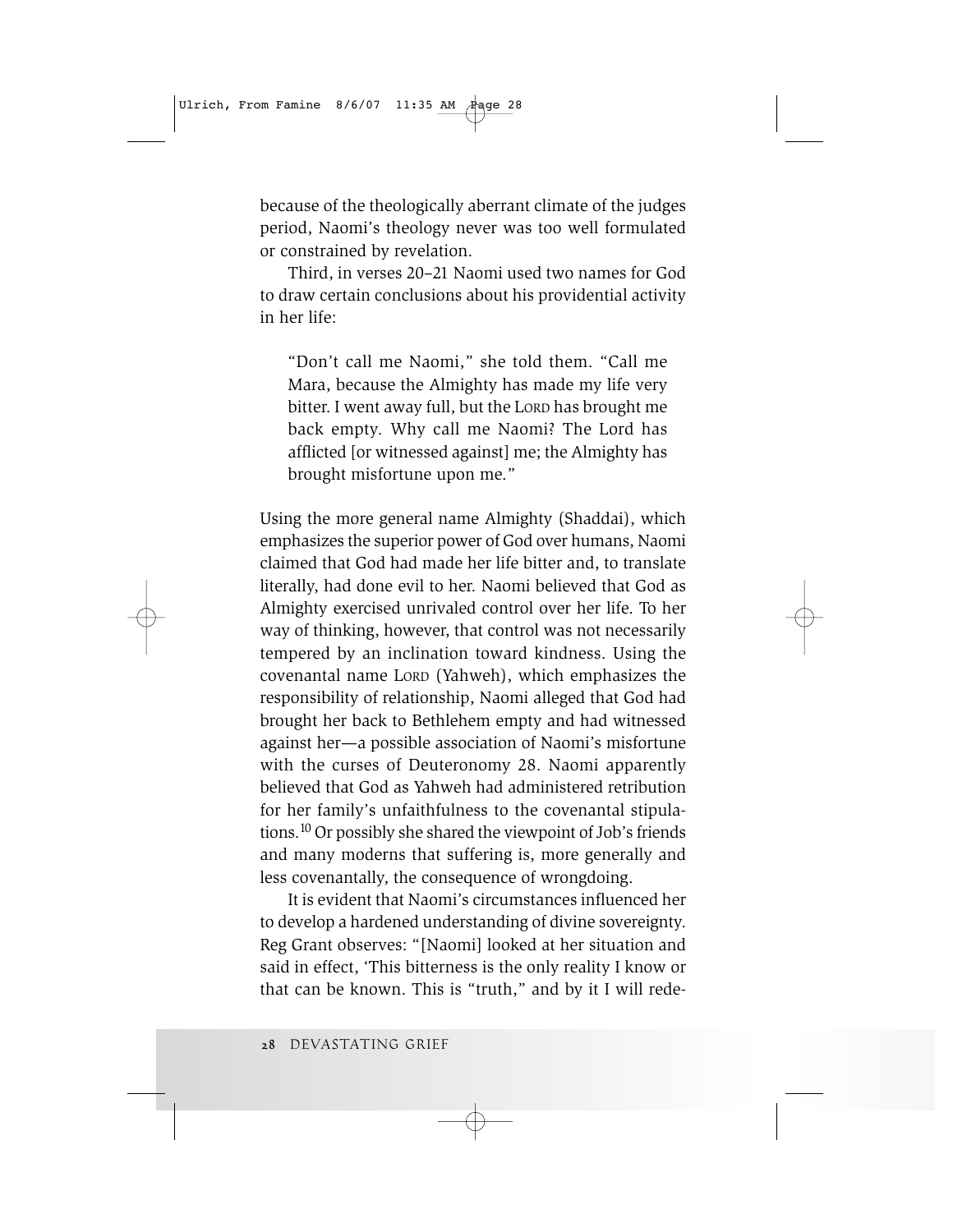fine my concept of God.'"11 For Naomi, her circumstances indicated that God is great but not good. He may be able to do with her as he pleases (and who can argue?), but his pleasure lacks empathy and kindness. With such distorted (i.e., circumstance-dependent) theology and a crushed spirit, she never prayed. Instead, she despaired, resigning herself to the inevitable machinations of a cruel deity.

The text, however, has not told us that God was angry with Naomi. She was therefore mistaken to measure God's goodness by her level of happiness or her immediate circumstances. What is more, she appeared to remember the past too selectively and/or nostalgically. While the title of this book is *From Famine to Fullness*, Naomi would have, at this point, entitled her autobiography *From Fullness to Famine*. She seemed to have forgotten that conditions in Bethlehem ten years ago (or more) had driven Elimelech to abandon his homeland. While it is true that Naomi had lost a husband and two sons, saying that she left Bethlehem full ignores the reason why she left at all. Life had treated her harshly in Bethlehem, just as it more recently had battered her in Moab.

We often do this, do we not? We judge God's love and faithfulness by how many of our desires have been met.<sup>12</sup> When our desires do not materialize, our words are telling. Angry, accusing words reveal the idols of our hearts—so do selfish prayers couched in pious and deferential language. Too often, it is not God's will that we want, but our will made possible by God. Had not Naomi made God the servant of her agenda? Do we not do the same?

To be sure, Naomi's grief and predicament were real, and we cannot read Ruth 1 without having our hearts go out to this woman. The compressed account gives the impression that her world had come crashing down rather suddenly. Even if as many as ten years separated her sons' deaths from her husband's death, Naomi had experienced an inordinate amount of death, disappointment, and grief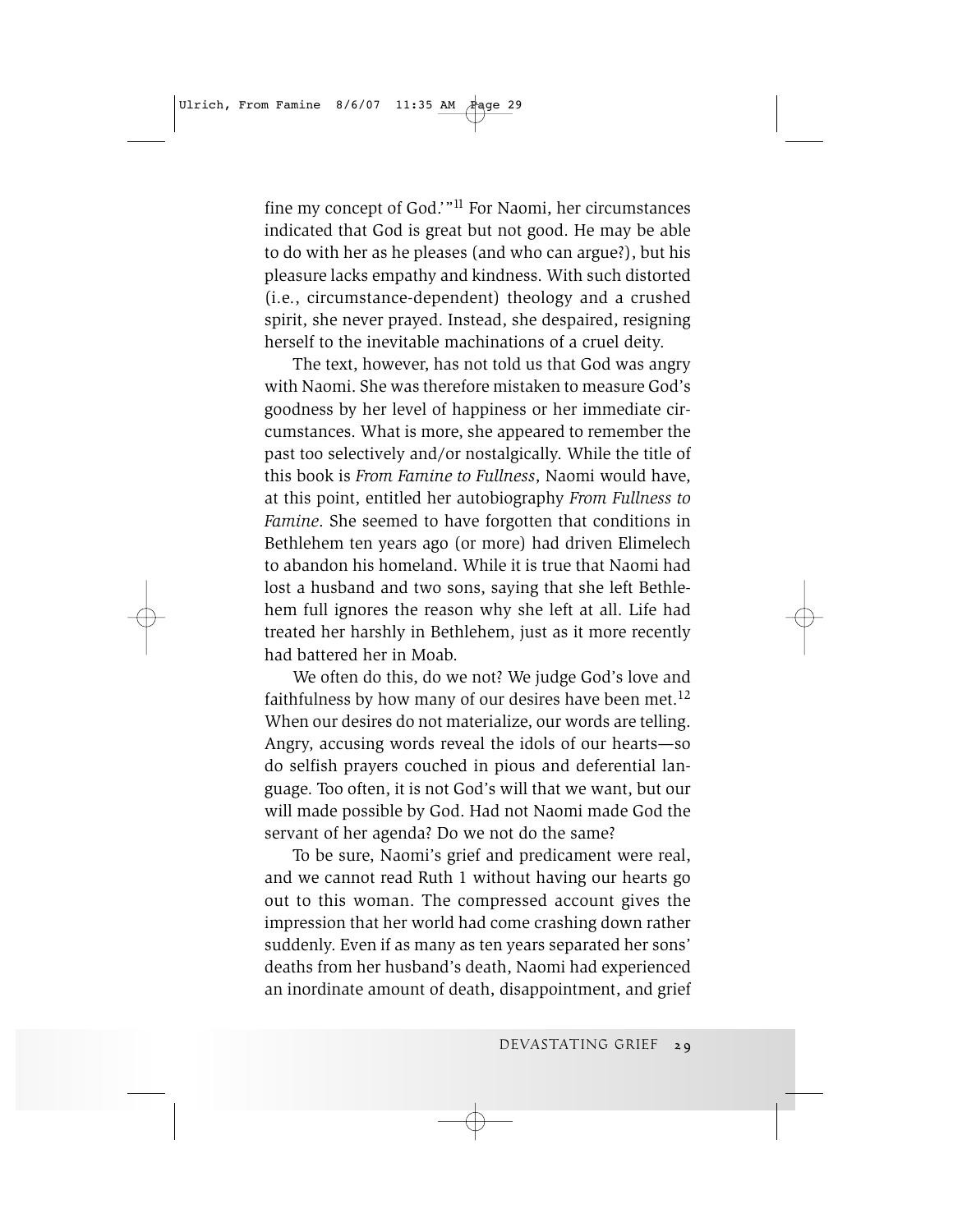in that time. Moreover, her losses were never relieved by the births of grandchildren. Given the pathos of her situation, can we make concessions about her words in Ruth 1? Were her grief and predicament so devastating that Naomi distraughtly and almost unconsciously uttered statements that she did not mean and would not otherwise have said in less challenging circumstances? This approach, however pastorally sensitive its motive might be, seems unlikely because Hebrew narrative typically develops characters through dialogue. The reader discovers what is in the heart of the character by what he or she reportedly says.

Even if the author of Ruth preserved words that are more emotionally charged than rationally measured, Naomi cannot be excused from sinning with her tongue. God's people should exercise self-control in any circumstance and seek to honor him at all times and in all places. If self-control is part of the fruit of the Spirit, the Bible does not put limits on it so that God's people may blaspheme during the grimmest and most shattering moments. Instead, the Bible teaches that "no temptation has seized you except what is common to man" (1 Cor. 10:13). This observation, however, does not proceed from a Stoic philosopher who had a take-life-as-it-comes, grin-and-bear-it, or keep-a-stiffupper-lip outlook. It comes from Paul, who could list his own dreadful instances of suffering (2 Cor. 11:23–28). Paul's ministry and letters reveal a Christian who would not let go of a God who foreordains whatever comes to pass—for the glory of his Son and the good of his people. Paul believed that God would not test his people beyond what they could bear and maintained in the midst of an unidentified source of personal affliction that perseverance in godliness was possible:

To keep me from becoming conceited because of these surpassingly great revelations, there was given me a thorn in my flesh, a messenger of Satan, to

## **30** DEVASTATING GRIEF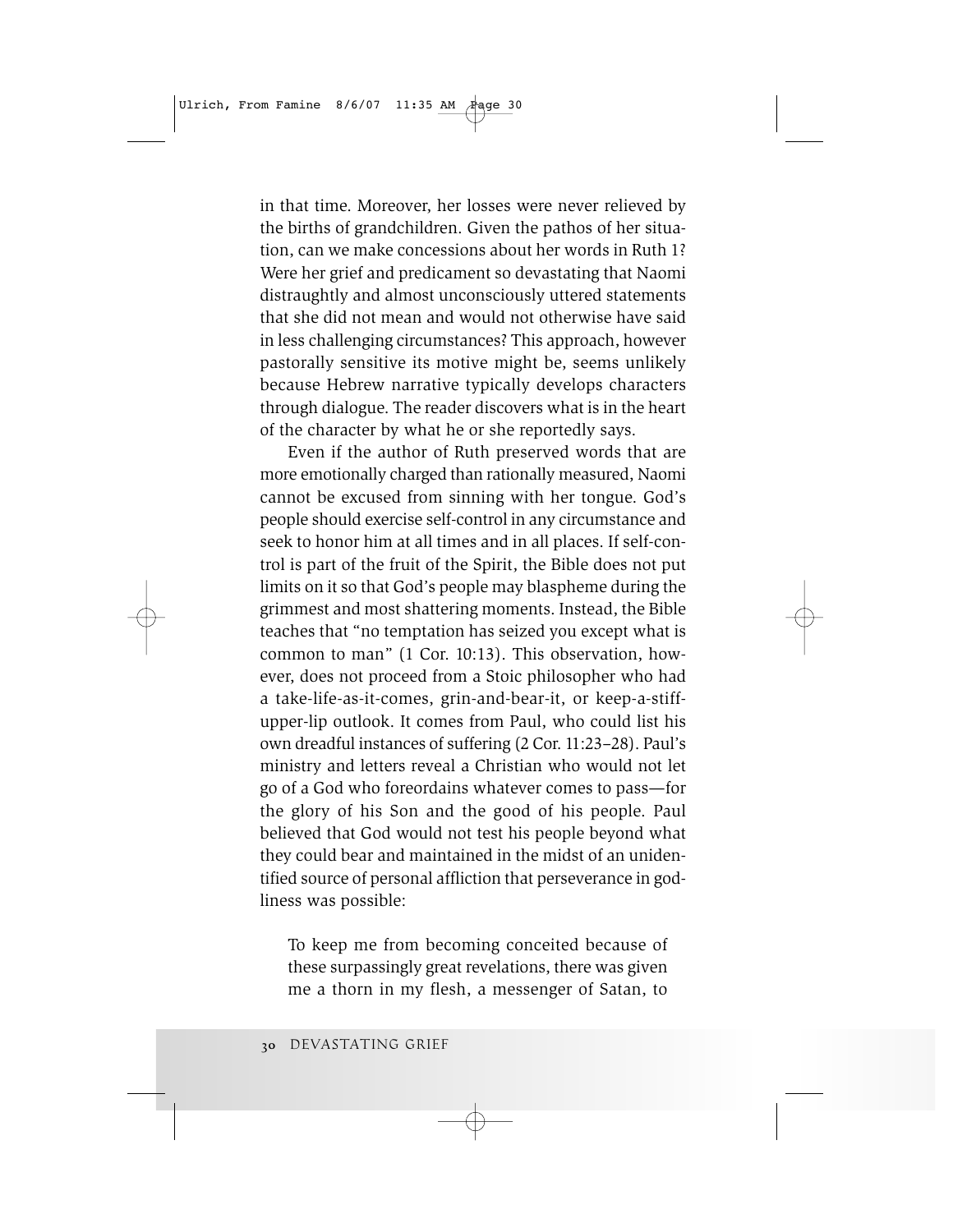torment me. Three times I pleaded with the Lord to take it away from me. But he said to me, "My grace is sufficient for you, for my power is made perfect in weakness." Therefore I will boast all the more gladly about my weaknesses, so that Christ's power may rest on me. That is why, for Christ's sake, I delight in weaknesses, in insults, in hardships, in persecutions, in difficulties. For when I am weak, then I am strong. (2 Cor. 12:7–10)

Here was no armchair theologian, but a faithful servant who theologized in the rigors of the temptations that beset every believer. His words indicated that his theology controlled his response to the challenging vicissitudes of life.

Similarly, Job comes to mind. No one would minimize his loss, even when compared to Naomi's.<sup>13</sup> His servants died in a raid by the Chaldeans who stole his property. His children died from what we would call a natural disaster. His health failed to the point that he suffered unrelieved pain. The biblical writer observed, first, that "Job did not sin by charging God with wrongdoing" (Job 1:22) and, second, that he "did not sin in what he said" (Job 2:10). That Job later repented for demanding to speak with God as an equal does not detract from the tenacity of his faith in a time of unparalleled loss, grief, and confusion. He never followed his wife's advice to curse God and die. Rather, his speech continually manifested an unshakable commitment to the God who sovereignly governed his circumstances both favorable and unfavorable.

In Ruth 1 Naomi was struggling to transcend her circumstances and trust God in them. In the face of so much calamity, Naomi made seemingly logical decisions. What is more, she imposed her logic on Orpah and Ruth. Yet her logic betrayed self-absorption that was blind to what God was doing. She was ruled by her circumstances instead of the Lord of her circumstances. Consequently, she did not

DEVASTATING GRIEF **3 1**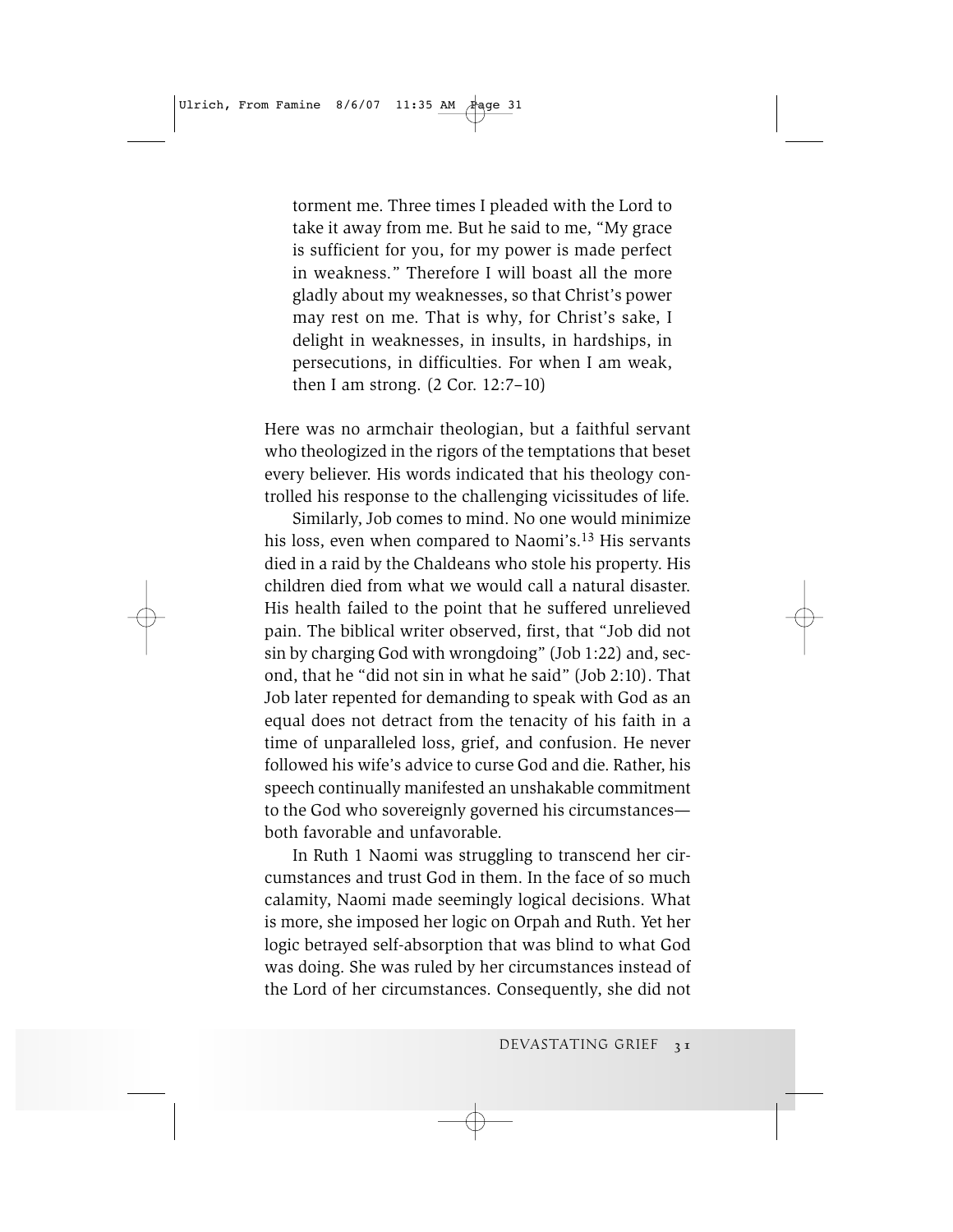view her situation as an opportunity to minister. How could a daughter of Abraham with a clear conscience have instructed her Moabite daughters-in-law to return to their gods? André LaCocque tries to soften the bluntness of Naomi's reasoning by claiming that "Naomi recommends a return not to the deities of Moab, but to a socially established security."14 To be sure, social security had been a part of Naomi's counsel all along, but Naomi disturbingly linked security with idolatry. By sending Orpah and Ruth back to their gods, Naomi broke the first commandment and denied its practical application to a specific case. Because the one true God was allegedly not sufficient to grant security to all who trust in him, regardless of national and social background, Orpah and Ruth had to resort to other gods. Naomi further denied the Abrahamic covenant, which views the Israelites as the channel of redemptive blessing to everyone else. Naomi responded naturally and logically with a human-centered strategy. Her response was not informed by Israel's theology, which had its source in the self-revealing God of the patriarchs, Moses, and Joshua. How often to this point in God's relationship with his people had he performed a mighty deed that turned around an ostensibly hopeless situation? Naomi forgot her theology, or maybe she, living in the days of the judges, never knew it.

Now the question is whether you view the situations of your life as part of God's plan. This text challenges you to believe that God is active in your life even when it hurts. In fact, the whole book teaches about God's providence in our lives. He is not only in control but also up to something good, namely, the accomplishment of his redemptive plan and the perfection of his people. The challenge of walking by faith is to see the situations of your life as opportunities to glorify Jesus Christ. Too often, though, we think that the situations of our lives are about what we want. What is your view of God, then,

**32** DEVASTATING GRIEF